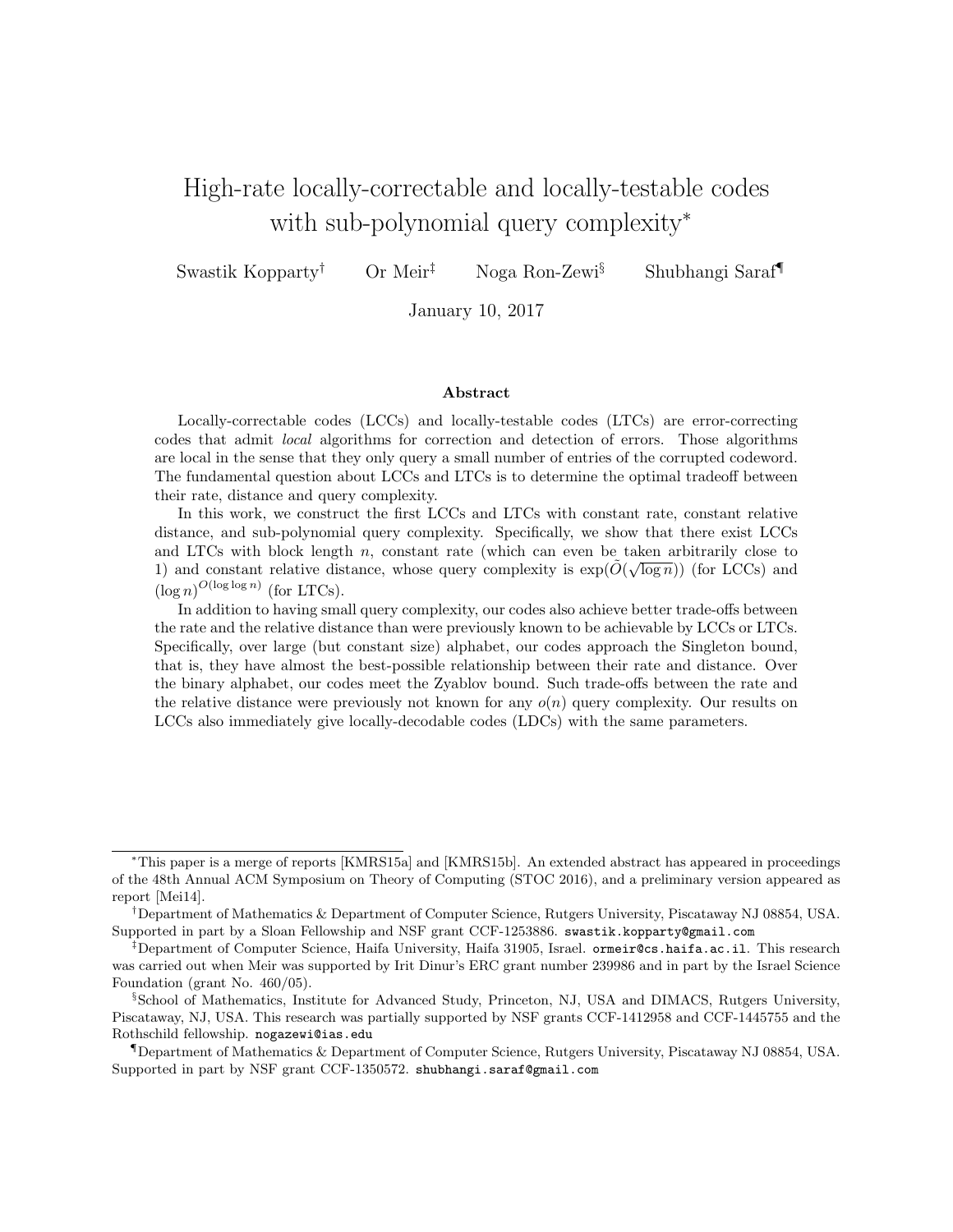# 1 Introduction

An error-correcting code is a scheme for robust representation of data that enables detection and correction of data corruptions. More specifically, an error-correcting code C maps a message  $x$  of length k to a longer codeword  $c \in C$  of length n that allows one to do the following: (1) Determine whether a given word z is corrupted (that is, whether it is an image of  $C$ ), and (2) Recover the original codeword c (as well as the original message x) from the given word z in the case the latter is corrupted. There are two fundamental parameters of an error-correcting code:

- The rate is defined as the ratio  $k/n$ , and measures the amount of redundancy in communication.
- The relative distance is the minimum fraction of coordinates on which any two codewords differ. It is related to the error detection and correction capabilities of the code.

A remarkable fact [Sha48, Ham50] is that there exist good error-correcting codes with constant rate and *constant relative distance* where the constants are independent of the codeword length  $n$ .

The traditional error-detection and error-correction algorithms require one to read all the coordinates of the corrupted codeword. Since the groundbreaking work of [Sha48, Ham50] there has been remarkable progress in the algorithmic front providing explicit constructions of good errorcorrecting codes that can detect and correct errors efficiently in polynomial time, and even in linear time. In recent years, new families of codes were discovered that can detect and correct errors, with high probability, in *sublinear time* by examining only a small number of coordinates of the corrupted codeword. More specifically: .

- We say that a code C is a locally-correctable code  $(LCC)^{1}$  if there is a randomized algorithm that, when given a string z that is close to a codeword  $c \in C$ , and a coordinate i, computes  $c_i$ while making only a small number of queries to z.
- We say that a code C is a locally-testable code (LTC) if there is a randomized algorithm that, when given a string z, decides whether z is a codeword of  $C$ , or far from  $C$ , while making only a small number of queries to z.

The number of queries that are used by the algorithms is called the query complexity. A major objective of study with regard to LCCs and LTCs is to understand the fundamental trade-off between their rate, distance, and query complexity.

LCCs and LTCs were originally studied in the setting where the query complexity was constant (or poly-logarithmic) and the relative distance was constant. Besides being interesting in its own right, this regime was motivated by many applications of such codes in complexity theory, such as program checking [BK95, Lip90, BLR93, RS96], probabilistically checkable proofs [BFLS91, AS98, ALM+98, GS06], derandomization, hardness amplification and worst-case to average-case reductions [BFNW93, STV01, Tre03], and private information retrieval [CKGS98]..

In the constant query regime, it is believed that LCCs and LTCs must be very redundant, since every bit of the codeword must contain, in some sense, information about many other bits of the codeword. Hence, we do not expect such codes to achieve a high rate. In particular, in this setting it is known that linear LCCs cannot have constant rate [KT00, WW05, Woo07], and that LTCs with

<sup>&</sup>lt;sup>1</sup>There is a closely related notion of locally decodable codes (LDCs) that is more popular and very well studied. All our results for LCCs hold for LDCs as well, see discussion at the end of the introduction.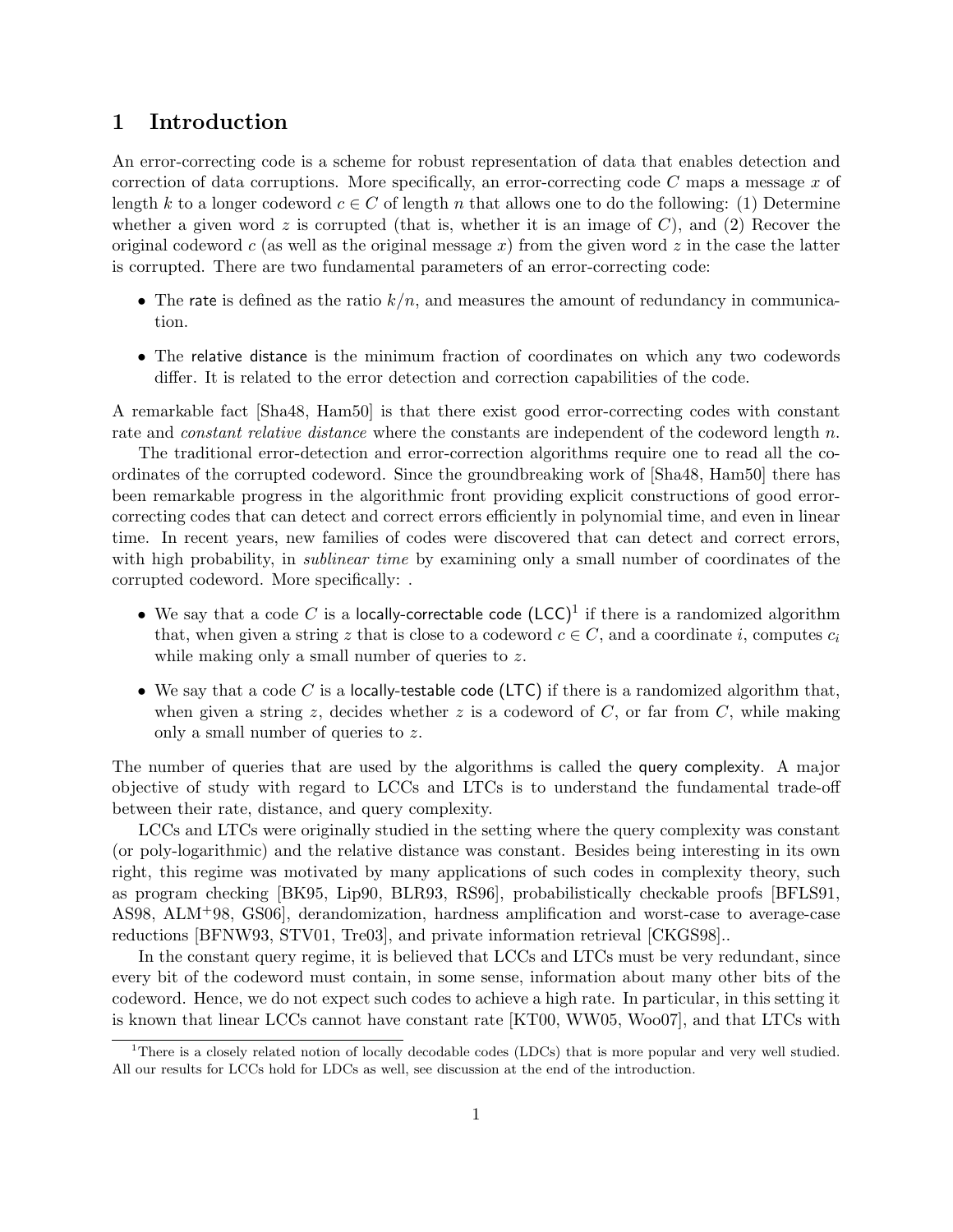certain restrictions cannot have constant rate [DK11, BV12]. On the other hand, the best-known constant-query LCCs have exponential length (for example, a constant-degree Reed-Muller code is such an LCC), and the best-known constant-query LTCs have quasi-linear length [BS08, Din07].

This paper is about LCCs and LTCs in the standard coding-theoretic regime of constant rate and constant relative distance with sublinear query complexity (that may be super-constant). This regime is of potential interest in practical applications of coding theory to data storage and transmission, as using codes of small rate translates into increased storage space or transmission time, and is infeasible in most such applications. On the other hand, for such applications it is typically not crucial that the query complexity is constant.

In the constant rate regime, it has long been known that Reed-Muller codes are LCCs and LTCs with query complexity  $O(n^{\beta})$  for any constant  $\beta > 0$  [BFLS91, RS96]. More recently, it has been discovered that both LCCs and LTCs can even achieve rates that are arbitrarily close to 1 with query complexity  $O(n^{\beta})$  for an arbitrary constant  $\beta > 0$ . This was achieved using quite a few different constructions such as multiplicity codes [KSY14], affine-invariant codes [GKS13] and expander codes [HOW15] (for LCCs), and such as tensor codes [BS06, BV15, Vid15] and affineinvariant codes [GKS13] (for LTCs). These results were surprising since they were in contrast with the general belief that local correctability and testability require much redundancy.

In this work, we show that there are LCCs and LTCs with constant rate (which can in fact be taken to be arbitrarily close to 1) and constant relative distance, whose associated local algorithms have  $n^{o(1)}$  query complexity and running time. We find it quite surprising in light of the fact that, as mentioned above, there were several quite different constructions of LCCs and LTCs with constant rate and constant relative distance, all of which had  $\Omega(n^{\beta})$  query complexity. Specifically:

- For LCCs, we obtain query complexity and running time  $\exp(\sqrt{\log n \cdot \log \log n})$ .
- For LTCs, we obtain query complexity and running time  $(\log n)^{O(\log \log n)}$ .

Furthermore, we show that such codes can achieve stronger trade-offs between the rate and relative distance than were known before. Specifically, over large alphabets (of constant size), our codes approach the Singleton bound: they achieve a tradeoff between rate and distance which is essentially as good as possible for general error-correcting codes. This means that, remarkably, local correctability and local testability with  $n^{o(1)}$  queries over large alphabets is not only possible with constant rate and constant relative distance, but it also does not require "paying" anything in terms of rate and relative distance. Over the binary alphabet, our codes meet the Zyablov bound. Such trade-offs were previously not known for any  $o(n)$  query complexity.

#### 1.1 Main results

We first state our theorems for the binary alphabet.

**Theorem 1.1** (Binary LCCs with sub-polynomial query complexity). For every  $r \in (0,1)$ , there exists  $Z(r) \in (0,1)$  such that there exists an explicit infinite family of binary linear codes  ${C_n}_n$ satisfying:

- 1.  $C_n$  has block length n, rate at least r, and relative distance at least  $Z(r)$ .
- 2.  $C_n$  is locally correctable from  $\frac{1}{2} \cdot Z(r)$  fraction of errors with query complexity and running  $C_n$  is to<br>caty correctable from  $\frac{1}{2} \cdot Z(n)$ .<br>time at most  $\exp(\sqrt{\log n \cdot \log \log n})$ .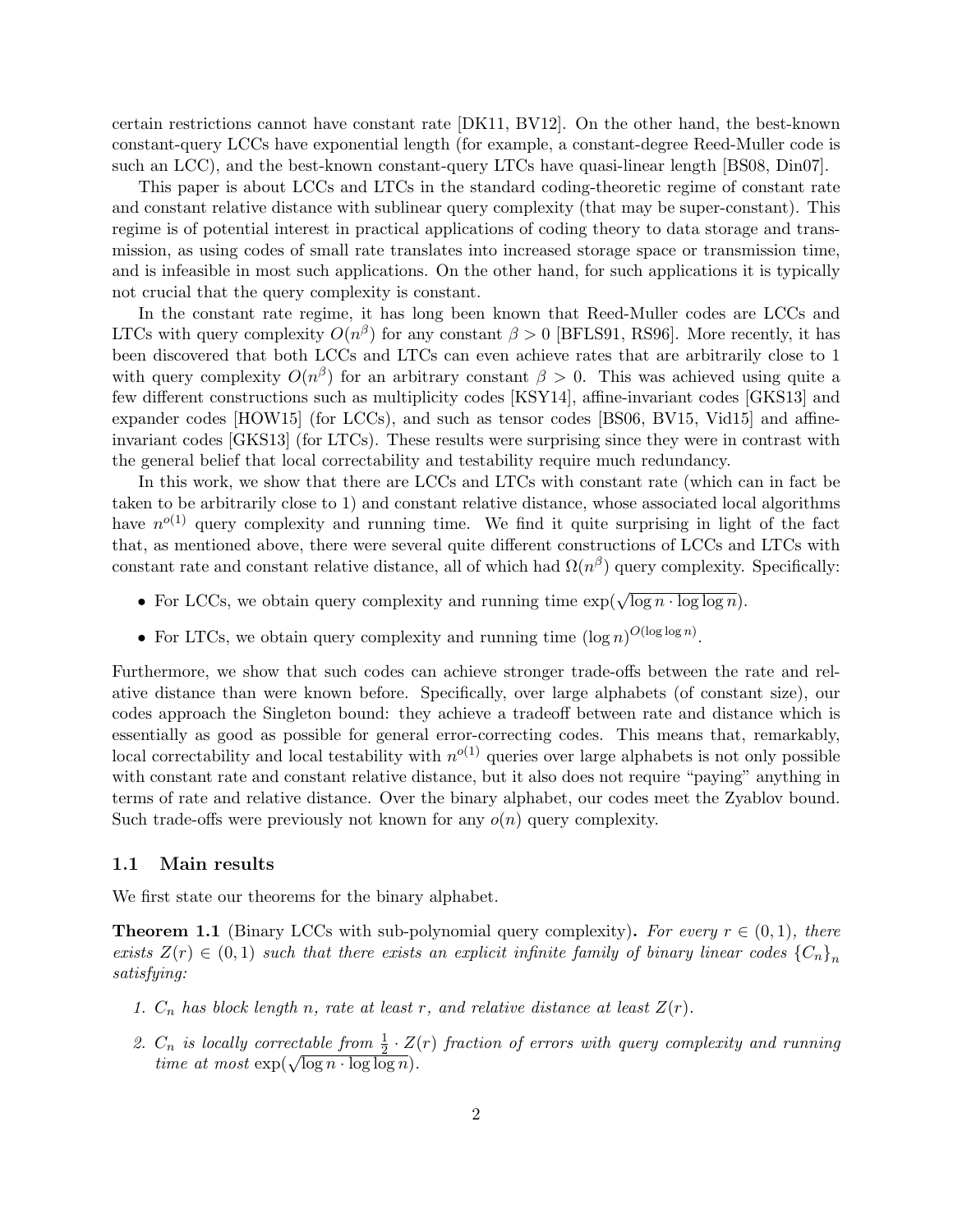**Theorem 1.2** (Binary LTCs with sub-polynomial query complexity). For every  $r \in (0,1)$ , there exists  $Z(r) \in (0,1)$  such that there exists an explicit infinite family of binary linear codes  ${C_n}_n$ satisfying:

- 1.  $C_n$  has block length n, rate at least r, and relative distance at least  $Z(r)$ .
- 2.  $C_n$  is locally testable with query complexity and running time at most  $(\log n)^{O(\log \log n)}$ .

Our proofs in fact show that  $Z(r)$  can be taken to equal any real number smaller than

$$
\max_{R \in (r,1)} \left\{ (1 - R) \cdot H^{-1} (1 - \frac{r}{R}) \right\},\,
$$

where  $H(x) = x \log x + (1 - x) \log(1 - x)$  is the binary entropy function and  $H^{-1}$  is the inverse of H in the domain  $(0, \frac{1}{2})$  $\frac{1}{2}$ ). Thus the codes in the above theorems match the Zyablov bound.. The above codes over the binary alphabet are obtained by first constructing LCCs and LTCs over large alphabets that approach the Singleton bound [Sin64], and then concatenating them with binary codes that match the Gilbert-Varshamov bound [Gil52, Var57]. The following theorems describe these large-alphabet LCCs and LTCs.

Theorem 1.3 (LCCs with sub-polynomial query complexity approaching the Singleton bound). For every  $r \in (0,1)$  and  $\varepsilon > 0$ , there exist a finite alphabet  $\Sigma = \mathbb{F}_2^s$  and an explicit infinite family of  $\mathbb{F}_2$ -linear codes  $\{C_n\}_n$  over  $\Sigma$  satisfying:

- 1.  $C_n$  has block length n, rate at least r, and relative distance at least  $1 r \varepsilon$ ,
- 2.  $C_n$  is locally correctable from  $\frac{1-r-\varepsilon}{2}$  fraction of errors with query complexity and running time at most  $\exp(\sqrt{\log n \cdot \log \log n})$ ,
- 3. The size of the alphabet is at most  $\exp(\text{poly}(1/\varepsilon)).$

Theorem 1.4 (LTCs with sub-polynomial query complexity approaching the Singleton bound). For every  $r \in (0,1)$  and  $\varepsilon > 0$ , there exists a finite alphabet  $\Sigma = \mathbb{F}_2^s$  and an explicit infinite family of  $\mathbb{F}_2$ -linear codes  $\{C_n\}_n$  over  $\Sigma$  satisfying:

- 1.  $C_n$  has block length n, rate at least r, and relative distance at least  $1 r \varepsilon$ ,
- 2.  $C_n$  is locally testable with query complexity and running time at most  $(\log n)^{O(\log \log n)}$ ,
- 3. The size of the alphabet is at most  $\exp(\text{poly}(1/\varepsilon)).$

The above theorems are proved in Sections 3, 4 and 5. Note that the exponential dependence of the alphabet size on  $\varepsilon$  follows from our use of the distance-amplification method of Alon, Edmonds, and Luby (see below). This dependence seems to be a bottleneck in all applications of this method, e.g. [GI05].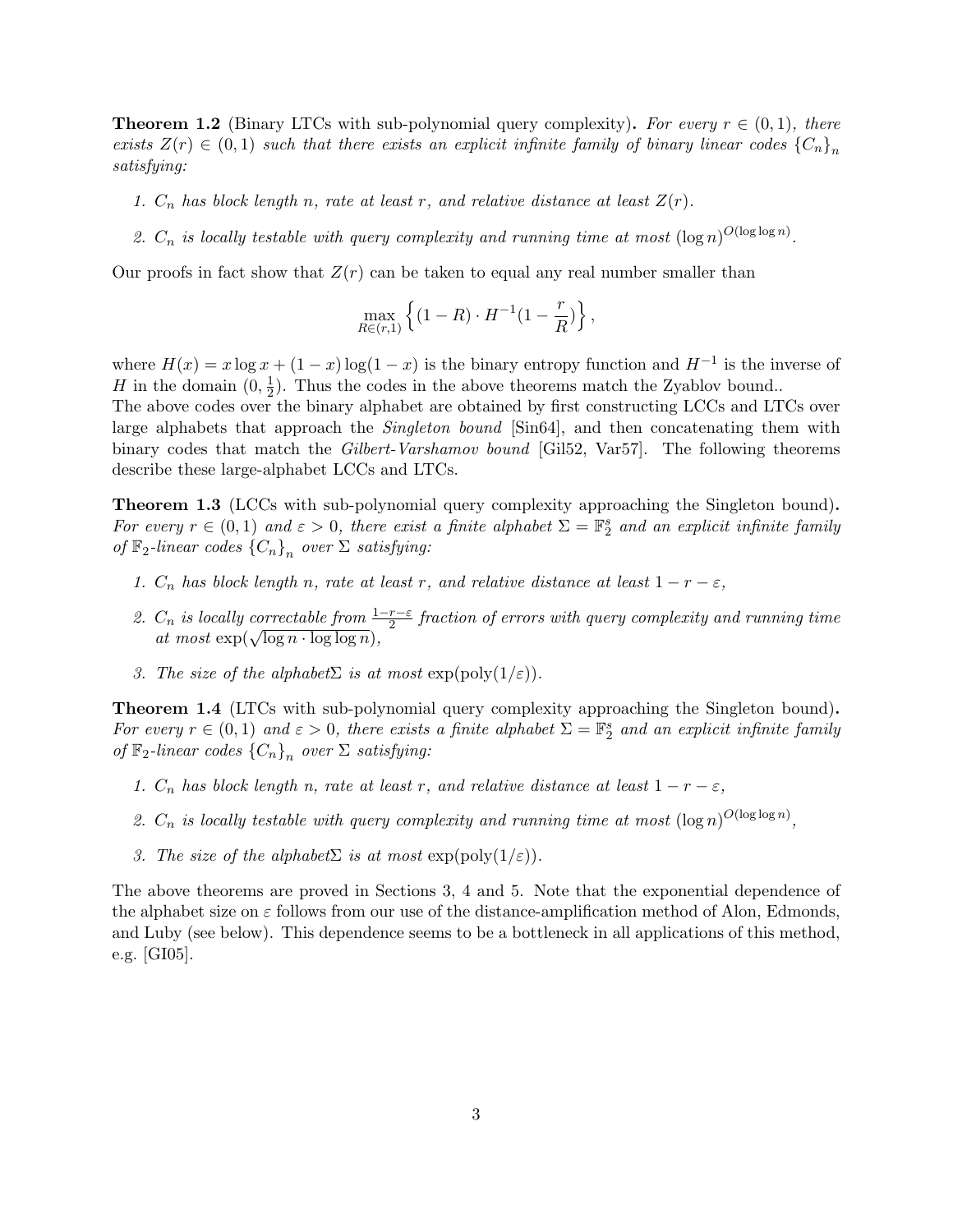#### 1.2 Our techniques

The proofs of Theorems 1.3 and 1.4 follow the same basic outline:

- First, we construct codes with very poor relative distance and very high rate that have the desired query complexity. Specifically, the relative distance will be sub-constant.
- Then, we amplify the relative distance of the latter codes, thus obtaining new codes that approach the Singleton bound. This is done by employing a construction of Alon, Edmonds and Luby [AEL95, AL96].

Our main contributions in those proofs could be summarized as follows:

- We observe that the construction of [AEL95, AL96] could be viewed as a distance-amplification technique. In particular, we observe that this technique can be used to amplify the relative distance of LCCs and LTCs without increasing their query complexity by too much.
- We observe that this technique works even for codes with *sub-constant* relative distance.
- We show that it is possible to construct LCCs and LTCs with better query complexity by allowing the relative distance to be sub-constant.

We now elaborate on each of those points.

#### 1.2.1 Distance amplification

As mentioned above, our distance amplification method is based on a construction of Alon, Edmonds, and Luby [AEL95, AL96]. We observe that this technique can be viewed as a method for distance amplification. This distance amplifier, based on a  $d$ -regular expander, converts an error-correcting code with relative distance  $\gg 1/d$  into an error-correcting code with larger relative distance  $\delta$ , while reducing the rate only by a factor of  $\approx (1-\delta)$ . Thus for a large enough constant d, if we start with a code of rate  $1 - \varepsilon$  and relative distance  $\gg 1/d$ , where  $\varepsilon \ll \delta$ , then after distance amplification with a d-regular expander, we get a code with rate  $(1-\delta)(1-\varepsilon) \approx (1-\delta)$  and relative distance  $\delta$ .

The original application of this technique in [AEL95, AL96] was for constructing linear-time erasure-decodable codes approaching the Singleton bound. In addition to the above distanceamplification technique, [AEL95, AL96] constructed a linear-time erasure-decodable code (not approaching the Singleton bound but with constant relative distance) which could be used as the input code to the amplifier. The main result of [AEL95, AL96] then follows from the fact that distance amplification via a constant-degree expander preserves linear-time erasure-decodability.

Subsequent applications of this distance-amplification technique followed a similar outline. One first constructs codes with high rate with some (possibly very small) constant relative distance and a certain desirable property. Then, applying distance amplification with a (possibly very large) constant-degree expander, one obtains a code with a much better tradeoff between its rate and relative distance. Finally one shows that the distance amplification with a constant degree expander preserves the desirable property. This scheme was implemented in [GI05], who constructed codes that can be decoded in linear time from errors (rather than erasures) and achieve the Singleton bound, and in [GI02, GR08], who constructed capacity-achieving list-decodable codes with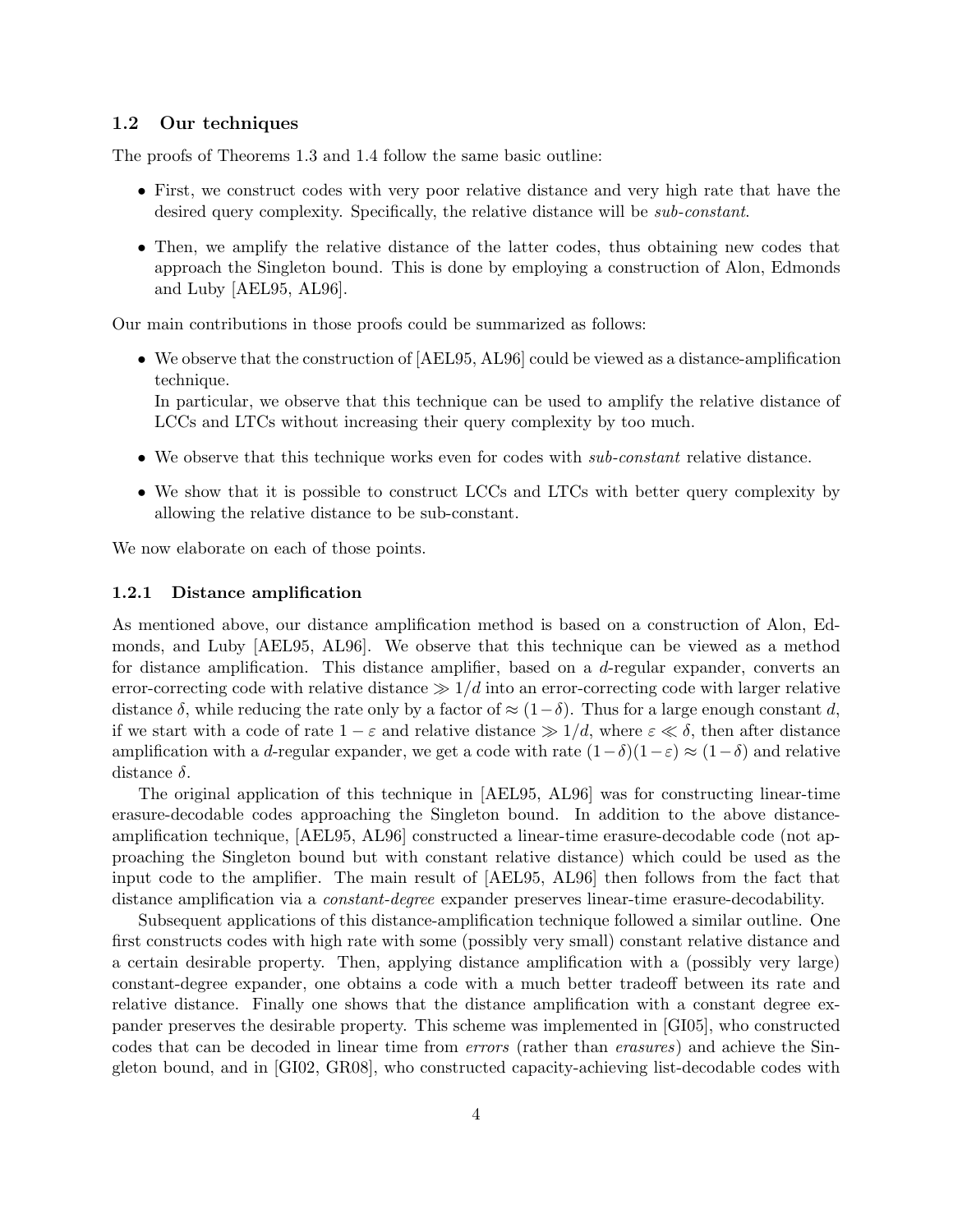constant-size alphabet. For the sake of brevity, throughout the rest of this paper, we refer to this technique as the "AEL distance-amplification".

Our first main observation is that the distance-amplification procedure also preserves the property of being an LCC or an LTC. Specifically, if we start with an LCC or LTC with query complexity q, and then apply distance amplification with a  $d$ -regular expander, then the resulting code is an LCC/LTC with query complexity  $q \cdot \text{poly}(d)$ .

The next main observation is that this connection continues to hold even if we take d to be super-constant, and take the LCC or LTC to have sub-constant relative distance  $\Theta(1/d)$ . This is potentially useful, since we only blow up the query complexity by a factor of  $poly(d)$ , and perhaps LCCs/LTCs with high rate and sub-constant relative distance can have improved query complexity over their constant relative distance counterparts. As far as we are aware, there have been no previous uses of the AEL distance-amplification technique using an expander of super-constant degree.

The generality of the AEL technique. We wish to draw attention to the AEL technique. It can be viewed as a general scheme for improving the rate-distance tradeoff for codes with certain desirable properties. In particular, it may transfer properties that codes with constant rate and sub-constant relative distance are known to have, to codes with constant rate and constant relative distance, and even to codes approaching the Singleton bound. This is probably the main "takehome message" from this work. Recently, following a preliminary version of this work [Mei14], Hemenway and Wootters [HW15] used this observation on the generality of the AEL technique to construct linear-time list-recoverable codes.

### 1.2.2 LCCs and LTCs with sub-polynomial query complexity and sub-constant relative distance

To obtain our final results, we show that for suitably constructed families of LCCs and LTCs one can achieve sub-polynomial query complexity by allowing sub-constant relative distance. We note that Reed-Muller codes, which up to very recently were essentially the only known LCCs and LTCs with constant rate and constant relative distance, cannot achieve sub-polynomial query complexity, even when allowing the relative distance to be sub-constant. However, we observe that this is possible using more recent constructions such as multiplicity and tensor codes.

In order to obtain our LCCs, we show that an existing family of high-rate LCCs can achieve sub-polynomial query complexity if we only allow them to have sub-constant relative distance. Specifically, multiplicity codes [KSY14] in a super-constant number of variables give us the desired LCCs.

In order to obtain our LTCs, we combine the AEL distance amplification and tensor products of codes. This construction builds on a long line of research on using tensor products of codes for the construction of LTCs, which was was initiated in [BS06]. We discuss this construction in detail in the following section.

#### 1.2.3 Our construction of LTCs

We construct our improved LTCs in the sub-constant relative distance regime using an iterative strategy, along the lines of the construction of Meir [Mei09] (which itself is in the spirit of several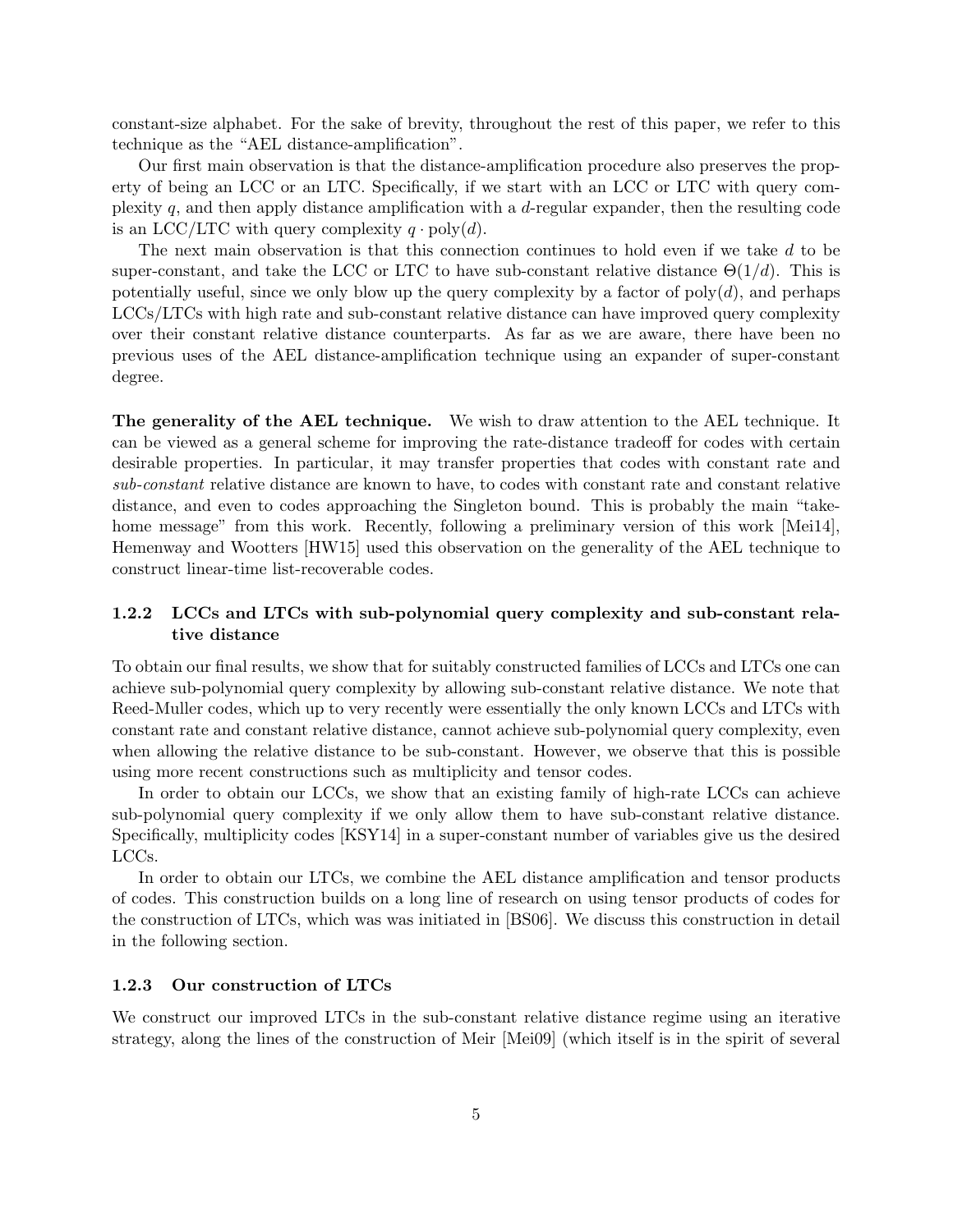classical, iterative, "brave, yet moderate" algorithms [Gol11]: the zig-zag product [RVW02], undirected connectivity in log-space [Rei08] and the PCP theorem via gap amplification [Din07]). The main new ingredient in our iterative strategy is again the AEL distance-amplification technique (but in a different setting of parameters).

The iterative construction. Following [Mei09], our construction starts with a code of very small block length, which can be tested simply by reading the entire received word. Then, the block length is increased iteratively, while the rate, relative distance, and query complexity are not harmed by too much.

More specifically, suppose we want to construct a code with block length  $n$ . We start with a code of block length poly log n, rate  $1 - \frac{1}{\text{poly}}$  $\frac{1}{\text{poly}\log n}$ , and relative distance  $\frac{1}{\text{poly}\log n}$ . Then, in each iteration, the block length and rate are (roughly) squared, the relative distance is maintained, and the query complexity is increased by a factor of poly log n. Thus, after  $\approx \log \log n$  iterations, we obtain an LTC with block length n, constant rate, relative distance  $\frac{1}{\text{poly}\log n}$ , and query complexity  $(\log n)^{O(\log \log n)}$ , as required.

A single iteration. We now describe the structure of a single iteration. Suppose that, at the beginning of the iteration, the code C has block length n, rate r, relative distance  $\delta$ , and query complexity q. We apply to  $C$  the following two operations:

- Tensor product: We replace C with its tensor product  $C^2$ . The tensor product  $C^2$  is the code that contains all  $n \times n$  matrices M such that that all rows of M and all columns of M are codewords of C. The code  $C^2$  has block length  $n^2$ , rate  $r^2$ , relative distance  $\delta^2$ , and query complexity  $q \cdot \text{poly}(1/\delta)$ .
- Distance amplification: We apply (a variant of) the AEL distance-amplification to the code  $C^2$ , and amplify the relative distance from  $\delta^2$  to  $\delta$ . The resulting code has block length  $O(n^2)$ , rate  $(1 - \delta) \cdot r^2$ , relative distance  $\delta$ , and query complexity  $q \cdot \text{poly}(1/\delta)$ .

The iteration ends after the distance amplification.

The local testability of the tensor product. There is one more complication that needs to be handled: as explained above, we need the tensor product to preserve the local testability, i.e., to increase the query complexity by a factor of at most  $poly(1/\delta)$ . However, this does not necessarily hold if  $C$  is an arbitrary code. In fact, there is a long line of research that attempts to understand the conditions under which tensor product preserves the local testability [BS06, Val05, CR05, DSW06, GM12, BV09, BV15, Vid15].

In order to resolve this issue, we use the following idea of [Mei09]. We say that a code  $C_0$ has property  $\Box$  if there exists a code D such that  $C_0$  is the tensor product  $D^2$ . It follows from [BS06, Vid15] that the tensor product operation roughly preserves the local testability of codes that have property  $\Box$ . Specifically, if  $C_0$  has property  $\Box$  and is locally testable with query complexity q and has relative distance  $\delta$ , then  $C_0^2$  is locally testable with query complexity  $q \cdot \text{poly}(1/\delta)$ .

Hence, in order to make our construction go through, we maintain the invariant that our code  $C$ has property  $\Box$  throughout the iterations. This requires us to show that a single iteration preserves the property  $\Box$  of the code. To this end, first observe that the tensor product operation clearly preserves the property  $\Box$ . The more challenging part is to make sure that the distance amplification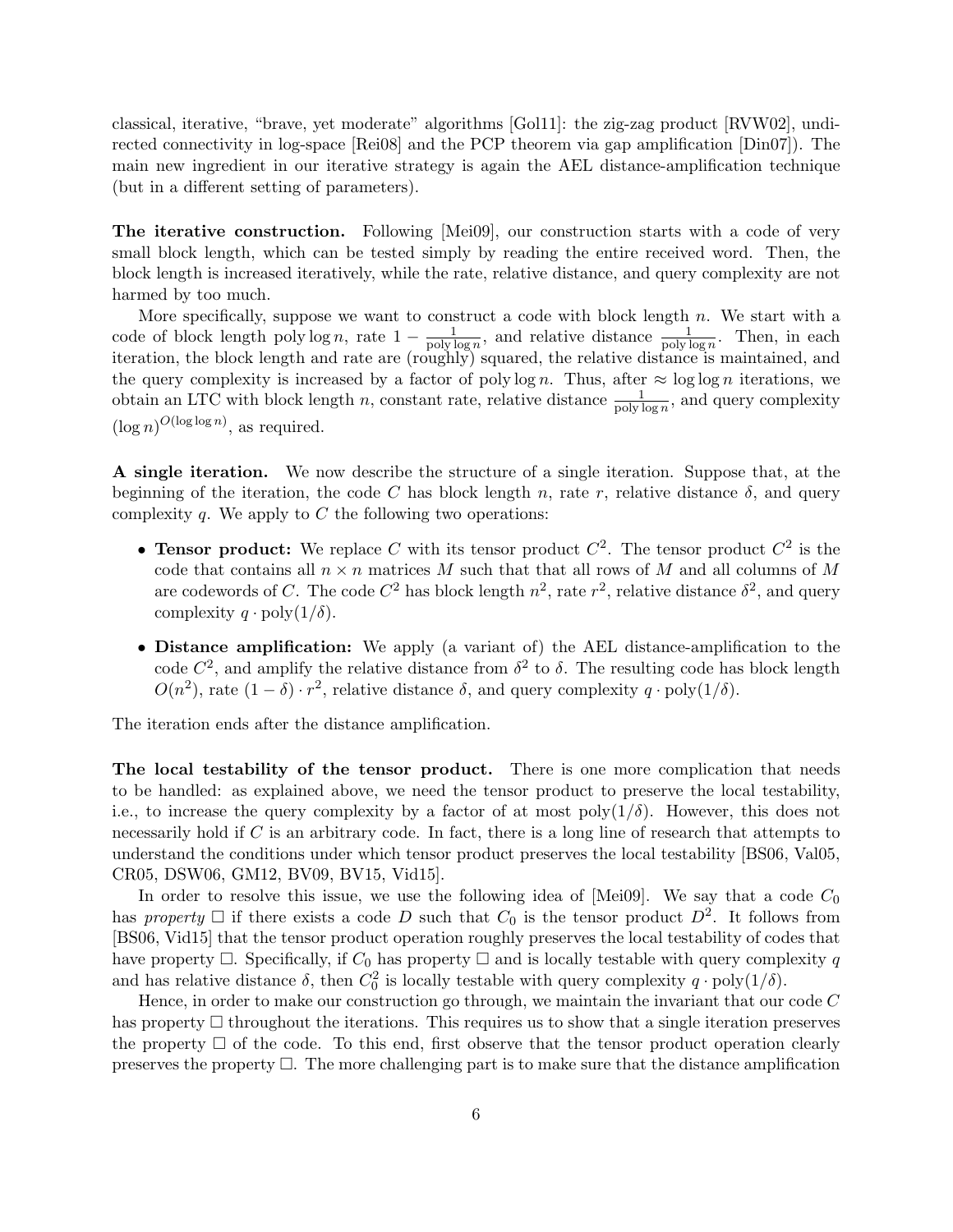preserves the property  $\Box$ . In order to do so, we define a new operation, which we called  $\Box$ -distance amplification, which amplifies the distance while preserving the property  $\Box$  and the local testability.

The  $\Box$ -distance amplification. We conclude by describing how the  $\Box$ -distance amplification works: Suppose that we are given a code  $C_0$  that has the property  $\Box$ , and we wish to amplify its relative distance to  $\delta$ . By definition, there exists some code D such that  $C_0 = D^2$ . We apply the relative distance to *o*. By definition, there exists some code D such that  $C_0 = D^2$ . We apply the AEL distance-amplification to D to obtain a new code D' with relative distance  $\sqrt{\delta}$ . We now define the code  $C'_0 = (D')^2$  to be the result of applying the  $\Box$ -distance amplification to  $C_0$ . Observe that  $C'_0$  indeed has relative distance  $\delta$ , and that it has the property  $\Box$ , as required.

It remains to prove that the  $\Box$ -distance amplification preserves the local testability, i.e., that this operation increases the query complexity by a factor of at most poly $(1/\delta)$ . Following [Mei09], we show it by decomposing this operation into simpler block-wise operations, and showing that each of these operations preserves local testability.

Comparison with [Mei09]. The construction of [Mei09] yields LTCs with constant relative distance, *sub-constant* rate, and *constant* query complexity. This construction, too, starts with a code of small block length, which is trivially locally testable, and increases it iteratively. A single iteration of [Mei09] consists, too, of applying tensor product and distance amplification, as well as another operation called "random projection".

The result of [Mei09] is incomparable to ours: in particlar, our construction has a better rate, while the construction of [Mei09] has a better query complexity. The reason that the construction of [Mei09] has worse rate is that it loses a constant factor in the rate in each iteration. This loss is due to two bottlenecks:

• First, [Mei09] maintains a constant relative-distance throughout the iterations. When working in the regime of constant relative-distance, both the tensor product and the distance amplification decrease the rate by (at least) a constant factor. We, on the other hand, observe that by allowing the codes to have sub-constant relative distance, both operations can be made to lose only a  $1 - o(1)$  factor in the rate at each iteration.

One reason that [Mei09] maintains a constant relative-distance is that his proof analyzes the local testability of the tensor product using a result of Ben-Sasson and Sudan [BS06], which only holds for codes with high relative-distance. In our construction, on the other hand, we use a more recent result of Viderman [Vid15], which works for all distances. This allows us to work in the regime of sub-constant relative distance throughout the iterations.

• Second, the construction of [Mei09] uses a different method of distance amplification, due to [ABN+92]. This method loses a constant factor in the rate regardless of the relative distance. Our construction, on the other hand, uses the AEL distance amplification. In the regime of sub-constant relative distance, the AEL method loses a factor of only  $1 - o(1)$  in the rate in each iteration, as required.

We also note that the fact that we work in the regime of sub-constant relative distance, our construction suffers a larger blow-up in the query complexity in each iteration compared to [Mei09]. This is the reason why we obtain worse query complexity compared to [Mei09].

Another difference between the construction of [Mei09] and ours is that [Mei09] uses the random projection operation. The purpose of that operation in [Mei09] was to partially undo the rate loss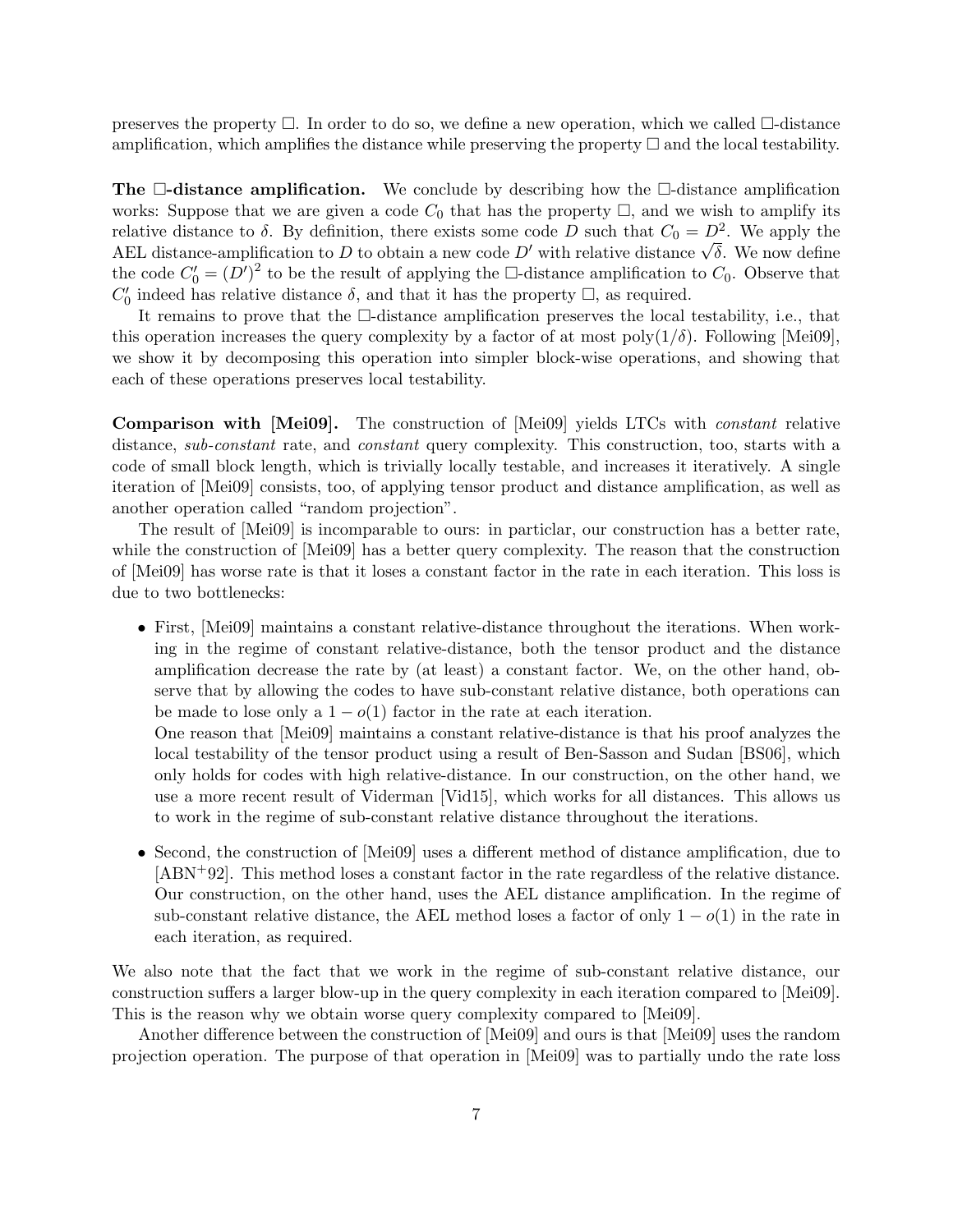caused by tensoring — specifically, this operation caused the rate to decrease by a constant factor rather than being squared in each iteration. It would be interesting to see if one can use the random projection operation of [Mei09] to further improve our construction. However, it seems that the straightforward analysis of this operation does not work in the setting of high rate and sub-constant relative distance.

#### 1.3 Additional results

Correctable and testable codes. Using our ideas , it is also possible to construct improved codes that are simultaneously locally correctable and locally testable. This can be done by applying the distance-amplification technique to the affine-invariant codes of [GKS13]. The codes of [GKS13] are both locally correctable and testable, and achieve rates that are arbitrarily close to 1. Using these codes of [GKS13] in the sub-constant relative distance regime, and combining with our framework, we get codes of constant rate and constant relative distance (which over large alphabets approach the Singleton bound) that are both locally correctable and locally testable with  $n^{O(1/\log \log n)}$  queries.

Locally decodable codes. An important variant of LCCs are locally decodable codes (LDCs). Those codes are defined similarly to LCCs, with the following difference: Recall that in the definition of LCCs, the decoder gets access to a string z which is close to a codeword c, and is required to decode a coordinate of c. In the definition of LDCs, we view the codeword c as the encoding of some message  $x$ , and the decoder is required to decode a coordinate of  $x$ . LDCs were studied extensively in the literature, perhaps more so than LCCs (see [Yek12] for a survey). One notable fact about LDCs is that there are constructions of LDCs with a constant query complexity and sub-exponential length [Yek08, Rag07, KY09, Efr12].

If we restrict ourselves to linear codes, then LDCs are a weaker object than LCCs, since every linear LCC can be converted into an LDC by choosing a systematic encoding map<sup>2</sup>. Since the LCCs we construct in this paper are linear, all our results apply to LDCs as well.

#### 1.4 Organization of this paper

We review the required preliminaries in Section 2, construct our LCCs in Section 3, and construct our LTCs in Sections 4 and 5.

## 2 Preliminaries

All logarithms in this paper are in base 2. For any  $n \in \mathbb{N}$  we denote  $[n] \stackrel{\text{def}}{=} \{1 \ldots, n\}$ . We denote by  $\mathbb{F}_2$  the finite field of two elements. For any finite alphabet  $\Sigma$  and any pair of strings  $x, y \in \Sigma^n$ , the relative Hamming distance (or, simply, relative distance) between  $x$  and  $y$  is the fraction of coordinates on which x and y differ, and is denoted by  $dist(x, y) \stackrel{\text{def}}{=} |\{i \in [n] : x_i \neq y_i\}|/n$ . We have the following useful approximation.

<sup>&</sup>lt;sup>2</sup>This conversion will lead to an LDC with the same query complexity, but the running time of the local decoder will be small only if the systematic encoding map can be computed efficiently.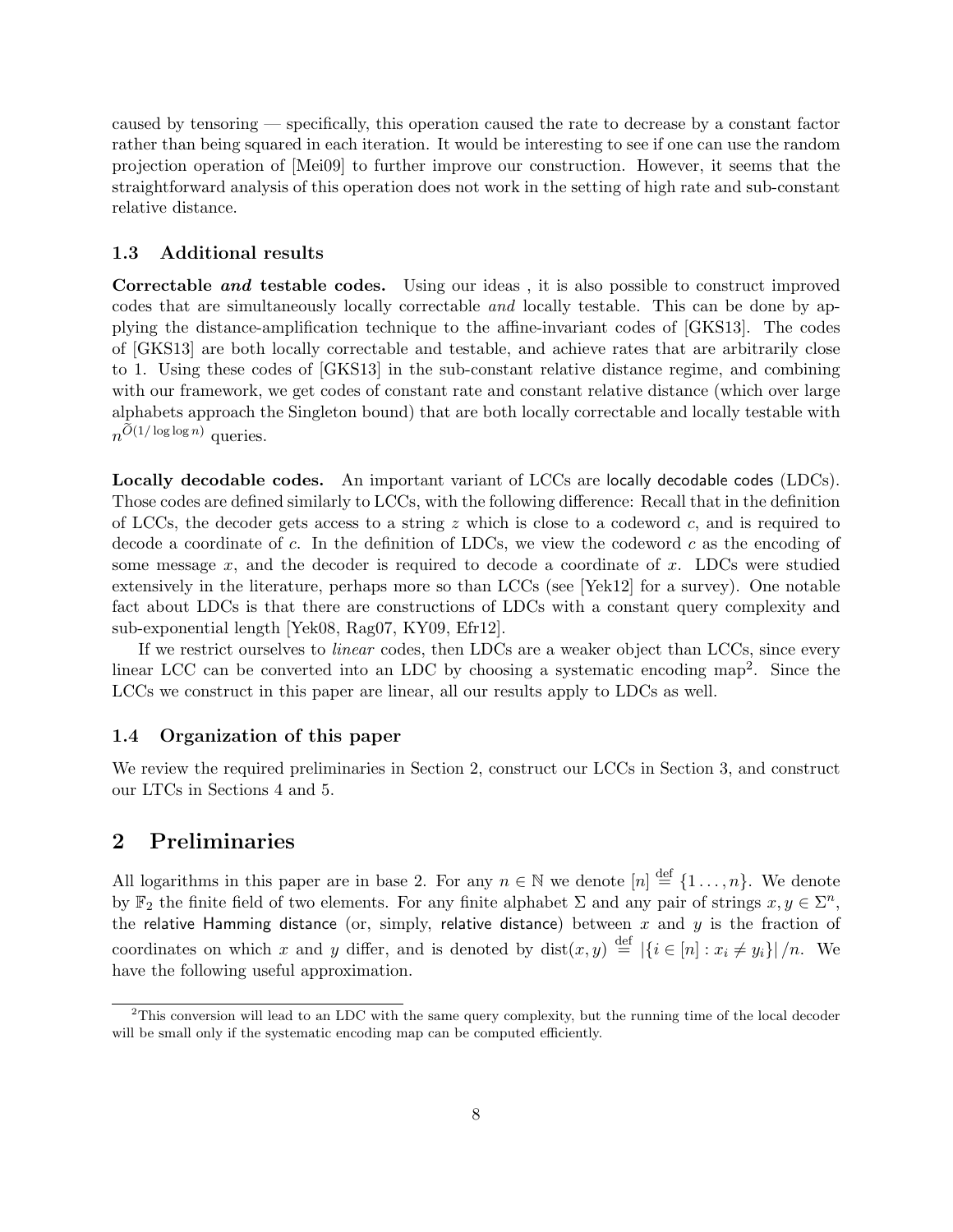**Fact 2.1.** For every  $x, y \in \mathbb{R}$  such that  $0 \leq x \cdot y \leq 1$ , it holds that

$$
(1-x)^y \le 1 - \frac{1}{4} \cdot x \cdot y.
$$

Proof. It holds that

$$
(1-x)^y \le e^{-x \cdot y} \le 1 - \frac{1}{4} \cdot x \cdot y.
$$

The second inequality relies on the fact that  $1 - \frac{1}{4}$  $\frac{1}{4} \cdot x \geq e^{-x}$  for every  $x \in (0,1)$ , which can be proved by noting that  $1-\frac{1}{4}$  $\frac{1}{4} \cdot x = e^{-x}$  at  $x = 0$ , and that the derivative of  $e^{-x}$  is smaller than that of  $1-\frac{1}{4}$  $\frac{1}{4} \cdot x$  for every  $x \in (0,1)$ . The first inequality relies on the fact that  $1-x \leq e^{-x}$  for every  $x \in \mathbb{R}$ , which can be proved using similar considerations.

The tensor product of matrices. For a pair of matrices  $G_1 \in \mathbb{F}^{m_1 \times n_1}$  and  $G_2 \in \mathbb{F}^{m_2 \times n_2}$  their tensor product  $G_1 \otimes G_2$  (a.k.a. the Kronecker product) is the  $(m_1 \cdot m_2) \times (n_1 \cdot n_2)$  matrix over Fwith entries

$$
(G_1 \otimes G_2)_{(i_1,i_2),(j_1,j_2)} = (G_1)_{i_1,j_1} \cdot (G_2)_{i_2,j_2}
$$

for every  $i_1 \in [m_1]$ ,  $i_2 \in [m_2]$ ,  $j_1 \in [n_1]$  and  $j_2 \in [n_2]$ . The following is a well-known fact about the tensor product of matrices:

Fact 2.2. Let  $A, B, C, D$  be matrices. Then,

$$
(A \otimes B) \cdot (C \otimes D) = (A \cdot C) \otimes (B \cdot D).
$$

#### 2.1 Error-correcting codes

Let  $\Sigma$  be an alphabet and let n be a positive integer (the block length). A code is simply a subset  $C \subseteq \Sigma^n$ . If F is a finite field and  $\Sigma$  is a vector space over F, we say that a code  $C \subseteq \Sigma^n$  is F-linear if it is an F-linear subspace of the F-vector space  $\Sigma<sup>n</sup>$ . If  $\Sigma = \mathbb{F}$ , we simply say that C is linear. The rate of a code is the ratio  $\frac{\log|C|}{\log(|\Sigma|^n)}$ , which for F-linear codes equals  $\frac{\dim_F(C)}{n \cdot \dim_F(\Sigma)}$ .

The elements of a code  $C'$  are called codewords. The relative distance of  $C$  is the minimal fraction  $\delta$  for which it holds that  $dist(c_1, c_2) \geq \delta$  for every pair of distinct codewords  $c_1, c_2 \in C$ . We will use the notation  $dist(z, C)$  to denote the relative distance of a string  $z \in \Sigma^n$  from C, and say that z is  $\varepsilon$ -close (respectively,  $\varepsilon$ -far) to C if  $dist(z, C) < \varepsilon$  (respectively, if  $dist(z, C) \geq \varepsilon$ ).

An encoding map for  $C$  is a bijection  $E_C: \Sigma^k \to C,$  where  $|\Sigma|^k = |C|.$  We say that an infinite family of codes  ${C_n}_n$  is explicit if there is a polynomial time algorithm in n that computes the encoding maps  $E_C$  of all the codes in the family. Let  $C \subseteq \mathbb{F}^n$  be a linear code of dimension k. A generating matrix of C is an  $n \times k$  matrix G such that the map  $x \mapsto G \cdot x$  is an encoding map for C. For a code C of relative distance  $\delta$ , a given parameter  $\tau < \delta/2$ , and a string  $z \in \Sigma^n$ , the problem of decoding from  $\tau$  fraction of errors is the task of finding the unique  $c \in C$  (if any) which satisfies  $dist(c, z) \leq \tau$ .

Concatenation. Concatenation is an operation on codes that can be used for reducing the alphabet size of a code. Let  $\Lambda$  and  $\Sigma$  be alphabets, where we think of  $\Sigma$  as being much larger than  $\Lambda$ . Let  $C \subseteq \Sigma^n$  be a code over  $\Sigma$  and let  $H \subseteq \Lambda^m$  be a code over  $\Lambda$  such that  $|H| = |\Sigma|$ . Let  $\phi : \Sigma \to H$ be a bijection. The concatenation of C with H is the code  $C' \subseteq \Lambda^{m,n}$  that is obtained as follows: for each codeword  $c \in C$ , we construct a corresponding codeword  $c' \in C'$  by replacing each symbol  $c_i$  with  $\phi(c_i)$ . We shall use the following well-known fact.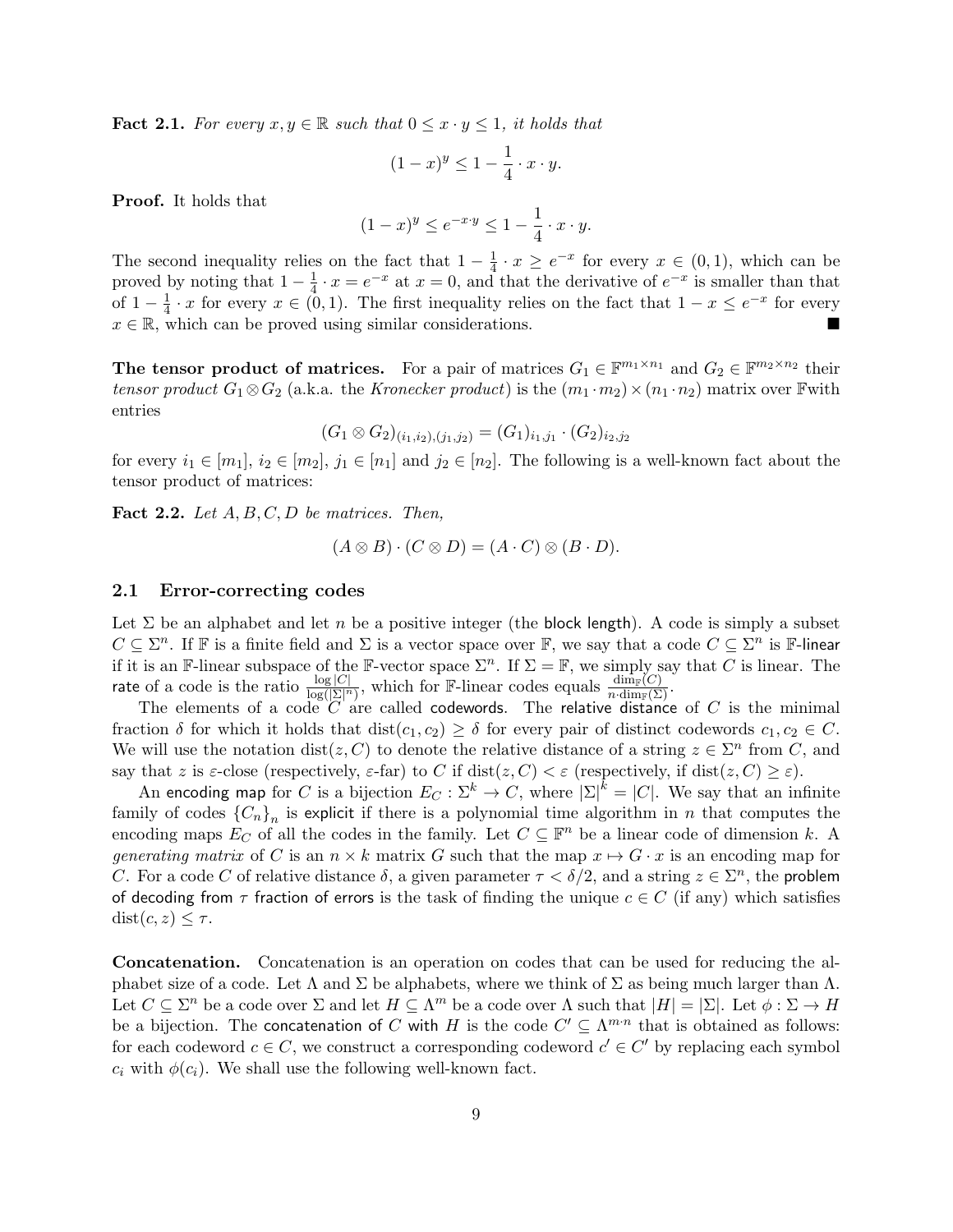**Fact 2.3** (Concatenation). Let  $C \subseteq \Sigma^n$  be a code with rate  $r_C$  and relative distance  $\delta_C$ , let  $H \subseteq \Lambda^m$ be a code with rate  $r_H$  and relative distance  $\delta_H$ , and let  $C' \subseteq \Lambda^{m \cdot n}$  be the concatenation of C with H. Then C' has rate  $r_C \cdot r_H$  and relative distance  $\delta_C \cdot \delta_H$ . Furthermore, if  $\Lambda$  is a field, C is  $\Lambda$ -linear, and  $H$  is linear, then  $C'$  is linear.

Some useful codes. We use the following facts, which state the existence of Reed-Solomon codes, Gilbert-Varshamov codes, and Zyablov codes, and their relevant properties.

**Fact 2.4** (Reed-Solomon Codes [RS60]). For every k,  $n \in \mathbb{N}$  such that  $n \geq k$ , and for every finite field  $\mathbb F$  such that  $|\mathbb F|\geq n$ , there exists an  $\mathbb F$ -linear code  $RS_{k,n}\subseteq \mathbb F^n$  with rate  $r=k/n$ , and relative distance at least  $1 - \frac{k-1}{n} > 1 - r$ . Furthermore,  $RS_{k,n}$  has an encoding map  $E: \mathbb{F}^k \to RS_{k,n}$  which can be computed in time poly(n, log |F|), and can be decoded from up to  $(1 - \frac{k-1}{n})$  $\frac{-1}{n}$  $/2$  fraction of errors in time  $\text{poly}(n, \log |\mathbb{F}|)$ .

**Fact 2.5** (Gilbert-Varshamov codes [Gil52, Var57]). For every  $0 < r < 1$ , there exists a (nonexplicit) infinite family  $\{GV_n\}_n$  of binary linear codes of with rate r and relative distance  $H^{-1}(1-r)$ , where  $H^{-1}$  is the inverse of the binary entropy function.

The following codes, due to Zyablov, are obtained by concatenating the Reed-Solomon codes with the Gilbert-Varshamov codes.

**Fact 2.6** (Zyablov bound [Zya71]). For every  $0 < r < 1$  and  $\varepsilon > 0$ , there exists an explicit infinite  $family\ \{Z_n\}_n$  of binary linear codes of with rate  $r$  and relative distance

$$
\delta = \max_{r < R < 1} \left\{ (1 - R - \varepsilon) \cdot H^{-1} \left( 1 - \frac{r}{R} \right) \right\},\,
$$

where  $H^{-1}$  is the inverse of the binary entropy function.

By choosing the parameters appropriately, we obtain the following useful special case.

**Fact 2.7** (Special case of the Zyablov bound). For every sufficiently small  $\eta > 0$ , there exists an explicit infinite family  ${Z_n}_n$  of binary linear codes of with rate  $1 - \eta$  and relative distance at least  $\eta^3$ .

**Proof.** Let  $\eta > 0$  and let  $r = 1 - \eta$ . We apply Fact 2.6 with rate r and  $\varepsilon = \eta/4$ , thus obtaining an infinite family of codes  ${Z_n}_n$ . In order to lower bound the relative distance of  ${Z_n}_n$ , take  $R = 1 - \eta/2$ . Then, the relative distance of  $\{Z_n\}_n$  is at least

$$
(1 - R - \varepsilon) \cdot H^{-1} \left( 1 - \frac{r}{R} \right) = \frac{\eta}{4} \cdot H^{-1} \left( 1 - \frac{1 - \eta}{1 - \eta/2} \right)
$$
  

$$
\geq \frac{\eta}{4} \cdot H^{-1} (\eta)
$$
  

$$
\geq \eta^3,
$$

where the last inequality holds for sufficiently small  $\eta$ .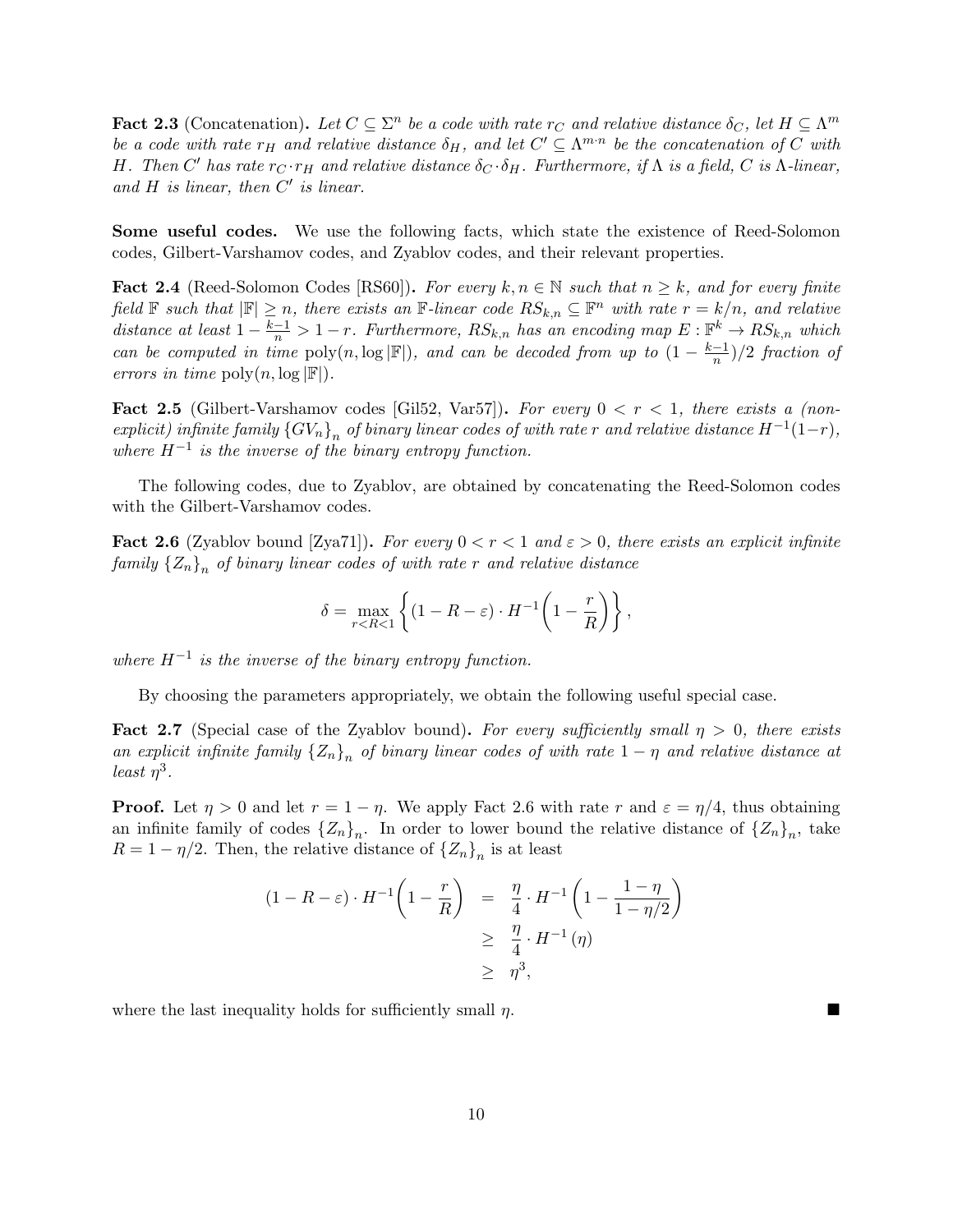#### 2.2 Locally-correctable codes

Intuitively, a code is said to be locally correctable [BFLS91, STV01, KT00] if, given a codeword  $c \in C$  that has been corrupted by some errors, it is possible to decode any coordinate of c by reading only a small part of the corrupted version of c. Formally, it is defined as follows.

 $\bf{Definition 2.8.}$  We say that a  $\operatorname{code} C \subseteq \Sigma^n$  is locally correctable from  $\tau$  fraction of errors with query complexity  $q$  if there exists a randomized algorithm  $A$  that satisfies the following requirements:

- Input: A takes as input a coordinate  $i \in [n]$  and also gets oracle access to a string  $z \in \Sigma^n$ that is  $\tau$ -close to a codeword  $c \in C$ .
- Output: A outputs  $c_i$  with probability at least  $\frac{2}{3}$ .
- Query complexity: A makes at most q queries to the oracle z.

We say that the algorithm A is a local corrector of C. Given an infinite family of LCCs  ${C_n}_n$ , a uniform local corrector for the family is a randomized oracle algorithm that given  $n$ , computes the local corrector of  $C_n$ . We will often be interested in the running time of the uniform local corrector.

**Remark 2.9.** The above success probability of  $\frac{2}{3}$  can be amplified using sequential repetition, at the cost of increasing the query complexity. Specifically, amplifying the success probability to  $1 - e^{-t}$  requires increasing the query complexity by a factor of  $O(t)$ .

#### 2.3 Locally-testable codes

Intuitively, a code is said to be locally testable [FS95, RS96, GS06] if, given a string  $z \in \Sigma^n$ , it is possible to determine whether  $z$  is a codeword of  $C$ , or rather far from  $C$ , by reading only a small part of z. There are two variants of LTCs in the literature, "weak" LTCs and "strong" LTCs, where the main difference is that weak LTCs are required to reject only words which are sufficiently far from  $C$ , while strong LTCs are required to reject any word  $w$  not in  $C$  with probability proportional to the relative distance of  $w$  from  $C$ . From now on, we will work exclusively with strong LTCs, since it is a simpler notion and since it allows us to state a stronger result.

 $\mathbf D$ efinition 2.10. We say that a code  $C \subseteq \Sigma^n$  is (strongly) locally testable with query complexity  $q$ if there exists a randomized algorithm  $A$  that satisfies the following requirements:

- Input: A gets oracle access to a string  $z \in \Sigma^n$ .
- **Completeness:** If  $z$  is a codeword of  $C$ , then  $A$  accepts with probability 1.
- Soundness: If z is not a codeword of C, then A rejects with probability at least dist $(z, C)/4$ .
- Query complexity: A makes at most  $q$  queries to the oracle  $z$ .

We say that the algorithm A is a local tester of C. Given an infinite family of LTCs  ${C_n}_n$ , a uniform local tester for the family is a randomized oracle algorithm that given  $n$ , computes the local tester of  $C_n$ . Again, we will often be interested in the running time of the uniform local tester.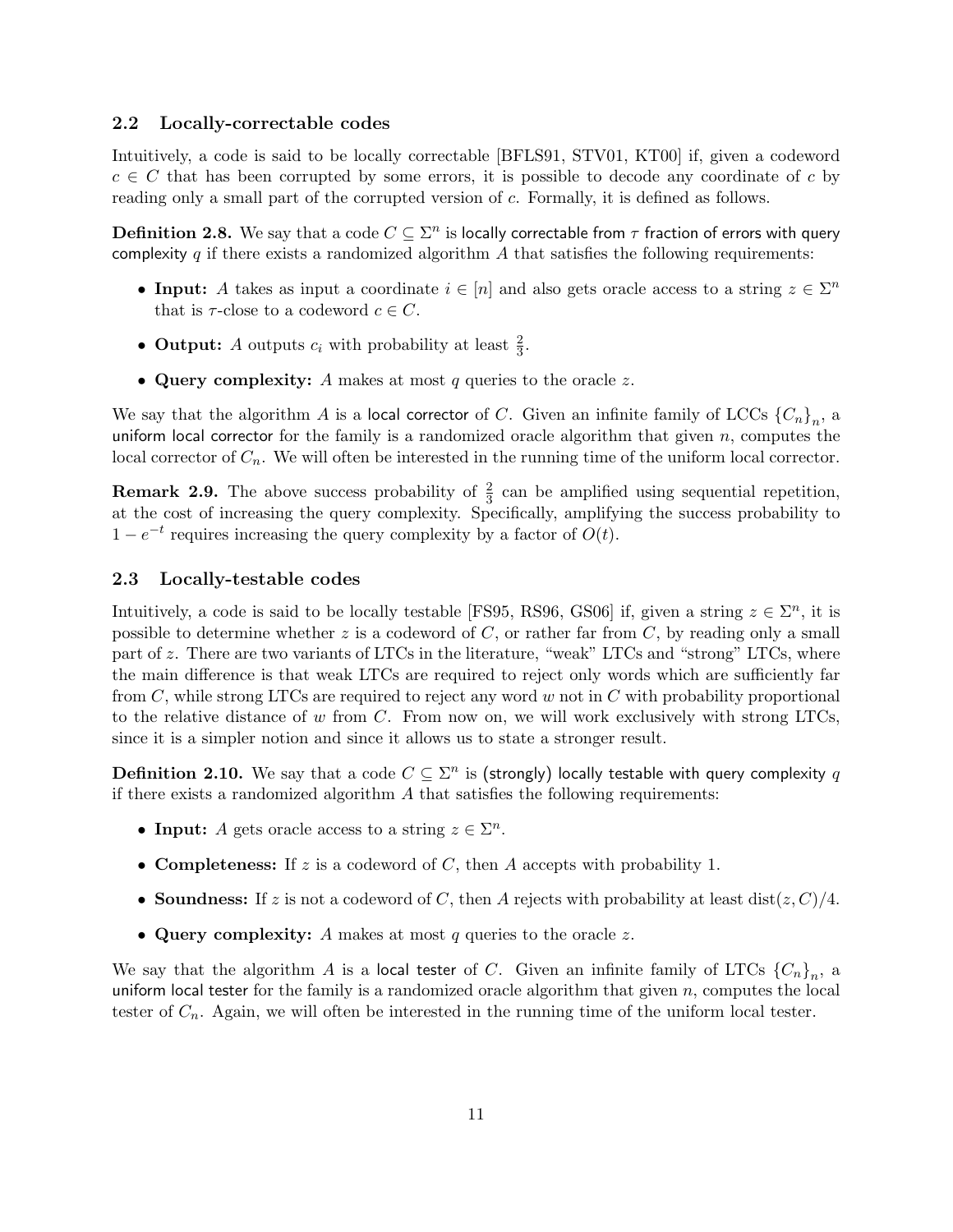A remark on amplifying the rejection probability. It is common to define strong LTCs with an additional parameter  $\rho$ , and have the following soundness requirement:

• If z is not a codeword of C, then A rejects with probability at least  $\rho$ -dist $(z, C)$ .

Our definition corresponds to the special case where  $\rho = \frac{1}{4}$  $\frac{1}{4}$ . However, given an LTC with  $\rho < \frac{1}{4}$ , it is possible to amplify  $\rho$  up to  $\frac{1}{4}$  at the cost of increasing the query complexity. Hence, we chose to fix  $\rho$  to  $\frac{1}{4}$  in our definition, which somewhat simplifies the presentation.

The amplification of  $\rho$  is performed as follows: The amplified tester invokes the original tester A for  $\frac{1}{\rho}$  times, and accepts if and only if all invocations of A accept. Clearly, this increases the query complexity by a factor of  $\frac{1}{\rho}$  and preserves the completeness property. To analyze the rejection probability, let z be a string that is not a codeword of  $C$ , and observe that the amplified tester rejects it with probability at least

$$
1 - (1 - \rho \cdot \text{dist}(z, C))^{\frac{1}{\rho}}
$$
  
\n
$$
\geq 1 - \left(1 - \frac{1}{4} \cdot \frac{1}{\rho} \cdot \rho \cdot \text{dist}(z, C)\right) \quad \text{(Fact 2.1)}
$$
  
\n
$$
= \frac{1}{4} \cdot \text{dist}(z, C),
$$

as required.

#### 2.4 Expander graphs

Expander graphs are graphs with certain pseudorandom connectivity properties. Below, we state the construction and properties that we need. The reader is referred to [HLW06] for a survey. For a graph G, a vertex s and a set of vertices T, let  $E(s,T)$  denote the set of edges that go from s into T. The main object we shall use is a *sampler* defined below. Roughly speaking, a sampler is a bipartite d-regular graph in which the density of any subset  $T$  of right vertices can be approximated by the value of  $E(s,T)/d$  for a uniformly random left vertex s.

**Definition 2.11.** Let  $G = (U \cup V, E)$  be a bipartite d-regular graph with  $|U| = |V| = n$ . We say that G is an  $(\alpha, \gamma)$ -sampler if the following holds for every  $T \subseteq V$ : For at least  $1 - \alpha$  fraction of the vertices  $s \in U$  it holds that

$$
\frac{|E(s,T)|}{d} - \frac{|T|}{n} \le \gamma.
$$

**Lemma 2.12.** For every  $\alpha, \gamma > 0$  and every sufficiently large  $n \in \mathbb{N}$  there exists a bipartite dregular graph  $G_{n,\alpha,\gamma} = (U \cup V, E)$  with  $|U| = |V| = n$  and  $d = \text{poly}\left(\frac{1}{\alpha \cdot \gamma}\right)$  such that  $G_{n,\alpha,\gamma}$  is an  $(\alpha, \gamma)$ -sampler. Furthermore, there exists an algorithm that takes as inputs n,  $\alpha$ ,  $\gamma$ , and a vertex w of  $G_{n,\alpha,\gamma}$ , and computes the list of the neighbors of w in  $G_{n,\alpha,\gamma}$  in time poly $(\frac{\log n}{\alpha \cdot \gamma})$ .

**Proof sketch.** A full proof of Lemma 2.12 requires several definitions and lemmas that we have not stated, such as second eigenvalue, edge expansion, and the expander mixing lemma. Since this is not the focus of this paper, we only sketch the proof without stating those notions. The interested reader is referred to [HLW06].

Let  $\alpha$ ,  $\gamma$  and n be as in the lemma. We sketch the construction of the graph  $G \stackrel{\text{def}}{=} G_{n,\alpha,\gamma}$ . First, observe that it suffices to construct a strongly-explicit non-bipartite graph  $G'$  over n vertices (that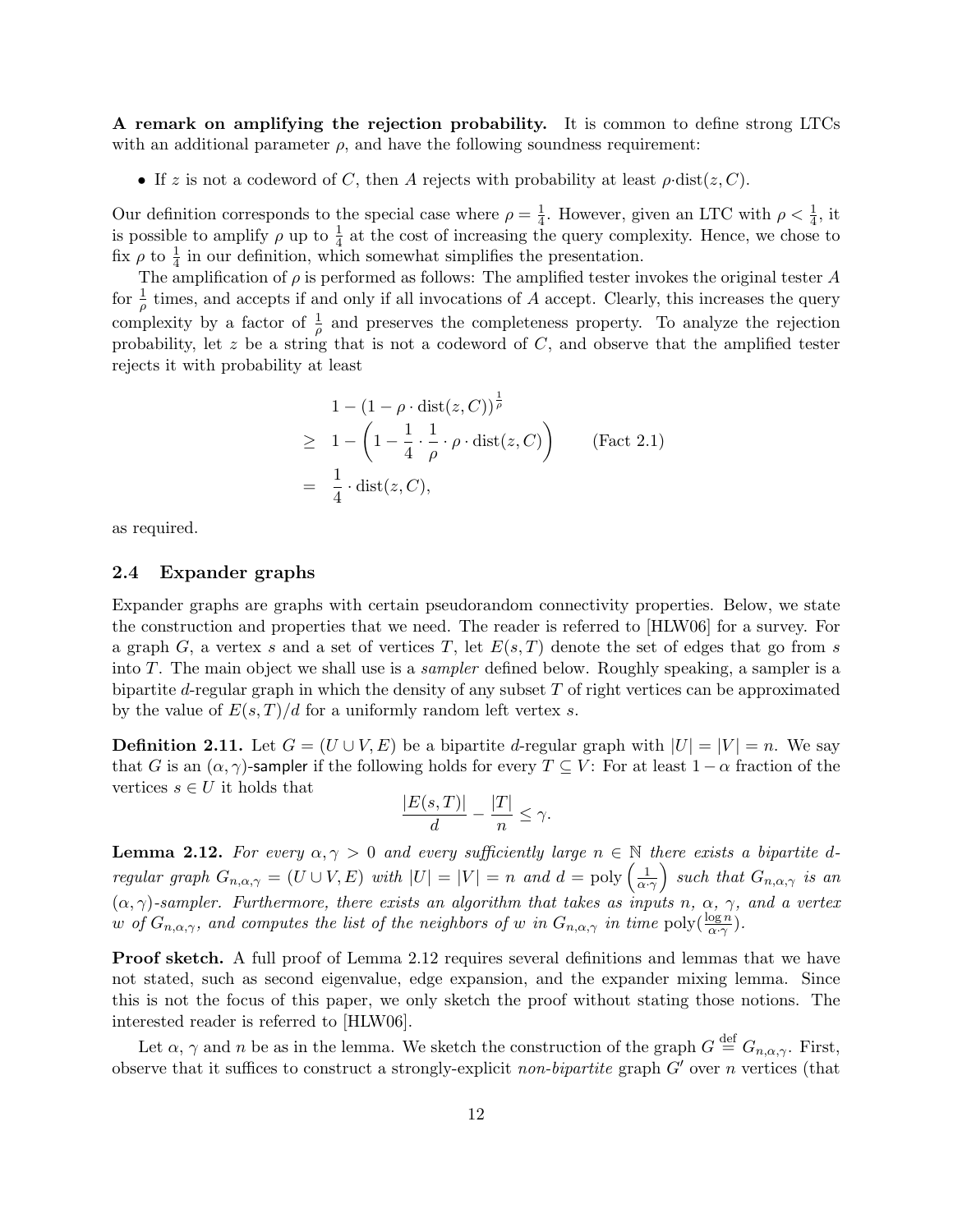is, a graph  $G'$  in which the neighborhood of any given vertex is computable in time  $poly(log n)$ with the desired property. The reason is that each such graph  $G'$  can be converted into a bipartite graph  $G$  with the desired property, by taking a *bipartite double cover*  $G$  of  $G'$ , that is, taking two copies of the vertex set of  $G'$  and connecting the two copies according to the edges in  $G'$ . The existence of the algorithm stated in the lemma follows from the fact that  $G'$  is strongly-explicit.

We thus focus on constructing the graph  $G'$ . This is done in two steps: first, we show how to construct a strongly-explicit expander  $G''$  over n vertices — this requires a bit of work, since n can be an arbitrary number, and expanders are usually constructed for special values of  $n$ . In the second step, we amplify the spectral gap of  $G''$  by powering, and set  $G'$  to be the powered graph. We then prove that  $G'$  has the desired sampling property.

The first step. The work of [GG81] gives a strongly-explicit expander with constant degree and constant edge expansion for every  $n$  that is a square, so we only need to deal with the case in which n is not a square. Suppose that  $n = m^2 - k$ , where  $m^2$  is the minimal square larger than n, and observe that  $k \leq 2m-1$ , which is at most  $\frac{1}{2} \cdot m^2$  for sufficiently large m. Now, we construct an expander over  $m^2$  vertices using [GG81], and then merge k pairs of vertices. In order to maintain the regularity, we add self-loops to all the vertices that were not merged. We set  $G''$  to be the resulting graph.

It is easy to see that  $G''$  is a regular graph over n vertices. Since the merge and the addition of self-loops maintain the degree and the edge expansion of the original expander up to a constant factor, it follows that  $G''$  is an expander with constant degree and constant edge expansion. Furthermore, it is not hard to see that  $G''$  is strongly-explicit.

The second step. Since  $G''$  is an expander, and in particular has constant edge expansion, it follows from the Cheeger inequality [Dod84, AM85] that its second-largest normalized eigenvalue (in absolute value) is some constant smaller than 1. Let us denote this normalized eigenvalue by  $\lambda$ . We note that the degree and the edge expansion of  $G''$ , as well as  $\lambda$ , are independent of n.

We now construct the graph G' by raising G'' to the power  $\log_{\lambda}(\sqrt{\alpha} \cdot \gamma)$ . Observe that G' is a graph over *n* vertices with degree  $d \stackrel{\text{def}}{=} \text{poly}\left(\frac{1}{\alpha \gamma}\right)$  and normalized second eigenvalue  $\sqrt{\alpha} \cdot \gamma$ . It is not hard to see that  $G'$  is strongly-explicit.

The sampling property. We prove that  $G'$  has the desired sampling property. Let T be a subset of vertices of G'. We show that for at least  $(1 - \alpha)$  fraction of the vertices s of G' it holds that

$$
\frac{|E(s,T)|}{d} - \frac{|T|}{n} \le \gamma.
$$

To this end, let

$$
S \stackrel{\text{def}}{=} \left\{ s \in U \mid \frac{|E(s,T)|}{d} - \frac{|T|}{n} > \gamma \right\}.
$$

Clearly, it holds that

$$
\frac{|E(S,T)|}{d \cdot |S|} - \frac{|T|}{n} > \gamma.
$$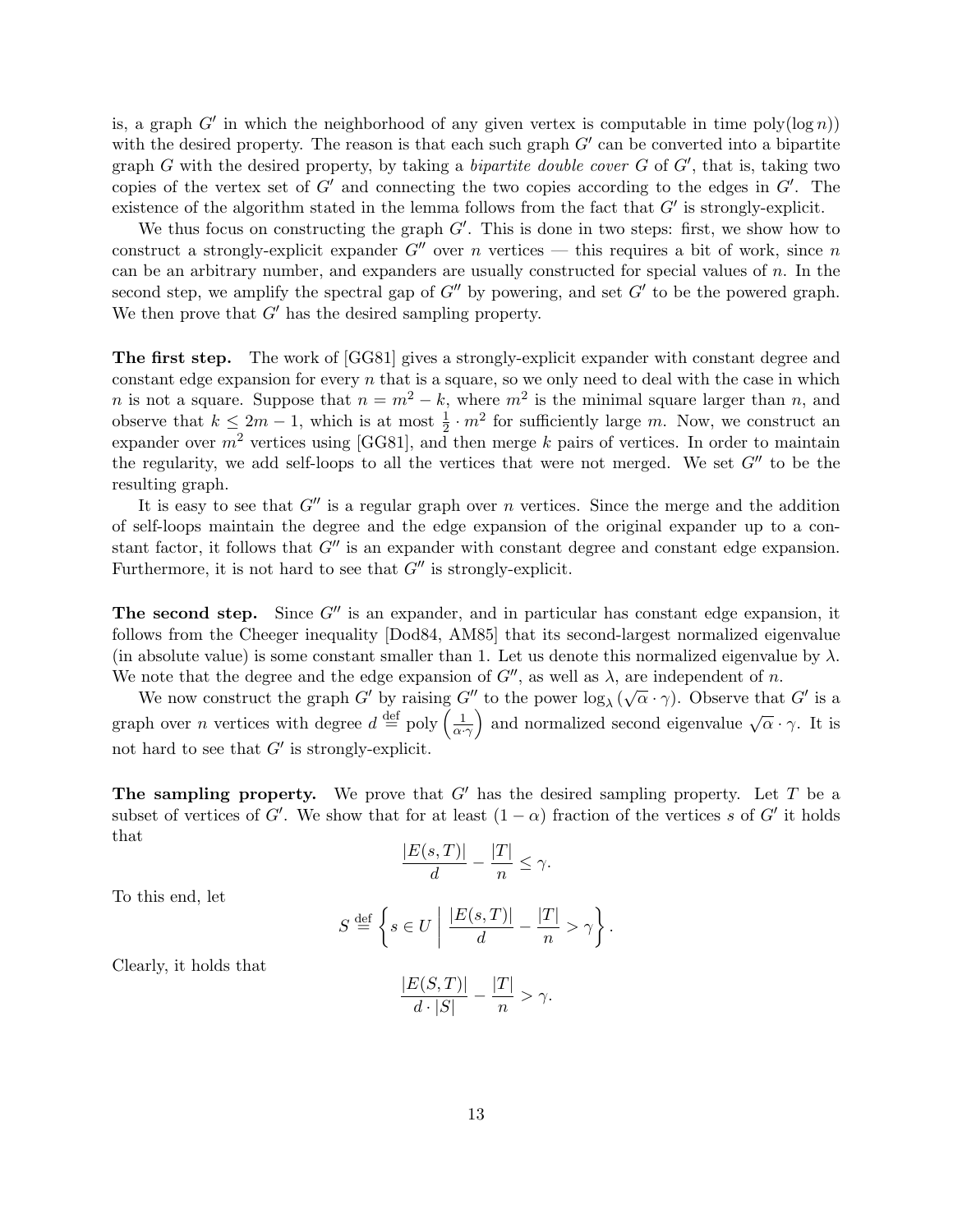On the other hand, the expander mixing lemma [AC88] implies that

$$
\frac{|E(S,T)|}{d\cdot|S|}-\frac{|T|}{n}\leq \sqrt{\alpha}\cdot \gamma\cdot \sqrt{\frac{|T|}{|S|}}.
$$

By combining the above pair of inequalities, we get

$$
\gamma < \sqrt{\alpha} \cdot \gamma \cdot \sqrt{\frac{|T|}{|S|}}
$$
\n
$$
|S| < \alpha \cdot |T| \le \alpha \cdot n,
$$

as required.

## 3 LCCs with sub-polynomial query complexity

In this section, we prove our main theorem on LCCs, which immediately implies Theorem 1.3 from the introduction.

**Theorem 1.3** (Main LCC theorem). For every  $r \in (0,1)$  and  $\varepsilon > 0$ , there exist a finite vector space  $\Sigma$  over  $\mathbb{F}_2$  and an explicit infinite family of  $\mathbb{F}_2$ -linear codes  $\{C_n\}_n$  over  $\Sigma$  satisfying:

- 1.  $C_n$  has block length n, rate at least r, and relative distance at least  $1 r \varepsilon$ .
- 2.  $C_n$  is locally correctable from  $\frac{1-r-\varepsilon}{2}$  fraction of errors with query complexity  $\exp(\sqrt{\log n \cdot \log \log n})$ .
- 3. The size of  $\Sigma$  is at most  $\exp(\text{poly}(1/\varepsilon))$ .

Furthermore, the family  ${C_n}_n$  has a uniform local corrector that runs in time  $\exp(\sqrt{\log n \cdot \log \log n})$ .

We explain how to construct our binary LCCs (Theorem 1.1) using Theorem 1.3 in Section 3.4 below.

The proof of Theorem 1.3 has two steps. In the first step, we give a transformation that amplifies the fraction of errors from which an LCC can be corrected — this step follows the distance amplification of  $[AEL95, AL96]$ . In the second step, we construct a locally-correctable code  $W_n$ with the the desired query complexity but that can only be corrected from a sub-constant fraction of errors. Finally, we construct the code  $C_n$  by applying the distance amplification to  $W_n$  (in a slightly non-trivial way). Those two steps are formalized in the following pair of lemmas, which are proved in Sections 3.1 and 3.2 respectively.

**Lemma 3.1.** Suppose that there exists a code W that is locally correctable from  $\tau_w$  fraction of errors with rate  $r_w$  and query complexity q. Then, for every  $0 < \tau < \frac{1}{2}$  and  $\varepsilon > 0$ , there exists a code C that is locally correctable from  $\tau$  fraction of errors with query complexity  $q \cdot \text{poly}(1/(\varepsilon \cdot \tau_W)),$ such that:

- $|C| = |W|$ .
- C has relative distance at least  $2 \cdot \tau$ , and rate at least  $r_W \cdot (1 2 \cdot \tau \varepsilon)$ .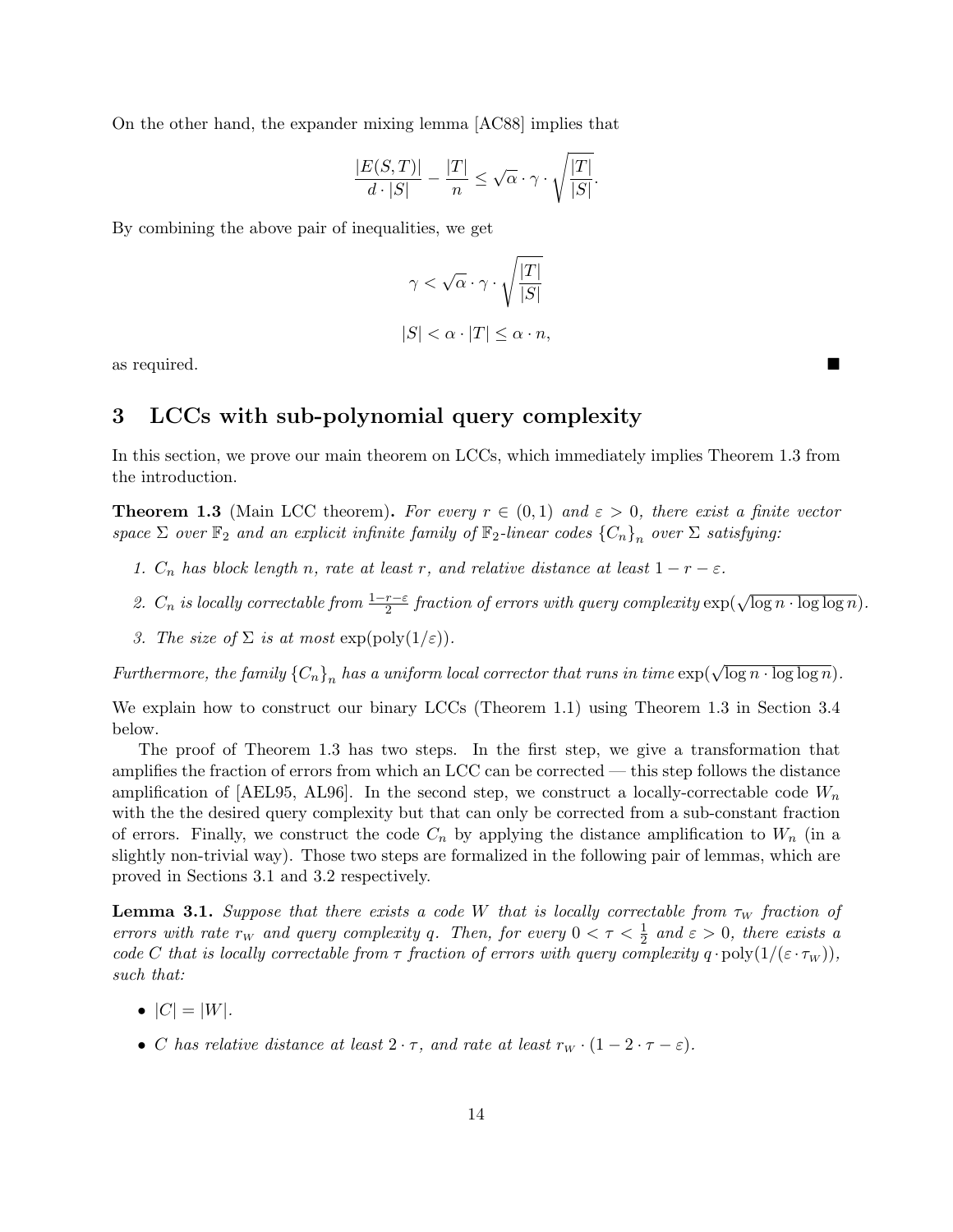- Let  $\Lambda$  denote the alphabet of W. Then, the alphabet of C is  $\Sigma \stackrel{\text{def}}{=} \Lambda^p$  for some  $p =$  $poly(1/(\varepsilon \cdot \tau_w)).$
- C is  $\mathbb{F}_2$ -linear.

#### Furthermore,

- There is a polynomial time algorithm that computes a bijection from every code W to the corresponding code C, given  $r_W$ ,  $\tau_W$ ,  $\tau$ ,  $\varepsilon$  and  $\Lambda$ .
- There is an oracle algorithm that when given black box access to the local corrector of any code W, and given also  $r_W$ ,  $\tau_W$ ,  $\tau$ ,  $\varepsilon$ ,  $\Lambda$ , and the block length of W, computes the local corrector of the corresponding code C. If the local corrector of W runs in time  $t<sub>W</sub>$ , then the corresponding local corrector of C runs in time

$$
O(t_W) + q \cdot \text{poly} (1/(\varepsilon \cdot \tau_W), \log n_W),
$$

where  $n_W$  is the block length of W.

• If W is  $\mathbb{F}\text{-}linear$  (where  $\mathbb F$  is some finite field), then C is  $\mathbb F\text{-}linear$ .

**Lemma 3.2.** There exists an explicit infinite family of  $\mathbb{F}_2$ -linear codes  $\{W_n\}_n$  satisfying:

- 1. The code  $W_n$  has block length n, rate at least  $1-\frac{1}{\log n}$  $\frac{1}{\log n}$ , and relative distance at least  $\Omega\left(\sqrt{\frac{\log\log n}{\log^3 n}}\right)$  $\log^3 n$ .
- 2. The code  $W_n$  is locally correctable from  $\Omega\left(\sqrt{\frac{\log\log n}{\log^3 n}}\right)$  $\log^3 n$  fraction of errors with query complexity  $\exp(\sqrt{\log n \cdot \log \log n}).$
- 3. The alphabet of  $W_n$  is a vector space  $\Lambda_n$  over  $\mathbb{F}_2$ , such that  $|\Lambda_n| \leq \exp(\exp(\sqrt{\log n \cdot \log \log n}))$ .

Furthermore, the family  ${W_n}_n$  has a uniform local corrector that runs in time  $\exp(\sqrt{\log n \cdot \log \log n})$ .

**Proof of Theorem 1.3.** It is tempting to try to prove Theorem 1.3 by applying the distance amplication of Lemma 3.1 to the codes  $W_n$  of Lemma 3.2 with  $\tau \approx \frac{1-r}{2}$  $\frac{-r}{2}$ . This would indeed yield codes of the required rate, relative distance and query complexity, but the alphabet size of those codes would be too large, and in particular, super-constant.

We therefore take a slightly indirect route: first, we apply the distance amplication of Lemma 3.1 to the codes  $W_n$  with  $\tau \approx \varepsilon$ . This yields codes with very high rate, constant (but small) relative distance, and alphabet of super-constant size. Then, we concatenate those codes with binary codes of high rate and small constant distance, thus obtaining binary codes with very high rate and small constant distance. Finally, we apply the distance amplication of Lemma 3.1 to the latter binary codes with  $\tau \approx \frac{1-r}{2}$  $\frac{-r}{2}$ , and this gives the codes with the desired parameters. Details follow.

Fix a choice of the parameters r and  $\varepsilon$ . We describe how to construct the corresponding infinite family of codes  ${C_n}_n$ . We start by applying Lemma 3.1 to the family  ${W_n}_n$  of Lemma 3.2 with  $\tau_{\scriptscriptstyle{W}} = \Omega\left(\sqrt{\frac{\log\log n}{\log^3 n}}\right)$ ),  $\tau = \frac{1}{64} \cdot \varepsilon$ , and  $\varepsilon = \frac{1}{32} \cdot \varepsilon$ . This yields an infinite family of codes  $\{W_n'\}_n$  that has rate  $1 - \frac{1}{16} \cdot \varepsilon - \frac{1}{\log n} \ge 1 - \frac{1}{8}$  $\frac{1}{8} \cdot \varepsilon$  and alphabet size  $\exp\left(\exp(\sqrt{\log n \cdot \log \log n})\right)$ , and which is locally correctable from  $\frac{1}{64} \cdot \varepsilon$  fraction of errors with query complexity  $\exp(\sqrt{\log n \cdot \log \log n})$ .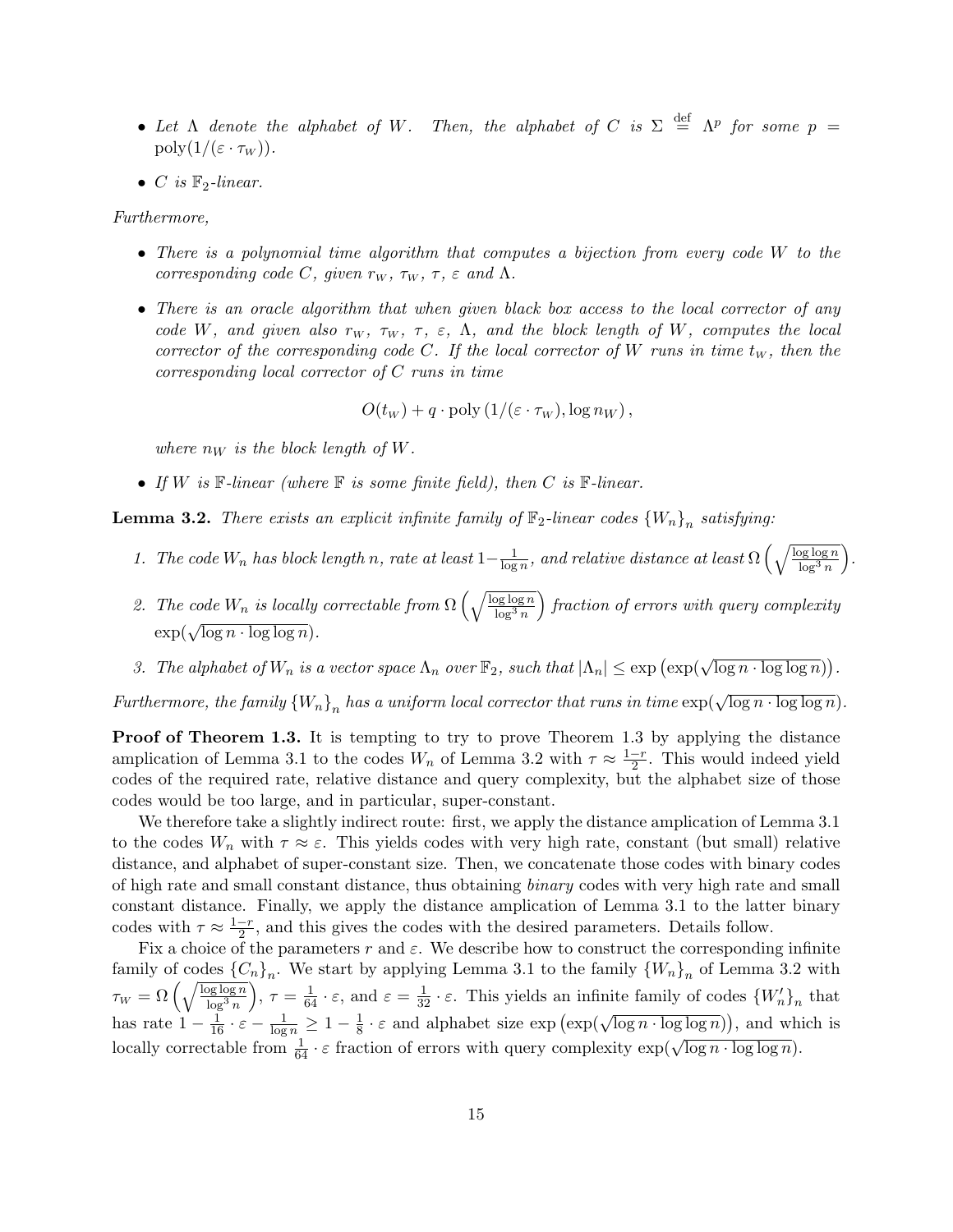Let  ${Z_n}_n$  be the infinite family of binary Zyablov codes of rate  $1-\frac{1}{8}$  $\frac{1}{8} \cdot \varepsilon$  and relative distance  $\left(\frac{1}{8}\right)$  $\frac{1}{8} \cdot \varepsilon$ <sup>3</sup> whose existence is guaranteed by Fact 2.7. We concatenate the family  $\{W_n'\}_n$  with the family  ${Z_n}_n$ , thus obtaining an infinite family of *binary* linear codes  ${B_n}_n$  with rate  $1-\frac{1}{4}$  $\frac{1}{4} \cdot \varepsilon$  and relative distance  $\Omega(\varepsilon^4)$ . Furthermore, it is not hard to see that those codes are locally correctable Fractive distance  $\Omega(\varepsilon)$ . Furthermore, it is not hard to see that those codes are locally correctable from  $\Omega(\varepsilon^4)$  fraction of errors using query complexity  $\exp(\sqrt{\log n \cdot \log \log n})$ : the local corrector of  ${B_n}_n$  emulates the local corrector of  ${W_n'}_n$ . Whenever the local corrector of  ${W_n'}_n$  makes a query, the local corrector of  ${B_n}_n$  reads the corresponding puported codeword of the inner Zyablov code, decodes it to the nearest codeword, and uses the result to answer the query of the local corrector decodes it to the heatest codeword, and uses the result to answer the query of the local corrector<br>of  ${W_n'}_n$ . It is easy to see that the query complexity of this local corrector is  $\exp(\sqrt{\log n \cdot \log \log n})$ , and standard arguments of coding theory show that it can correct  $\Omega(\varepsilon^4)$  fraction of errors (see Section 3.4 for a sophisticated version of those arguments).

Finally, we apply Lemma 3.1 again, this time to the family  ${B_n}_n$ , with  $\tau_w = \Omega(\varepsilon^4)$ ,  $\varepsilon = \frac{1}{4}$  $\frac{1}{4} \cdot \varepsilon,$ and

$$
\tau = \frac{1}{2} \cdot \left( 1 - \frac{r}{1 - \frac{1}{4} \cdot \varepsilon} - \frac{1}{4} \cdot \varepsilon \right) \ge \frac{1}{2} \cdot (1 - r - \varepsilon).
$$

This results in an infinite family  ${C_n}_n$  of  $\mathbb{F}_2$ -linear codes with rate

$$
(1 - \frac{1}{4} \cdot \varepsilon) \cdot (1 - 2 \cdot \tau - \frac{1}{4} \cdot \varepsilon) = (1 - \frac{1}{4} \cdot \varepsilon) \cdot \left(1 - (1 - \frac{r}{1 - \frac{1}{4} \cdot \varepsilon} - \frac{1}{4} \cdot \varepsilon) - \frac{1}{4} \cdot \varepsilon\right) = r,
$$

and alphabet size  $\exp(\text{poly}(1/\varepsilon))$ , which is locally correctable from  $\tau \geq \frac{1-r-\varepsilon}{2}$  $\frac{r-\varepsilon}{2}$  fraction of errors with query complexity

$$
\exp(\sqrt{\log n \cdot \log \log n}) \cdot \text{poly}(1/\varepsilon) = \exp(\sqrt{\log n \cdot \log \log n}),
$$

as required. The family  ${C_n}_n$  is explicit with the required running time due to the first item in the "furthermore" part of Lemma 3.1, and has a uniform local corrector due to the second item of that part.

#### 3.1 Proof of Lemma 3.1

#### 3.1.1 Overview

Let  $0 < \tau < \frac{1}{2}$ . Our goal is to construct a code C that can be locally corrected from  $\tau$  fraction of errors. The idea of the construction is to combine the LCC W with a Reed-Solomon code to obtain a code C that enjoys "the best of both worlds": both the local correctability of  $W$  and the good error correction capability of Reed-Solomon. We do it in two steps: first, we construct a code  $C'$ which can be corrected from  $\tau$  fraction of *random* errors. Then, we augment  $C'$  to obtain a code  $C$ that can be corrected from  $\tau$  fraction of *adversarial* errors.

We first describe the construction of  $C'$ . To this end, we describe a bijection from W to  $C'$ . Let w be a codeword of W. To obtain the codeword  $c' \in C'$  that corresponds to w, we partition w into blocks of length b (to be determined later), and encode each block with a Reed-Solomon code RS<sub>b,d</sub>. We choose the relative distance of  $RS_{b,d}$  to be  $2 \cdot \tau + \varepsilon$ , so its rate is  $1 - 2 \cdot \tau - \varepsilon$  and the rate of C' is indeed  $r_W \cdot (1 - 2 \cdot \tau - \varepsilon)$ , as required.

We now claim that if one applies to a codeword  $c' \in C'$  a noise that corrupts each coordinate with probability  $\tau$ , then the codeword c' can be recovered from its corrupted version with high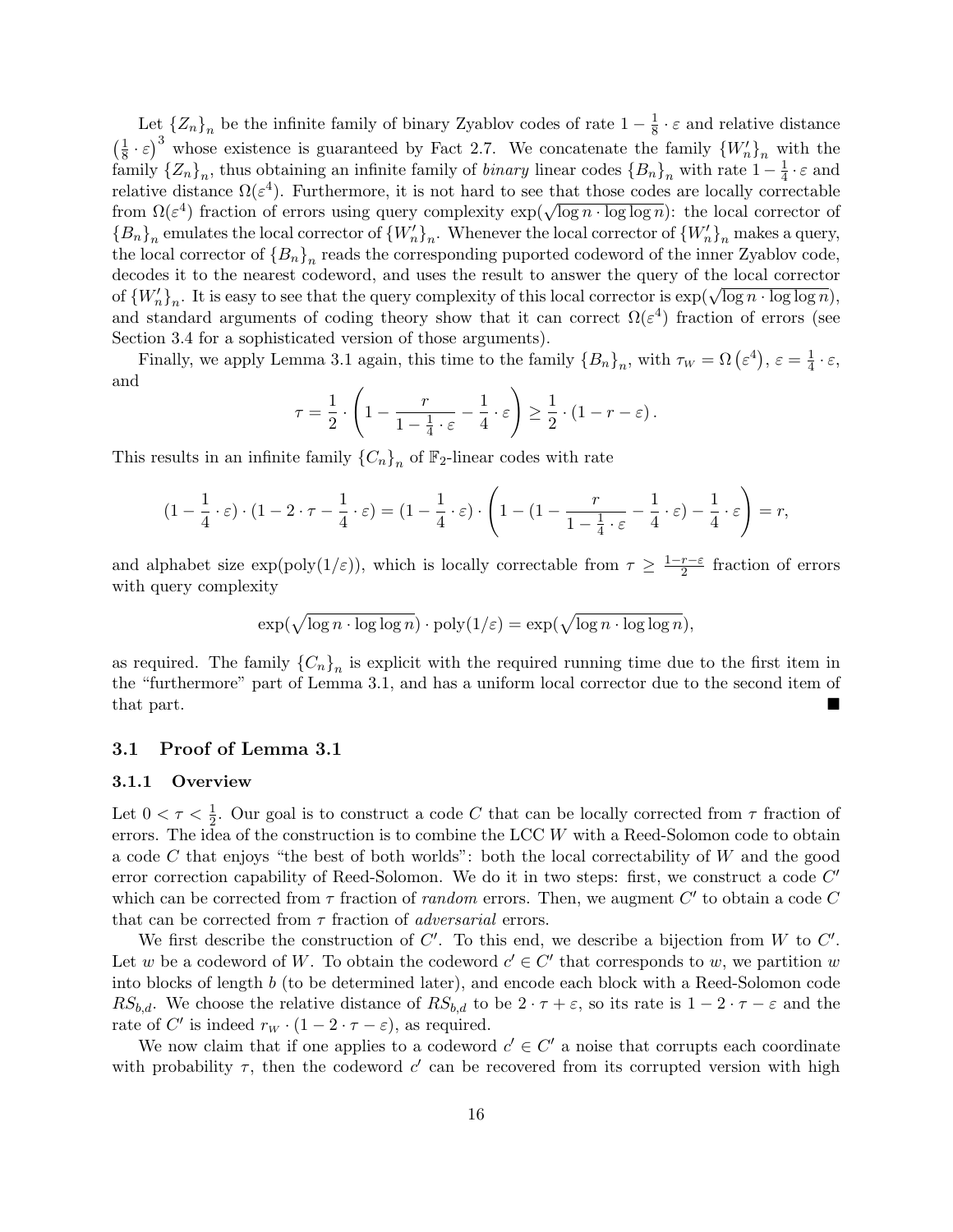probability. To see it, first observe that with high probability, almost all the blocks of  $c'$  have at most  $\tau + \frac{\varepsilon}{2}$  $\frac{\varepsilon}{2}$  fraction of corrupted coordinates. Let us call those blocks "good blocks", and observe that the good blocks can be corrected by decoding them to the nearest codeword of  $RS_{b,d}$  (since  $\tau + \frac{\varepsilon}{2}$  $\frac{\varepsilon}{2}$  is half the relative distance of  $RS_{b,d}$ ). Next, observe that if b is sufficiently large, the fraction of "good blocks" is at least  $1 - \tau_W$ , and hence we can correct the remaining  $\tau_W$  fraction of errors using the decoding algorithm of W. It follows that  $C'$  can be corrected from  $\tau$  fraction of random errors, as we wanted.

Next, we show how to augment  $C'$  to obtain a code  $C$  that is correctable from adversarial errors. This requires two additional ideas. The first idea to apply a permutation that is "pseudorandom" in some sense to the coordinates of  $C'$ . The "pseudorandom" permutation is determined by the edges of an expander graph (see Section 2.4). This step is motivated by the hope that, after the adversary decided which coordinates to corrupt, applying the permutation to the coordinates will make the errors behave pseudorandomly. This will allow the above analysis for the case of random errors to go through.

Of course, on its own, this idea is doomed to fail, since the adversary can take the permutation into account when he chooses where to place the errors. Here the second idea comes into play: after applying the permutation to the coordinates of  $C'$ , we will increase the alphabet size of the code, packing each block of symbols into a new big symbol. The motivation for this step is that increasing the alphabet size restricts the freedom of the adversary in choosing the pattern of errors. Indeed, we will show that after the alphabet size is increased, applying the permutation to the coordinates of the code causes the errors to behave pseudorandomly. This allows us to prove that the code can be decoded from  $\tau$  fraction of errors, as we wanted.

#### 3.1.2 The construction of C

**Choosing the parameters.** Let W,  $r_w$ ,  $r_w$ ,  $r$ ,  $\varepsilon$ , and  $\Lambda$  be as in Lemma 3.1. Let  $\{G_n\}_n$  be an infinite family of  $(\tau_w, \frac{1}{2})$  $\frac{1}{2} \cdot \varepsilon$ )-samplers as in Theorem 2.12, and let d be their degree.

Recall that we assumed that W is  $\mathbb{F}_2$ -linear, so  $|\Lambda|$  is a power of 2. Let F be an extension field of  $\mathbb{F}_2$ , whose size is the minimal power of  $|\Lambda|$  that is at least d. Let  $RS_{b,d}$  be a Reed-Solomon code over F with relative distance  $2 \cdot \tau + \varepsilon$ , rate  $1 - 2 \cdot \tau - \varepsilon$ , and block length d.

Let  $n_W$  be the block length of W, and let t be such that  $|\mathbb{F}| = |\Lambda|^t$ . The block length of C will be  $n \stackrel{\text{def}}{=} \frac{n_W}{b \cdot t}$ , and its alphabet will be  $\Sigma \stackrel{\text{def}}{=} \mathbb{F}^d$ . Here, we assume that  $n_W$  is divisible by  $b \cdot t$ . If  $n_W$ is not divisible by  $b \cdot t$ , we consider two cases:

- if  $n_W > b \cdot t/\varepsilon$ , we increase  $n_W$  to the next multiple of  $b \cdot t$  by padding the codewords of W with additional zero coordinates. This decreases the rate of W by at most  $\varepsilon$ , which essentially does not affect our results.
- Otherwise, we set C to be any Reed-Solomon code with block length  $n_W$ , relative distance  $2\cdot\tau$ , and rate  $1-2\cdot\tau$ . Observe that such a Reed-Solomon is locally correctable from  $\tau$  fraction of errors with query complexity

$$
n_W \leq b \cdot t/\varepsilon = \text{poly}(1/(\varepsilon \cdot \tau_W)),
$$

which satisfies our requirements.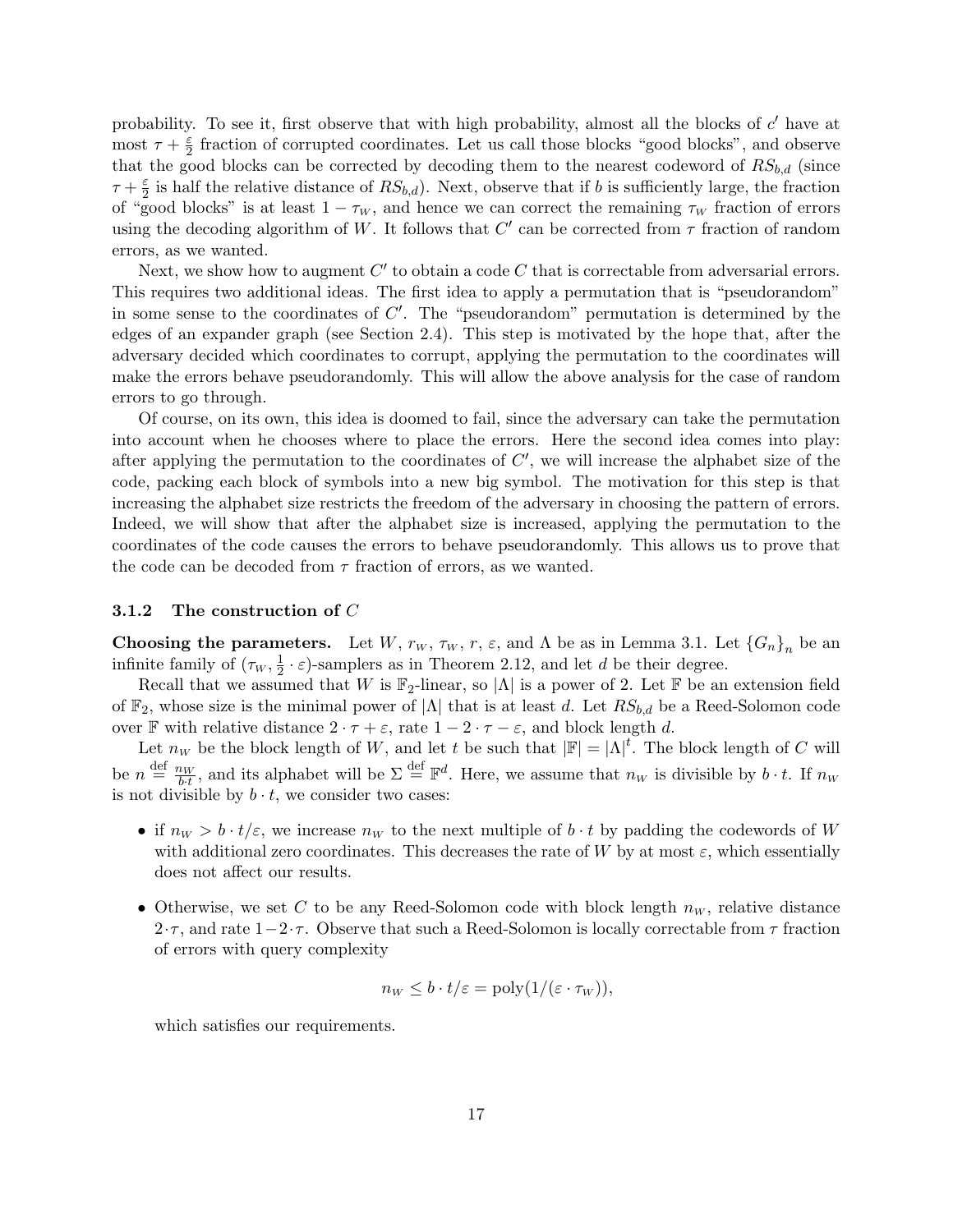A bijection from W to C. We construct the code C by describing a bijection from W to C. Given a codeword  $w \in W$ , one obtains the corresponding codeword  $c \in C$  as follows:

- Partition w into  $n \stackrel{\text{def}}{=} \frac{n_W}{b \cdot t}$  blocks of length  $b \cdot t$ . We view each of those blocks as a vector in  $\mathbb{F}^b$ , and encode it via the code  $RS_{b,d}$ . Let us denote the resulting string by  $c' \in \mathbb{F}^{n \cdot d}$  and the resulting codewords of  $RS_{b,d}$  by  $B_1, \ldots, B_n \in \mathbb{F}^d$ .
- Next, we apply a "pseudorandom" permutation to the coordinates of  $c'$  as follows: Let  $G_n$ be the graph from the infinite family above and let  $U = \{u_1, \ldots, u_n\}$  and  $V = \{v_1, \ldots, v_n\}$ be the left and right vertices of  $G_n$  respectively. For each  $i \in [n]$  and  $j \in [d]$ , we write the j-th symbol of  $B_i$  on the j-th edge of  $u_i$ . Then, we construct new blocks  $S_1, \ldots, S_n \in \mathbb{F}^d$ , by setting the *j*-th symbol of  $S_i$  to be the symbol written on the *j*-th edge of  $v_i$ .
- Finally, we define the codeword  $c$  of  $C \subseteq \Sigma^n$  as follows: the *i*-th coordinate  $c_i$  is the block  $S_i$ , reinterpreted as a symbol of the alphabet  $\Sigma \stackrel{\text{def}}{=} \mathbb{F}^d$ . We choose c to be the codeword in C that corresponds to the codeword  $w$  in  $W$ .

This concludes the definition of the bijection. It is not hard to see that this bijection can be computed in polynomial time, and that the code C is  $\mathbb{F}_2$ -linear. Furthermore,  $\Sigma = \mathbb{F}^d = \Lambda^{t \cdot d}$  where  $d \cdot t \leq d \log d = \text{poly}(1/(\varepsilon \cdot \tau_W)).$  The rate of C is

$$
\frac{\log |C|}{n \cdot \log |\Sigma|} = \frac{\log |W|}{n \cdot d \cdot \log |\mathbb{F}|}
$$
  
\n
$$
= \frac{r_W \cdot \log |\Lambda^{n_W}|}{n \cdot d \cdot \log |\mathbb{F}|}
$$
  
\n
$$
= r_W \cdot \frac{n_W}{n} \cdot \frac{1}{d} \cdot \frac{\log |\Lambda|}{\log |\mathbb{F}|}
$$
  
\n
$$
= r_W \cdot (b \cdot t) \cdot \frac{1 - 2 \cdot \tau - \varepsilon}{b} \cdot \frac{1}{t}
$$
  
\n
$$
= r_W \cdot (1 - 2 \cdot \tau - \varepsilon),
$$

as required. The relative distance of C is at least  $2 \cdot \tau$  — although this could be proved directly, it also follows immediately from the fact that C is locally correctable from  $\tau$  fraction of errors, which is proved in the next section.

#### 3.1.3 Local correctability

In this section, we complete the proof of Lemma 3.1 by proving that  $C$  is locally correctable from  $\tau$  fraction of errors with query complexity  $poly(d) \cdot q$ . To this end, we describe a local corrector A. The algorithm A is based on the following algorithm  $A_0$ , which locally corrects coordinates of W from a corrupted codeword of  $C$ .

**Lemma 3.3.** There exists an algorithm  $A_0$  that satisfies the following requirements:

- Input:  $A_0$  takes as input a coordinate  $i \in [n_W]$ , and also gets oracle access to a string  $z \in \Sigma^n$ that is  $\tau$ -close to a codeword  $c \in C$ .
- **Output:** Let  $w^c$  be the codeword of W from which c was generated. Then,  $A_0$  outputs  $w_i^c$ with probability at least  $1 - \frac{1}{3 \cdot b \cdot t \cdot d}$ .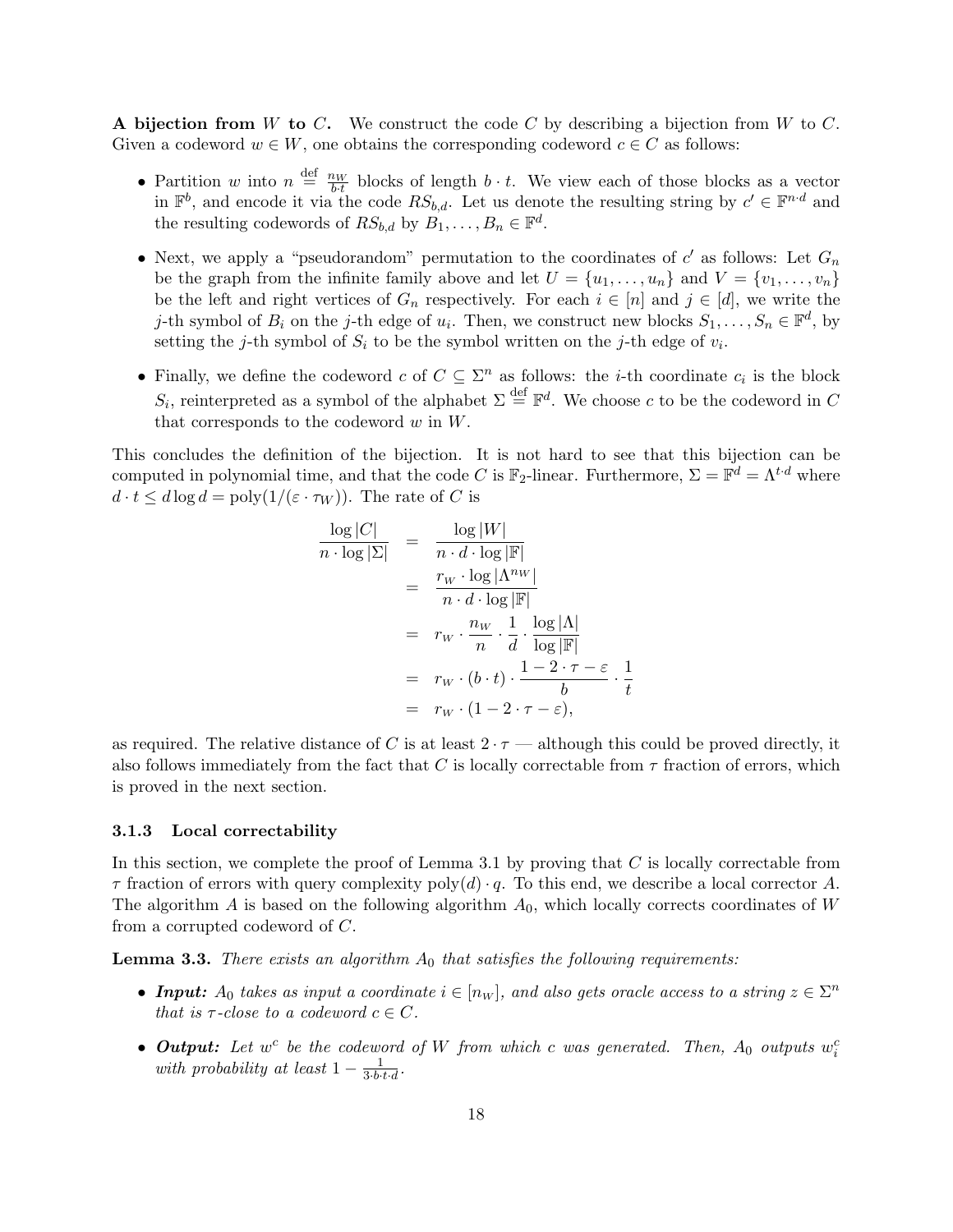#### • Query complexity:  $A_0$  makes  $\text{poly}(d) \cdot q$  queries to the oracle z.

Before proving Lemma 3.3, we show how to construct the algorithm  $A$  given the algorithm  $A_0$ . Suppose that the algorithm A is given oracle access to a string z that is  $\tau$ -close to a codeword  $c \in C$ . and a coordinate  $i \in [n]$ . The algorithm is required to decode  $c_i$ . Let  $w^c \in \Lambda^{n_W}$  be the codeword of W from which c was generated, and let  $B_1^c, \ldots, B_n^c$  and  $S_1^c, \ldots, S_n^c$  be the corresponding blocks.

In order to decode  $c_i$ , the algorithm A should decode each of the symbols in the block  $S_i^c \in \mathbb{F}^d$ . Let  $u_{j_1}, \ldots, u_{j_d}$  be the neighbors of  $v_i$  in the graph  $G_n$ . Each symbol of the block  $S_i^c$  belongs to one of the blocks  $B_{j_1}^c, \ldots, B_{j_d}^c$ , and therefore it suffices to retrieve the latter blocks. Now, each block  $B_{j_h}^c$ is the encoding via  $RS_{b,d}$  of  $b \cdot t$  symbols of  $w^c$  (in the alphabet  $\Lambda$ ). The algorithm A invokes the algorithm  $A_0$  to decode each of those  $b \cdot t$  symbols of  $w^c$ , for each of the blocks  $B_{j_1}^c, \ldots, B_{j_d}^c$ . By the union bound, the algorithm  $A_0$  decodes all those  $b \cdot t \cdot d$  symbols of  $w^c$  correctly with probability at least  $1-b \cdot t \cdot d \cdot \frac{1}{3 \cdot b \cdot t \cdot d} = \frac{2}{3}$  $\frac{2}{3}$ . Whenever that happens, the algorithm A retrieves the blocks  $B_{j_1}^c, \ldots, B_{j_d}^c$ correctly, and therefore computes the block  $S_i^c$  correctly. This concludes the construction of the algorithm A. Note that the query complexity of A is larger than that of  $A_0$  by a factor of at most  $b \cdot t \cdot d$ , and hence it is at most  $\text{poly}(d) \cdot q$ . It remains to prove Lemma 3.3.

**Proof of Lemma 3.3.** Let  $A_W$  be the local corrector of the code W. By amplification, we may assume that  $A_W$  errs with probability at most  $\frac{1}{3 \cdot b \cdot t \cdot d}$ , and this incurs a factor of at most poly $(d)$  to its query complexity.

Suppose that the algorithm  $A_0$  is invoked on a string  $z \in \Sigma^n$  and a coordinate  $i \in [n_w]$ . The algorithm  $A_0$  invokes the algorithm  $A_W$  to retrieve the coordinate i, and emulates  $A_W$  in the natural way: Recall that  $A_W$  expects to be given access to a corrupted codeword of W, and makes queries to it. Whenever  $A_W$  makes a query to a coordinate  $i_W \in [n_W]$ , the algorithm  $A_0$  performs the following steps.

- 1.  $A_0$  finds the block  $B_l$  to which the coordinate  $i_W$  belongs. Formally,  $l \stackrel{\text{def}}{=} \lceil i_W/(b \cdot t) \rceil$ .
- 2.  $A_0$  finds the neighbors of the vertex  $u_l$  in  $G_n$ . Let us denote those vertices by  $v_{j_1}, \ldots, v_{j_d}$ .
- 3.  $A_0$  queries the coordinates  $j_1, \ldots, j_d$ , thus obtaining the blocks  $S_{j_1}, \ldots, S_{j_d}$ .
- 4.  $A_0$  reconstructs the block  $B_l$  by reversing the permutation of  $G_n$  on  $S_{j_1}, \ldots, S_{j_d}$ .
- 5.  $A_0$  attempts to decode  $B_l$  by applying an efficient decoding algorithm of Reed-Solomon.
- 6. Suppose that the decoding succeeded and returned a codeword of  $RS_{b,d}$  that is  $(\tau + \frac{\varepsilon}{2})$  $\frac{\varepsilon}{2}$ )-close to  $B_l$ . Then,  $A_0$  retrieves the value of the  $i_w$ -th coordinate of  $w^c$  from the latter codeword, and feeds it to  $A_W$  as an answer to its query.
- 7. Otherwise,  $A_0$  feeds 0 as an answer to the query of  $A_W$ .

When the algorithm  $A_W$  finishes running, the algorithm  $A_0$  finishes and returns the output of  $A_W$ . It is not hard to see that the query complexity of  $A_0$  is at most d times the query complexity of  $A_W$ , and hence it is at most  $\text{poly}(d) \cdot q$ . It remains to show that  $A_0$  succeeds in decoding from  $\tau$  fraction of errors with probability at least  $1 - \frac{1}{3 \cdot b \cdot t \cdot d}$ .

Let  $z \in \Sigma^n$  be a string that is  $\tau$ -close to a codeword  $c \in C$ . Let  $w^c \in \Lambda^{n_W}$  be the codeword of W from which c was generated, and let  $B_1^c, \ldots, B_n^c$  and  $S_1^c, \ldots, S_n^c$  be the corresponding blocks. We also use the following definitions: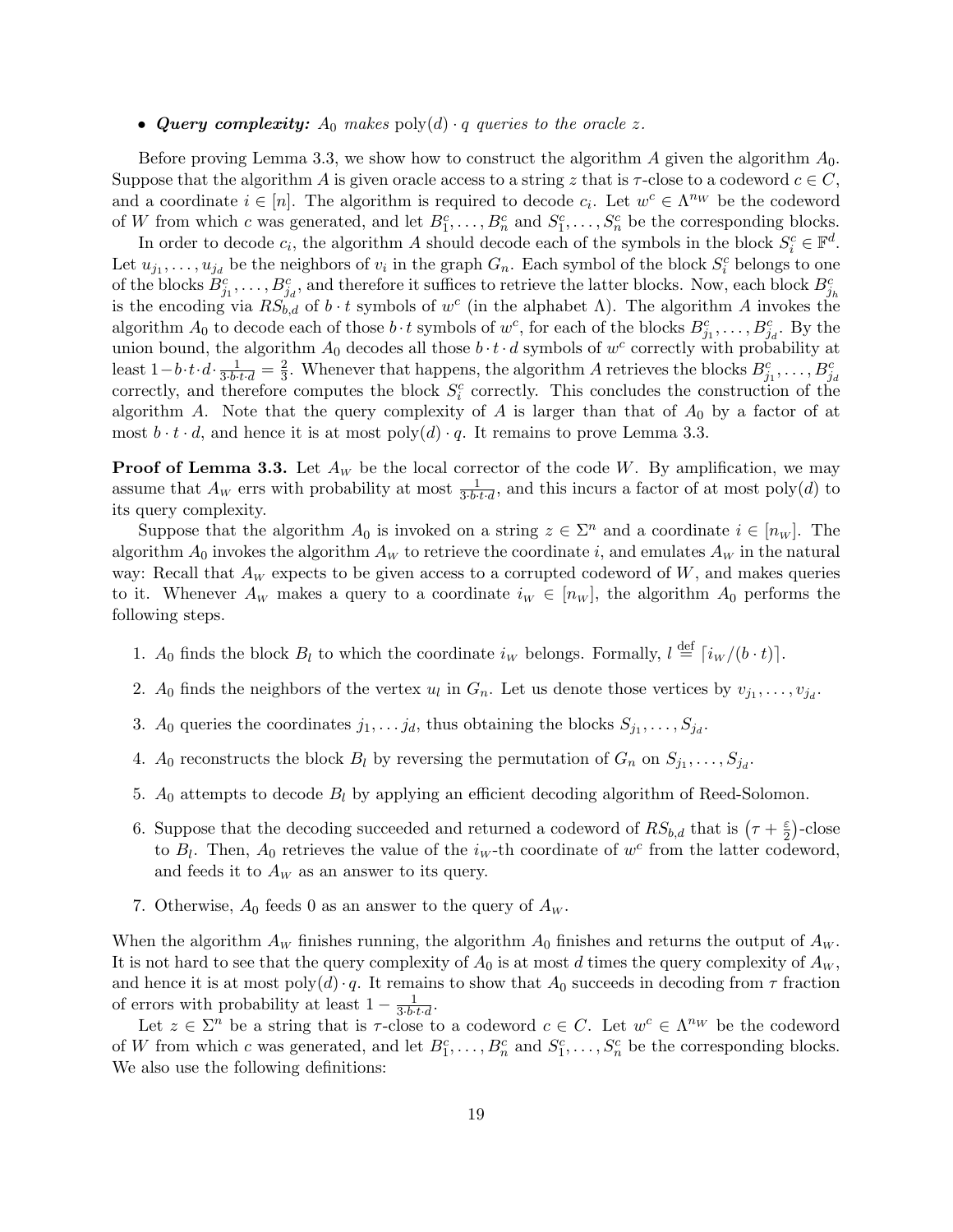- 1. Let  $S_1^z, \ldots, S_n^z \in \mathbb{F}^d$  be the blocks that correspond to the symbols of z.
- 2. Let  $B_1^z, \ldots, B_n^z$  be the blocks that are obtained from  $S_1^z, \ldots, S_n^z$  by reversing the permutation.
- 3. Define blocks  $B_1^{z}, \ldots, B_n^{z}$  as follows: if  $B_i^z$  is  $(\tau + \frac{\varepsilon}{2})$  $\frac{\varepsilon}{2}$ )-close to  $RS_{b,d}$ , then  $B_i^{z'}$  is the nearest codeword of  $RS_{b,d}$ . Otherwise,  $B_i^{z'}$  is the all-zeroes block.
- 4. Let  $w^z \in \Lambda^{n_W}$  be the string that is obtained by extracting the coordinates of w from each of the codewords  $B_1^{z}, \ldots, B_n^{z'}$ .

It is easy to see that  $A_0$  emulates the action of  $A_W$  on  $w^z$ . Therefore, if we prove that  $w^z$  is  $\tau_W$ -close to w<sup>c</sup>, we will be done. In order to do so, it suffices to prove that for at least  $1 - \tau_w$  fraction of the blocks  $B_l^z$ , it holds that  $B_l^z$  is  $(\tau + \frac{\varepsilon}{2})$  $\frac{\varepsilon}{2}$ )-close to  $B_l^c$ .

To this end, let  $J$  be the set of coordinates on which  $z$  and  $c$  differ. In other words, for every  $j \in J$  it holds that  $S_j^z \neq S_j^c$ . By assumption,  $|J| \leq \tau \cdot n$ . Now, observe that since  $G_n$  is a  $(\tau_w, \frac{1}{2})$  $\frac{1}{2} \cdot \varepsilon$ )sampler, it holds that for at least  $(1 - \tau_w)$  fraction of the vertices  $u_l$  of  $G_n$ , there are at most  $(\tau + \frac{\varepsilon}{2})$  $\frac{\varepsilon}{2}$   $\cdot$  d edges between  $u_l$  and J. For each such  $u_l$ , it holds that  $B_{u_l}^z$  is  $(\tau + \frac{\varepsilon}{2})$  $(\frac{\varepsilon}{2})$ -close to  $B_{u_l}^c$ , and this concludes the proof.

It can be verified that the local correctors  $A_0$  and A can be implemented efficiently with black box access to  $A_W$ , as required by the second item in the "furthermore" part of the lemma.

#### 3.2 Proof of Lemma 3.2

For the proof of Lemma 3.2 we use the multiplicity codes of [KSY14], in a specialized sub-constant relative distance regime. We use the following results.

**Lemma 3.4** ([KSY14, Lemma 3.5]). Let  $\mathbb{F}$  be any finite field. Let s, d, m be positive integers. Let M be the multiplicity code of order s evaluations of degree d polynomials in m variables over F. Then M has block length  $\left|\mathbb{F}\right|^m$ , relative distance at least  $\delta \stackrel{\text{def}}{=} 1 - \frac{d}{s \cdot |\mathbb{F}|}$  and rate  $\frac{\binom{d+m}{m}}{\binom{s+m-1}{m}}$  $\frac{\binom{m}{m}}{\binom{s+m-1}{m}\cdot|\mathbb{F}|^m}$ , which is at least

$$
\left(\frac{s}{m+s}\right)^m \cdot \left(\frac{d}{s\cdot |\mathbb{F}|}\right)^m \ge \left(1-\frac{m^2}{s}\right) \cdot (1-\delta)^m.
$$

The alphabet of C is  $\mathbb{F}^{m,s-1}$ , and C is  $\mathbb{F}\text{-linear}$ . Furthermore, there is poly  $(\mathbb{F}^m, \binom{m+s-1}{m})$  time algorithm that computes an encoding map of M given  $s, d, m,$  and  $\mathbb{F}$ .

**Lemma 3.5** ([KSY14, Lemma 3.6]). Let M be the multiplicity code as above. Let  $\delta = 1 - \frac{d}{s \cdot |\mathbb{F}|}$  be a lower bound for the relative distance of M. Suppose  $|\mathbb{F}| \ge \max\{10 \cdot m, \frac{d+6 \cdot s}{s}, 12 \cdot (s+1)\}.$  Then M is locally correctable from  $\delta/10$  fraction of errors with query complexity  $O(s^m \cdot |F|)$ .

Remark 3.6. As discussed in Section 4.3 of [KSY14], the local corrector of Lemma 3.5 can be implemented to have running time poly( $|\mathbb{F}|$ ,  $s^m$ ) over fields of constant characteristic. In fact, [Kop14] shows that the query complexity and running time for local correcting multiplicity codes can be further reduced to  $\left|\mathbb{F}\right| \cdot O\left(\left(\frac{1}{\delta}\right)\right)$  $\frac{1}{\delta})^m$ ) queries, but this does not lead to any noticeable improvement for our setting.

We now prove Lemma 3.2.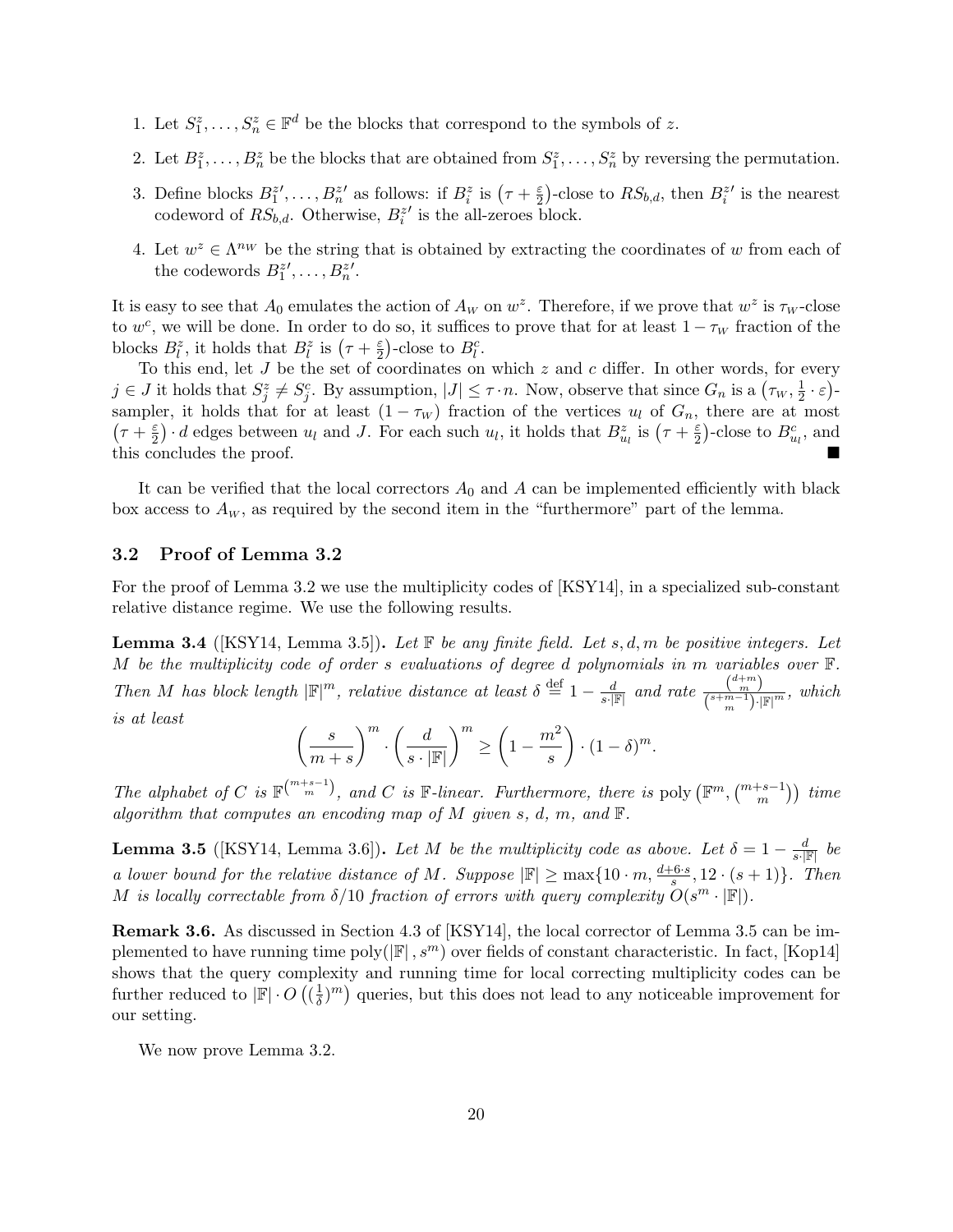**Proof of Lemma 3.2.** Let  $n \in \mathbb{N}$  be a codeword length. We set the code  $W_n$  to be a multiplicity code with the following parameters. We choose  $\mathbb F$  to be a field of size  $2^{\sqrt{\log n \cdot \log \log n}}$ , and choose  $m = \sqrt{\frac{\log n}{\log \log n}}$ . Note that indeed  $\|\mathbb{F}\|^m = n$ . We choose  $s = 2 \cdot m^2 \cdot \log n$ . Let  $\delta = \frac{1}{2 \cdot m \cdot \log n}$  (this will be a lower bound on the relative distance of the code) and choose the degree of the polynomials to be  $d = s \cdot |\mathbb{F}| \cdot (1 - \delta)$ .

It can be verified that the relative distance of the code is at least  $\delta \geq \Omega \left( \sqrt{\frac{\log \log n}{\log^3 n}} \right)$  $\log^3 n$  . The rate of the code is at least

$$
\left(1 - \frac{m^2}{s}\right) \cdot (1 - \delta)^m \ge \left(1 - \frac{1}{2 \cdot \log n}\right) \left(1 - \frac{1}{2 \cdot m \cdot \log n}\right)^m \ge 1 - \frac{1}{\log n},
$$

as required. The alphabet size is

$$
\begin{array}{rcl} \left|{\mathbb{F}}\right|^{(m+s-1)} & \leq & \exp\left(\sqrt{\log n \cdot \log\log n} \cdot s^m\right) \\ \\ & = & \exp\left(\sqrt{\log n \cdot \log\log n} \cdot \left(\frac{\log^2 n}{\log\log n}\right)^{\sqrt{\frac{\log n}{\log\log n}}}\right) \\ \\ & = & \exp\left(\exp\left(\sqrt{\log n \cdot \log\log n}\right)\right). \end{array}
$$

Moreover, the alphabet is a vector space over  $\mathbb F$  and hence in particular over  $\mathbb F_2$  (since we chose the size of  $\mathbb F$  to be a power of 2). The code  $W_n$  is  $\mathbb F$ -linear and in particular  $\mathbb F_2$ -linear.

By Lemma 3.5,  $W_n$  is locally correctable from  $\frac{1}{10} \cdot \delta \ge \Omega \left(\sqrt{\frac{\log \log n}{\log^3 n}}\right)$  $\log^3 n$  fraction of errors with query complexity

$$
O(s^m \cdot |\mathbb{F}|) \leq O\left(\frac{\log^2 n}{\log \log n}\right)^{\sqrt{\frac{\log n}{\log \log n}}} \cdot 2^{\sqrt{\log n \cdot \log \log n}} = 2^{O(\sqrt{\log n \cdot \log \log n})},
$$

as required. Finally, the fact that the family  ${W_n}_n$  is explicit follows from the "furthermore" part of Lemma 3.4, and the fact that it has an efficient uniform local corrector with the required running time follows from the discussion after Lemma 3.5.

#### 3.3 LDCs

As remarked earlier, by choosing a systematic encoding map, linear LCCs automatically give LDCs with the same rate, relative distance, and query complexity. The running time of the local decoding algorithm will be essentially the same as the running time of the local correction algorithm, provided that the systematic encoding map can be computed efficiently. Using the fact that multiplicity codes have an efficiently computable systematic encoding map [Kop12], it is easy to check that the codes we construct above also have an efficiently computable systematic encoding map. Thus we get LDCs with the same parameters as our LCCs.

#### 3.4 Binary LCCs that attain the Zyablov bound

In this section, we explain how to construct binary LCCs that attain the Zyablov bound, i.e., how to derive Theorem 1.1 from Theorem 1.3. Recall that for every rate  $0 < r < 1$  and every  $\varepsilon > 0$ , we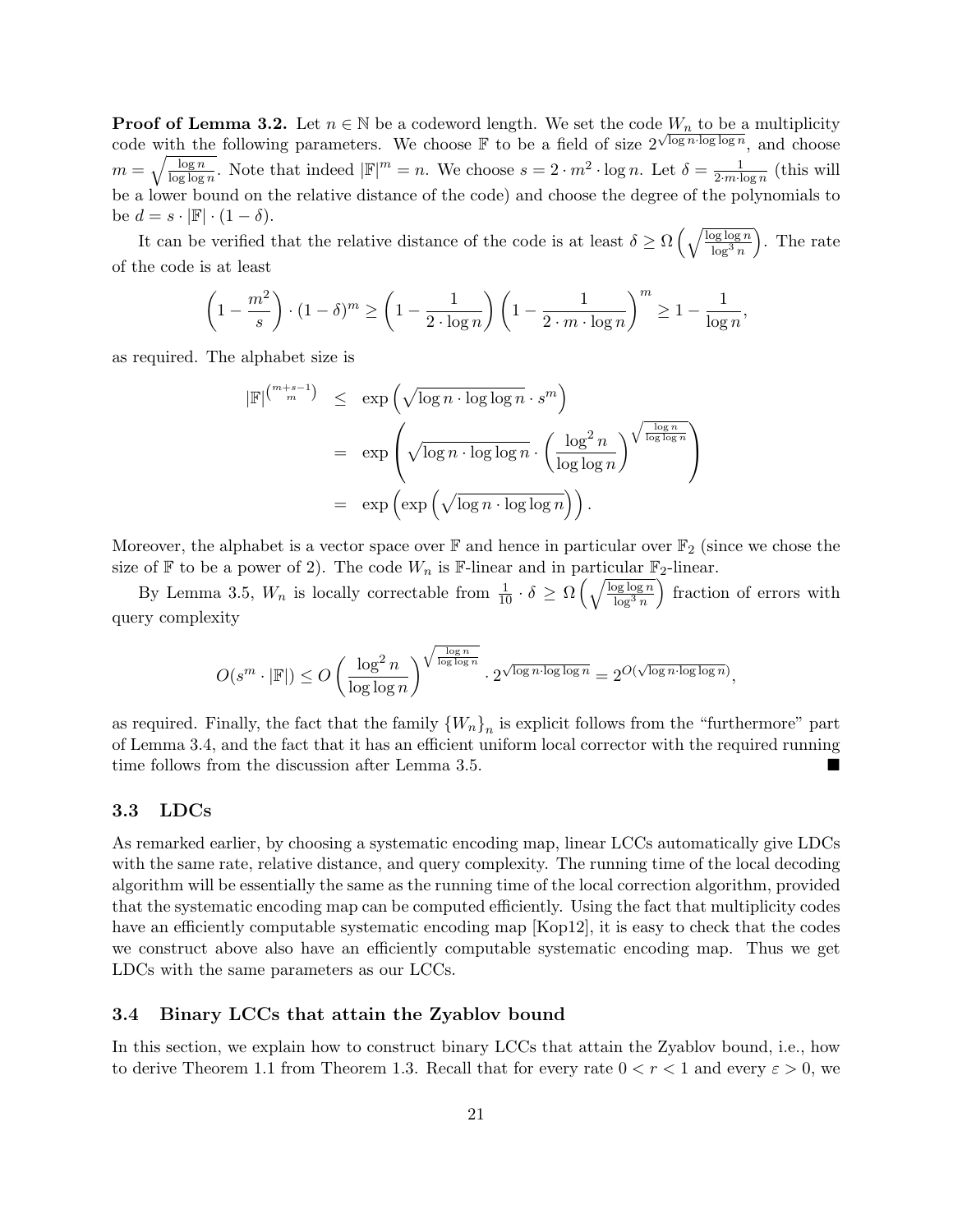would like to construct binary LCCs that can be decoded from

$$
\frac{1}{2} \cdot Z_{\varepsilon}(r) = \frac{1}{2} \cdot \max_{r < R < 1} \left\{ (1 - R - \varepsilon) \cdot H^{-1}(1 - \frac{r}{R}) \right\} \tag{1}
$$

fraction of errors. We do it by concatenating the codes of Theorem 1.3 with an appropriate Gilbert-Varshamov codes, which is a standard idea in coding theory. More specifically, let  $r < R < 1$  be the value that maximizes the expression in 1. We first obtain from Theorem 1.3 an infinite family of LCCs with rate R and relative distance  $1-R-\varepsilon$ . We then concatenate the latter codes with the Gilbert-Varshamov codes of rate  $\frac{r}{R}$  and relative distance  $H^{-1}(1-\frac{r}{R})$  $\frac{r}{R}$ ) (see Fact 2.5). The resulting concatenated codes have rate  $r$  and relative distance

$$
\max_{r < R < 1} \left\{ (1 - R - \varepsilon) \cdot H^{-1} (1 - \frac{r}{R}) \right\}.
$$

However, we still need to show that they can be locally corrected from half the relative distance. In order to show it, we prove a variant of the GMD decoding of [For66] that is tailored for locallycorrectable codes. To this end, we use the following definitions, which generalize local correction to deal with both errors and erasures.

**Definition 3.7.** Let  $C \subseteq \Sigma^n$  be a code, and let  $z \in (\Sigma \cup \{? \})^n$ . The fraction of errors in  $z$  with respect to a codeword  $c \in C$  is the fraction of coordinates  $i$  such that  $z_i \notin \{c_i, ?\}$ . The fraction of erasures in z is the fraction of coordinates i such that  $z_i = ?$ .

 $\bf{Definition 3.8.}$  We say that a code  $C \subseteq \Sigma^n$  is locally correctable from  $\delta$  fraction of twice-errors and erasures with query complexity q if there exists a randomized algorithm A that satisfies the following requirements:

• Input: A takes as input a coordinate  $i \in [n]$ , and also gets oracle access to a string  $z \in$  $(\Sigma \cup \{? \})^n$  that has  $\rho^e$  fraction of errors and  $\rho^?$  fraction of erasures with respect to some codeword  $c \in C$ , such that

$$
2 \cdot \rho^e + \rho^? \le \delta.
$$

- Output: A outputs  $c_i$  with probability at least  $\frac{2}{3}$ .
- Query complexity: A makes at most  $q$  queries to the oracle  $z$ .

Note that the fraction of errors in the above condition is multiplied by 2. Specifically, observe that if C is locally correctable from  $\delta$  fraction of twice-errors and erasures then in particular it is locally correctable from  $\delta/2$  fraction of errors (rather than  $\delta$  fraction of errors). We now have the following variant of GMD decoding.

**Theorem 3.9** (GMD decoding of LCCs). Let  $C \subseteq \Sigma^n$  be a locally-correctable code from  $\delta_C$  fraction of twice-errors and erasures with query complexity q. Let  $H \subseteq \Lambda^m$  be a code with relative distance  $\delta_H$  such that  $|H| = |\Sigma|$ . Let  $C' \subseteq \Lambda^{m,n}$  be the concatenation of C with H. Then, C' is locally correctable from

$$
\frac{1}{2} \cdot \delta_C \cdot \delta_H - O(\frac{1}{\sqrt{n}})
$$

fraction of errors with query complexity  $O(q \cdot m)$ .

Furthermore, there is an oracle algorithm that when given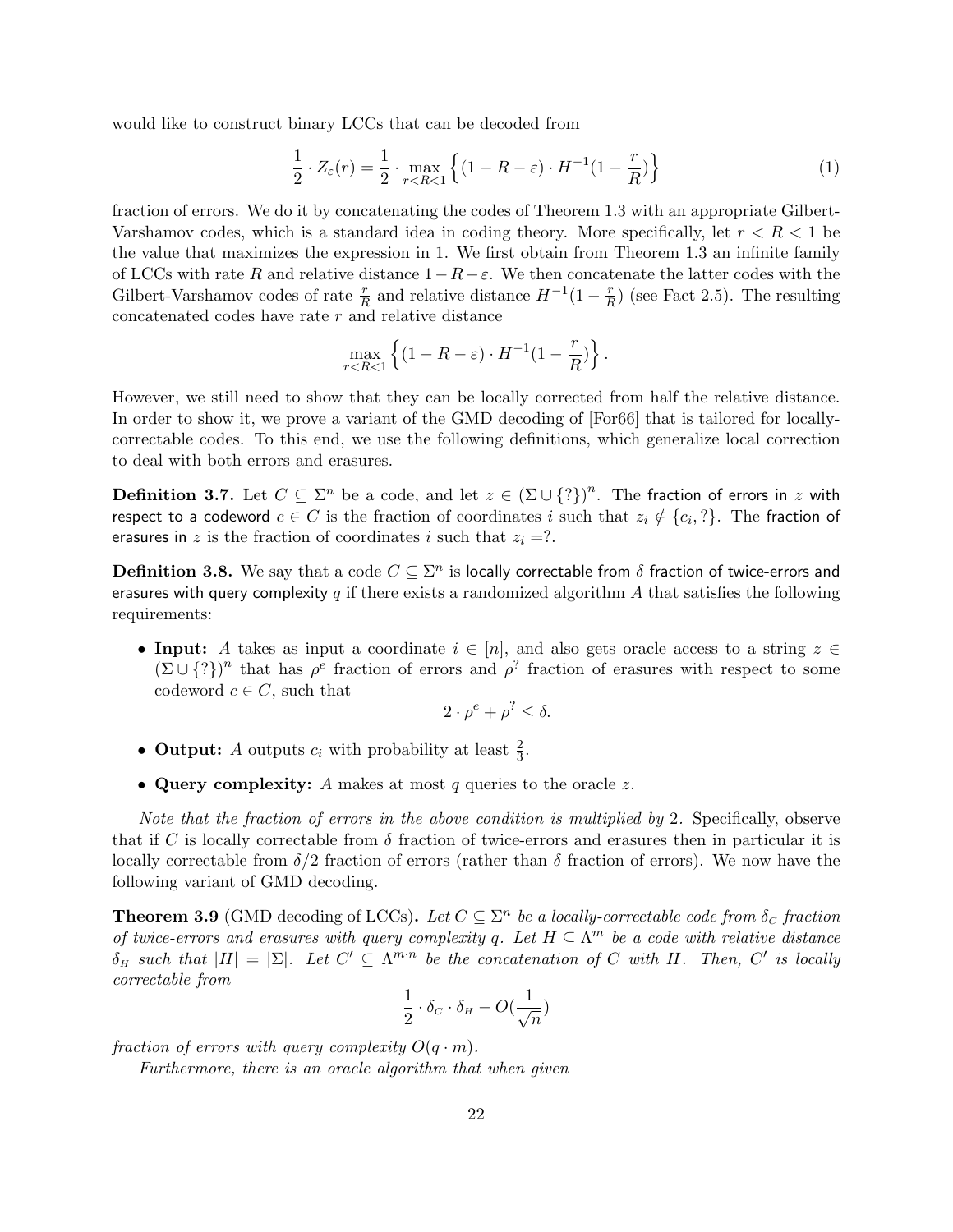- black box access to a local corrector of C that runs in time  $t_c$ , and
- black box access to an algorithm that decodes H from  $\delta_H/2$  fraction of errors in time  $t_H$ ,

computes a local corrector of the corresponding code C' that runs in time  $t_c+O(q\cdot t_H)+\text{poly}(m,\log n)$ .

We prove Theorem 3.9 in Section 3.4.1 below. It remains to explain how to use Theorem 3.9 to show that the codes we constructed above can be locally corrected from the fraction of errors in Equation 1. Basically, this follows by applying Theorem 3.9 with  $C$  being the codes obtained from Theorem 1.3, with H being the Gilbert-Varshamov codes, and with<sup>3</sup>  $\delta_C = 1 - R - \varepsilon$ ,  $\delta_H =$  $H^{-1}(1-\frac{r}{h})$  $\frac{r}{R}$ ). However, in order to apply Theorem 3.9, we need to show that the codes obtained from Theorem 1.3 can be locally corrected from  $1-r-\varepsilon$  fraction of *twice-errors and erasures*. Note that Theorem 1.3 only tells us that they can be locally corrected from  $\frac{1-r-\varepsilon}{2}$  fraction of *errors*.

It remains to show that the codes obtained from Theorem 1.3 can be locally corrected from twice-errors and erasures. To this end, we observe that the AEL distance-amplification (Lemma 3.1) yields codes that are locally correctable from twice-errors and erasures. More formally, we have the following result.

**Lemma 3.10** (Lemma 3.1 for twice-errors and erasures). Let W,  $\tau_W$  be as in Lemma 3.1, and let  $0 < \delta < 1$  and  $\varepsilon > 0$ . Then, there exists a code C that is locally correctable from  $\delta$  fraction of twice-errors and erasures with query complexity  $q \cdot \text{poly}(1/(\varepsilon \cdot \tau_W))$  that has rate  $r_W \cdot (1 - \delta - \varepsilon)$ . Furthermore, C satisfies analogous properties of the code C in Lemma 3.1.

If we replace Lemma 3.1 with Lemma 3.10 in the proof of Theorem 1.3, we immediately obtain that the codes of Theorem 1.3 can be locally corrected from the required fraction of twice-errors and erasures, as required.

Proof sketch of Lemma 3.10. This lemma is proved exactly as Lemma 3.1, with the following modification. Recall that the key idea in the analysis of the local corrector of  $C$  in that lemma was the following: when the local corrector is given oracle access to a corrupted codeword, almost all the blocks  $B_1, \ldots, B_n$  contain the "correct" fraction of errors (up to an additive term of  $\Omega(\varepsilon)$ ), and therefore those blocks can be corrected by the decoding algorithm of Reed-Solomon codes. The same argument can be used to show that if the corrupted codeword contains both errors and erasures, then almost all the blocks  $B_1, \ldots, B_n$  again contain the "correct" fraction of twice-errors and erasures (again, up to an additive term of  $\Omega(\varepsilon)$ ). Thus, those blocks can again be corrected by the decoding algorithm of Reed-Solomon codes, which is well-known to decode from twice-errors and erasures.

#### 3.4.1 Proof of Theorem 3.9

Comparison with GMD decoding. The proof of Theorem 3.9 follows the proof of the GMD decoding of [For66], with small modifications. Recall that the standard presentation of the GMD algorithm (e.g., [Sud01, Lecture 11]) is as follows: First, a randomized decoding algorithm is presented. Then, it is shown that the latter algorithm succeeds in expectation (rather than with high probability). Finally, the randomized algorithm is *derandomized*, yielding a deterministic algorithm that always succeeds.

<sup>&</sup>lt;sup>3</sup>The  $O(\frac{1}{\sqrt{n}})$  term of Theorem 3.9 can be incorporated within the parameter  $\varepsilon$ .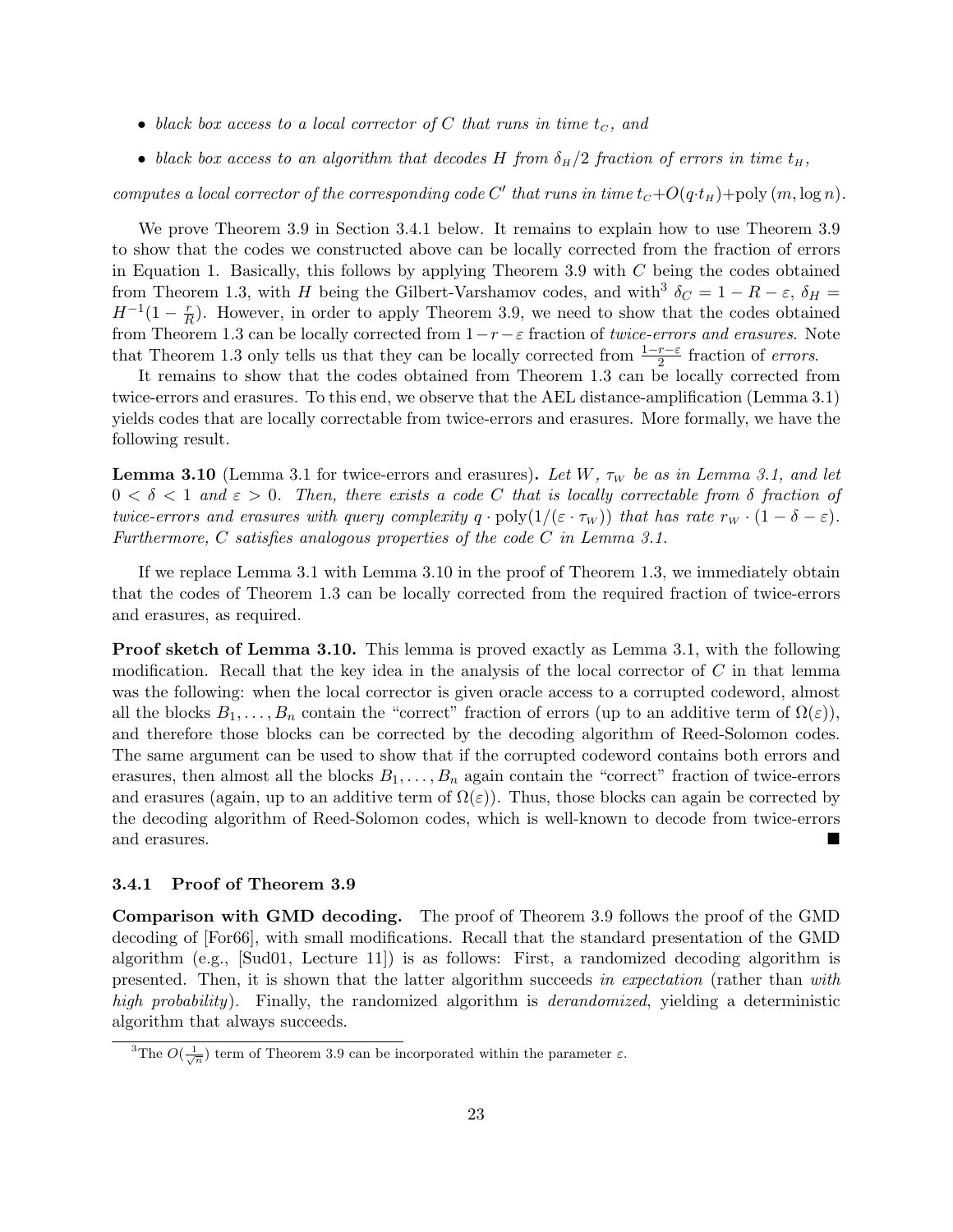In our setting, we do not know how to perform the derandomization step. The reason is that the derandomization is done by enumerating over all the possible sequence of coin tosses of the randomized algorithm, and checking for each sequence whether it yields the correct answer — i.e., whether it yields a codeword that is sufficiently close to the received string. In our case, we do know how to check that the string that the decoder outputs is a valid codeword, since we are only allowed to query a small part of this string.

In order to resolve this issue, we skip the derandomization step, and instead observe that the original randomized decoder actually succeeds with high probability. Details follow.

The algorithm. Let  $C \subseteq \Sigma^n$  be locally-correctable code from  $\delta_C$  fraction of twice errors and erasures with query complexity q. Let  $H \subseteq \Lambda^m$  be a code with relative distance  $\delta_H$  such that  $|H| = |\Sigma|$ . Let  $C' \subseteq \Lambda^{m,n}$  be the concatenation of C with H, and let  $\phi : \Sigma \to H$  be the bijection that is used to define the concatenation. Let  $A$  be the local corrector of  $C$ .

In what follows, we assume that A has success probability at least  $\frac{7}{9}$  (rather than  $\frac{2}{3}$ ). This can be guaranteed by amplification, while increasing the query complexity of A by at most a constant factor. We also assume that the code  $H$  has some associated decoding algorithm. If no such algorithm is provided, we use the brute-force algorithm that enumerates over all codewords of H and outputs the codeword  $h$  that is closest to  $v$ .

We describe a local corrector A' for C'. When A' is given access to a string  $z' \in \Lambda^{m \cdot n}$ , and a coordinate  $i' \in [m \cdot n]$ , it behaves as follows. First, A' finds the index  $i \in [n]$  of the block to which i' belongs (formally,  $i \stackrel{\text{def}}{=} [i'/m]$ ). Then, A' emulates the action of the local corrector A of C on the coordinate *i*. Whenever A makes a query to a coordinate  $j \in [n]$ , the local corrector A' emulates the query as follows:

- 1. A' queries the block of z' that corresponds to j, that is, it queries the coordinates  $(j 1)$ .  $m+1,\ldots,(j-1)\cdot m+m$  of z'. Let  $v\in\Lambda^m$  be the obtained string.
- 2.  $A'$  invokes the decoding algorithm of H on v. Let h be the obtained codeword of H (if the decoding fails, we set h to be an arbitrary codeword of  $H$ ).
- 3. With probability

$$
\min\left\{1,\mathrm{dist}(v,h)/\frac{\delta_H}{2}\right\},
$$

the local corrector A' answers the query of A with  $\phi^{-1}(h)$  (i.e., the symbol in  $\Sigma$  that corresponds to  $h$ ).

4. Otherwise, it answers the query with an erasure, i.e., with the symbol "?".

When the emulation of A ends, A outputs a symbol  $\sigma \in \Sigma$ . Then, the local corrector A' finishes and outputs the symbol of  $\phi(\sigma)$  that corresponds to i'.

The analysis. It is easy to see that the query complexity of  $A'$  is m times the query complexity of A. This means that the query complexity of A' is at most  $O(m \cdot q)$ , as required (there is a constant factor here because we amplified the success probability of  $A$ ). It is also not hard to see that  $A'$  has the required running time.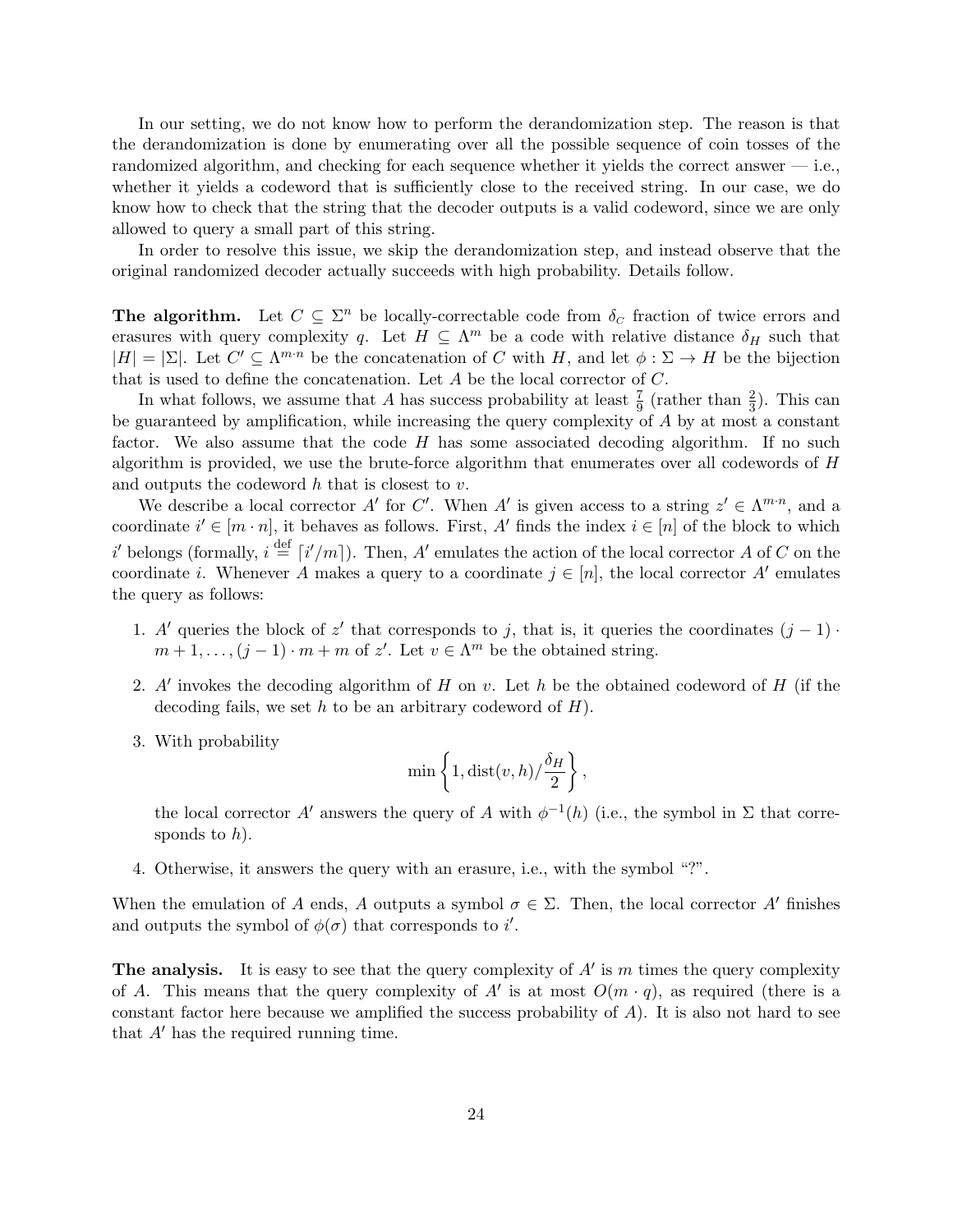It remains to prove that if there is a codeword  $c' \in C'$  such that

$$
dist(z',c') \leq \frac{1}{2} \cdot \delta_C \cdot \delta_H - O(\frac{1}{\sqrt{n}}),
$$

then A' outputs  $c_i'$  with probability at least  $\frac{2}{3}$ . To this end, observe that the output of A' is distributed exactly like the output of the following algorithm  $A''$  (which is not query efficient). The algorithm  $A''$  takes the string  $z'$  and the coordinate i', and performs the following steps:

- 1. The algorithm  $A''$  constructs a string  $z \in \Sigma^n$  by setting each coordinate  $j \in [n]$  according to the way that A' emulates a query of A to j. More specifically, A'' sets  $z_j$  as follows:
	- (a) A'' queries the block of z' that corresponds to j, thus obtaining a string  $v \in \Lambda^m$ .
	- (b) A<sup>n</sup> invokes the decoding algorithm of H on v, thus obtaining a codeword  $h \in H$ .
	- (c) With probability

$$
\min\left\{1,\mathrm{dist}(v,h)/\frac{\delta_H}{2}\right\},\
$$

the algorithm sets  $z_j = \phi^{-1}(h)$ , and otherwise it sets  $z_j = ?$ .

- 2. The algorithm A'' invokes the local corrector A on z and the coordinate  $i \stackrel{\text{def}}{=} [i'/m]$ , thus obtaining a symbol  $\sigma \in \Sigma$ .
- 3. The algorithm  $A''$  outputs  $\phi(\sigma)_{i' \mod m}$ .

It therefore suffices to prove that A'' outputs  $c_i'$  with probability at least  $\frac{2}{3}$ . To this end, we prove the following result.

**Proposition 3.11.** Let c be the codeword of C that corresponds to c'. Let  $\rho^e$  and  $\rho^?$  be the fractions of errors and erasures in z with respect to c respectively. Then, with probability at least  $\frac{8}{9}$  it holds that

$$
2 \cdot \rho^e + \rho^? \le \delta_C. \tag{2}
$$

Before proving Proposition 3.11, observe that it implies the required result. Indeed, whenever Inequality 2 holds, the local corrector  $A$  (and thus the algorithm  $A''$ ) is guaranteed to succeed with probability at least  $\frac{7}{9}$ . The proposition says that the probability that this inequality does not hold is at most  $\frac{1}{9}$ , so it follows that A'' succeeds with probability at least  $\frac{7}{9} - \frac{1}{9} = \frac{2}{3}$  $\frac{2}{3}$ , as required.

**Proof of Proposition 3.11.** For every  $j \in [n]$ , let  $I_j^e$  be the indicator random variable of the event that  $z_j$  is an error (i.e.,  $z_j \notin \{c_j, ?\}$ ), and let  $I_j^?$  be the indicator random variable of the event that  $z_j$  is an erasure. For every  $j \in [n]$ , define the random variable

$$
T_j \stackrel{\text{def}}{=} 2 \cdot I_j^e + I_j^?.
$$

We wish to prove that

$$
\frac{1}{n} \cdot \sum_{j=1}^{n} T_j \le \delta_C
$$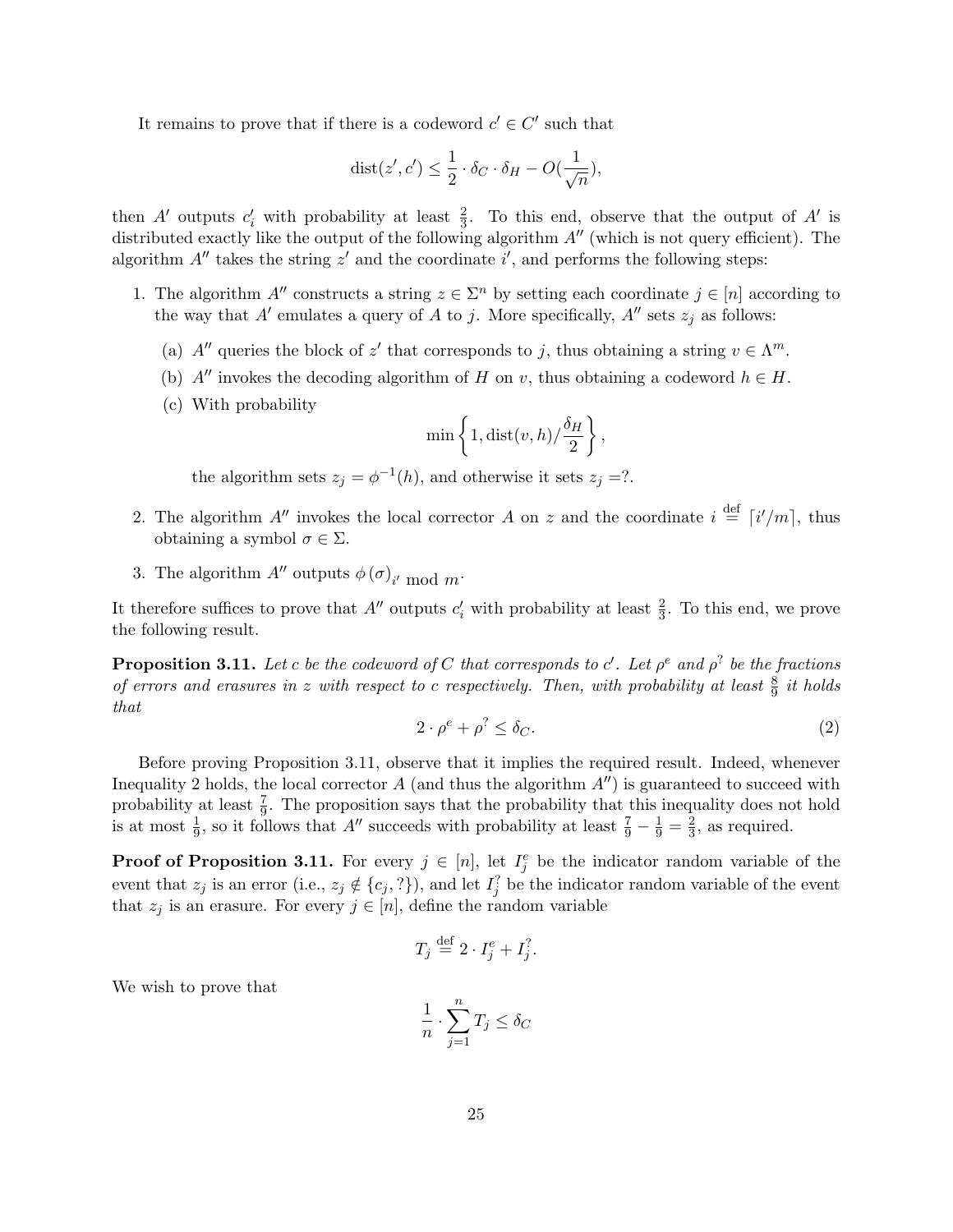with probability at least  $\frac{8}{9}$ . It is a known fact<sup>4</sup> about GMD decoding that

$$
\mathbb{E}\left[\frac{1}{n}\cdot\sum_{j=1}^{n}T_j\right] \leq \delta_C - O(\frac{1}{\sqrt{n}})
$$

(see, e.g., [Sud01, Lecture 11]). Thus, it remains to prove that the average  $\frac{1}{n} \sum_{j=1}^{n} T_j$  is concentrated around its expectation. To this end, observe the random variables  $T_j$  are independent, and that each  $T_i$  takes a value in [0, 2]. Therefore a standard application of the Hoeffding bound implies that

$$
\Pr\left[\frac{1}{n} \cdot \sum_{j=1}^{n} T_j \le \delta_C - O(\frac{1}{\sqrt{n}}) + \varepsilon\right] \ge 1 - e^{-\frac{1}{2}\cdot \varepsilon^2 \cdot n}.
$$

In particular, by setting  $\varepsilon$  to be equal to the  $O(\frac{1}{\sqrt{\varepsilon}})$  $(\frac{1}{n})$  term, and choosing the constant in the Big-O appropriately, we get that

$$
\Pr\left[\frac{1}{n} \cdot \sum_{j=1}^{n} T_j \le \delta_C\right] \ge \frac{8}{9},
$$

as required.

**Remark 3.12.** In the proof above, we argued that the outputs of  $A'$  and  $A''$  are identically distributed. Actually, this only holds under the assumption that A never makes the same query twice. However, this can be assumed without loss of generality.

# 4 LTCs with quasi-polylogarithmic query complexity

In this section, we prove the following theorem on LTCs, which immediately implies Theorem 1.4 from the introduction.

**Theorem 1.4** (Main LTC theorem). For every  $r \in (0,1)$ , and  $\varepsilon > 0$ , there exist a finite vector space  $\Sigma$  over  $\mathbb{F}_2$  and an explicit infinite family of  $\mathbb{F}_2$ -linear codes  $\{C_n\}_n$  over  $\Sigma$  satisfying:

- $C_n$  has block length n, rate at least r, and relative distance at least  $1 r \varepsilon$ .
- $C_n$  is locally testable with query complexity  $(\log n)^{O(\log \log n)}$ .
- The size of  $\Sigma$  is at most  $\exp(\text{poly}(1/\varepsilon)).$

Furthermore, the family  ${C_n}_n$  has a uniform local tester that runs in time  $(\log n)^{O(\log \log n)}$ .

We explain how to construct our binary LTCs (Theorem 1.2) using Theorem 1.4 in Section 4.2 below.

The proof of Theorem 1.4 has two steps. In the first step, we give a transformation that amplifies the relative distance of an LTC — this step follows the distance amplification of [AEL95, AL96]. In the second step, we construct a locally-testable code  $W_n$  with the desired query complexity but

<sup>&</sup>lt;sup>4</sup> Actually, the known fact is that if  $dist(c', C') \leq \frac{1}{2} \cdot \delta_C \cdot \delta_H$  then  $\mathbb{E}\left[\frac{1}{n} \cdot \sum_{j=1}^n T_j\right] \leq \delta_C$ . However, we can get the desired inequality by substracting the term  $O(\frac{1}{\sqrt{n}})$  in the appropriate places in the proof of this fact.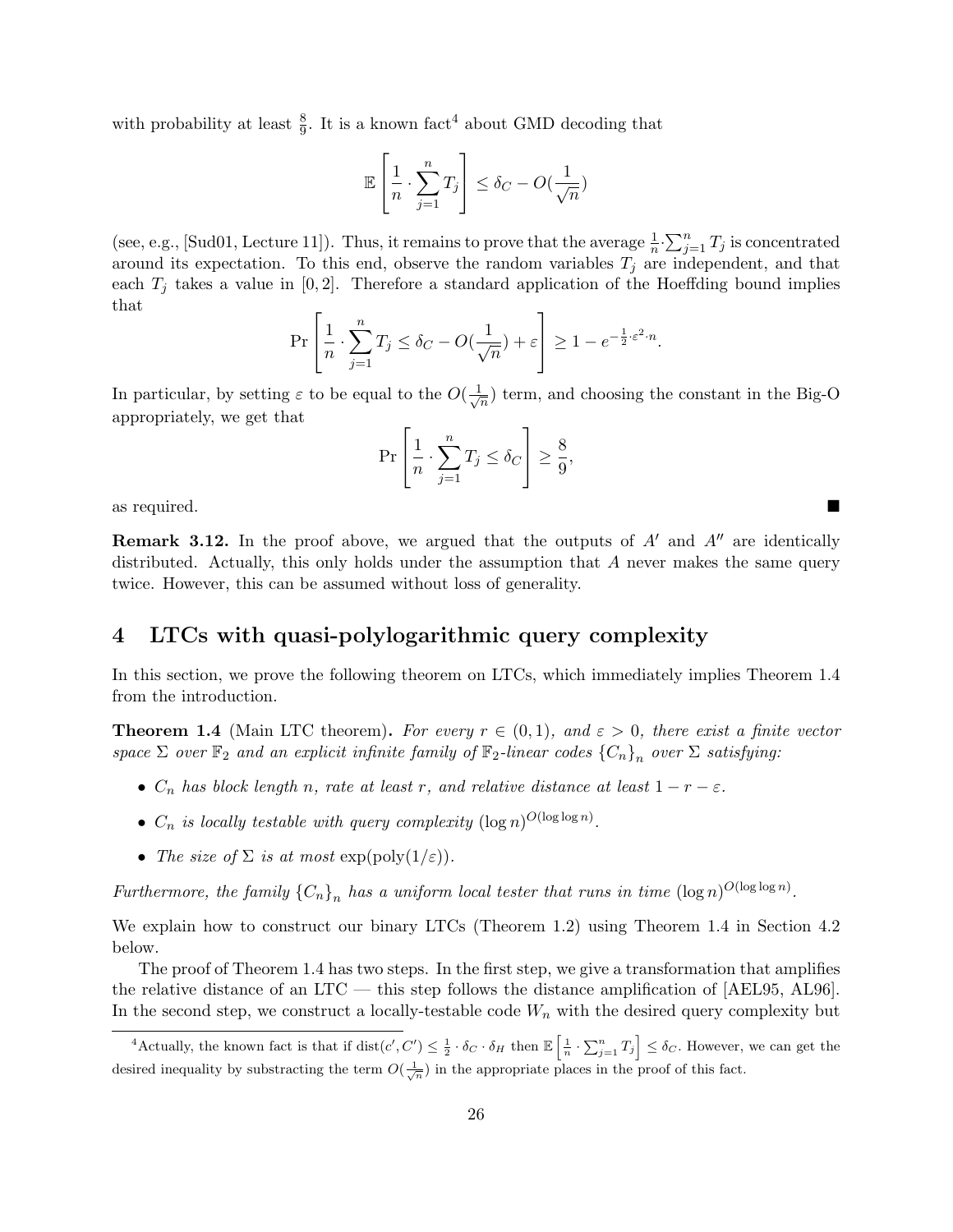that has sub-constant relative distance. Finally, we construct the code  $C_n$  by applying the distance amplification to  $W_n$ . Those two steps are formalized in the following pair of lemmas. The first lemma is proved in Section 4.1, while the proof of the second lemma is deferred to Section 5. The proof of Theorem 1.4 from Lemmas 4.1 and 4.2 is analogous to the proof of Theorem 1.3 from Lemmas 3.1 and 3.2, and is given below.

**Lemma 4.1.** Suppose that there exists a code W with relative distance  $\delta_W$  that is locally testable with rate  $r_W$  and query complexity q. Then, for every  $0 < \delta, \varepsilon < 1$ , there exists a code C with relative distance at least  $\delta$  that is locally testable with query complexity  $q \cdot \text{poly}(1/(\varepsilon \cdot \delta_W))$ , such that:

- $|C| = |W|$ .
- C has rate at least  $r_W \cdot (1 \delta \varepsilon)$ .
- Let  $\Lambda$  denote the alphabet of W. Then, the alphabet of C is  $\Sigma$   $\stackrel{\text{def}}{=}$   $\Lambda^p$  for some  $p =$ poly $(1/(\varepsilon \cdot \delta_W)).$

#### Furthermore,

- There is a polynomial time algorithm that computes a bijection from every code W to the corresponding code C, given  $r_W$ ,  $\delta_W$ ,  $\delta$ ,  $\varepsilon$  and  $\Lambda$ .
- There is an oracle algorithm that when given black box access to the local tester of any code W, and given also  $r_w$ ,  $\delta_w$ ,  $\delta$ ,  $\varepsilon$ ,  $\Lambda$ , and the block length of W, computes the local tester of the corresponding code C. If the local tester of W runs in time  $t<sub>W</sub>$ , then the corresponding local tester of C runs in time

$$
O(t_W) + q \cdot \text{poly} (1/(\varepsilon \cdot \tau_W), \log n_W),
$$

where  $n_W$  is the block length of W.

• If W is  $\mathbb F$ -linear (where  $\mathbb F$  is some finite field), then C is  $\mathbb F$ -linear.

**Lemma 4.2.** There exists an explicit infinite family of binary linear codes  ${W_n}_n$  satisfying:

- 1. W<sub>n</sub> has block length n, rate at least  $1 \frac{1}{\log n}$  $\frac{1}{\log n}$ , and relative distance at least  $1/\text{polylog}(n)$ .
- 2.  $W_n$  is locally testable with query complexity  $(\log n)^{O(\log \log n)}$ .

Furthermore, the family  ${W_n}_n$  has a uniform local tester that runs in time  $(\log n)^{O(\log \log n)}$ .

**Proof of Theorem 1.4.** We would like to construct the desired LTCs by amplifying the relative distance of the LTCs of Lemma 4.2. The straightforward solution would be to apply the AEL distance-amplification (Lemma 4.1) to those codes and amplify them directly to the desired distance. However, this solution is problematic, since Lemma 4.1 yields codes whose alphabet size depends on the original relative distance. In our case, this would yield super-constant alphabet size, while we would like our codes to have constant alphabet size.

In order to resolve this issue, we construct our LTCs in a multiple steps:

We start by amplifying the LTCs of Lemma 4.2 only to a small relative distance poly( $\varepsilon$ ). This yields codes with super-constant alphabet size, and only decreases the rate by a factor of  $1-poly(\varepsilon)$ .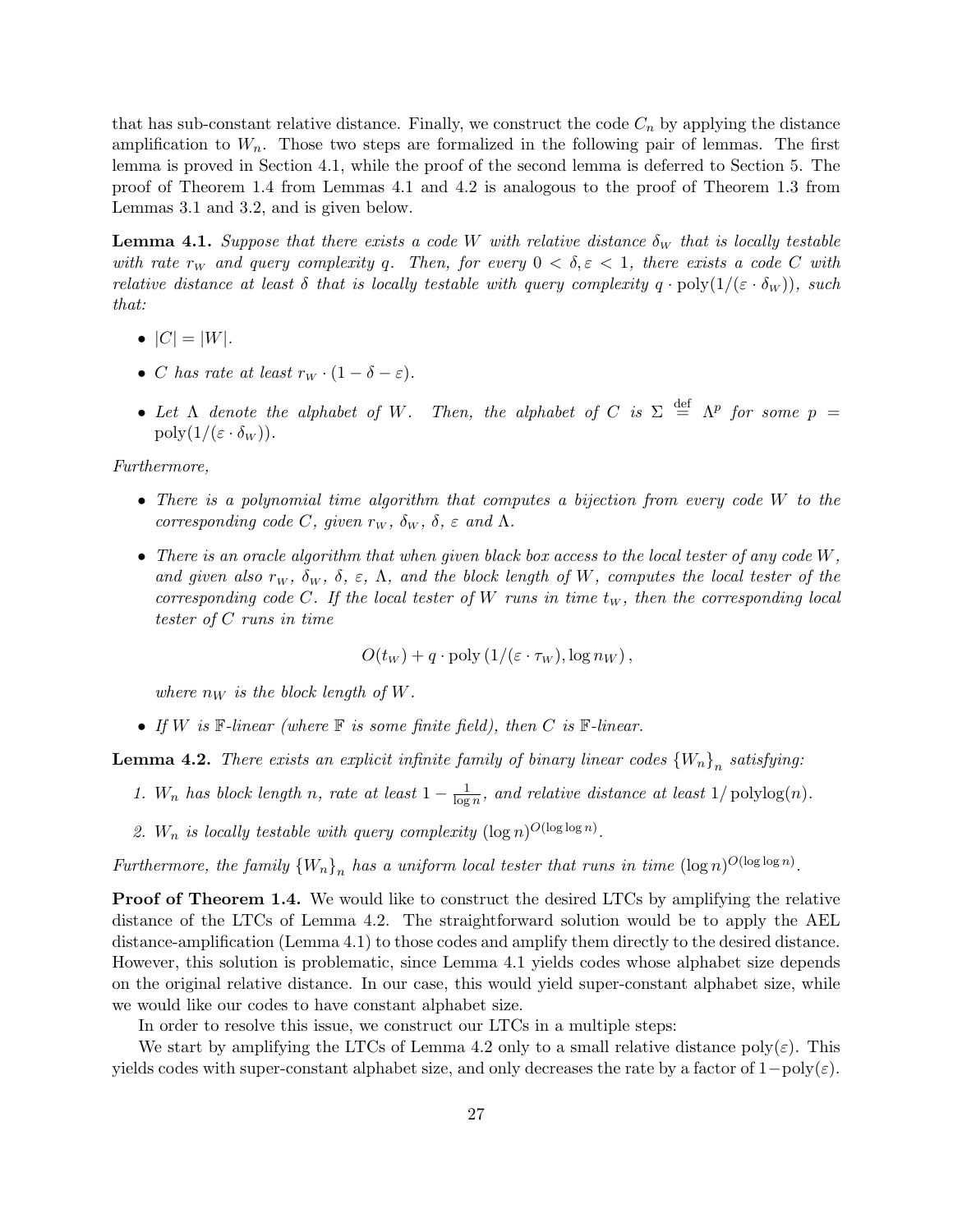Next, we concatenate the latter codes with some binary codes with relative distance  $poly(\varepsilon)$ . This yields binary codes with relative distance  $poly(\varepsilon)$ , and again only decreases the rate by a factor of  $1 - \text{poly}(\varepsilon)$ .

Finally, we amplify the latter LTCs to the desired relative distance. This yields codes whose alphabet size depends only on  $\varepsilon$ , as required.

We now provide the formal details. Fix  $0 < r < 1$  and  $\varepsilon > 0$ , and let  $\delta = 1 - r - \varepsilon$  be the desired relative distance. Let  ${W_n}_n$  be the infinite family of Lemma 4.2. We start by applying Lemma 4.1 with parameters  $\delta' = \frac{1}{5}$  $\frac{1}{5} \cdot \varepsilon$  and  $\varepsilon = \frac{1}{5}$  $\frac{1}{5} \cdot \varepsilon$ . This yields an infinite family of  $\mathbb{F}_2$ -linear LTCs  ${U_n}_n$  with relative distance  $\frac{1}{5} \cdot \varepsilon$ , rate at least

$$
1-\frac{2}{5}\cdot \varepsilon - O(\frac{1}{\log n}) \geq 1-\frac{3}{5}\cdot \varepsilon,
$$

query complexity  $(\log n)^{O(\log \log n)}$ , and alphabet size  $\exp((\log n)^{O(\log \log n)})$ .

Next, let  ${Z_n}_n$  be an infinite family of binary Zyablov codes (Fact 2.7) with relative distance  $\left(\frac{1}{5}\right)$  $\left(\frac{1}{5} \cdot \varepsilon\right)^3$  and rate  $1 - \frac{1}{5}$  $\frac{1}{5} \cdot \varepsilon$ . We concatenate the family  $\{U_n\}_n$  with the family  $\{Z_n\}_n$ , thus obtaining an infinite family of binary LTCs  ${V_n}_n$  with relative distance  $\Omega(\varepsilon^4)$ , rate at least  $1-\frac{4}{5}$  $\frac{4}{5} \cdot \varepsilon$ and query complexity  $(\log n)^{O(\log \log n)}$ . The upper bound on the query complexity can be proved by noting that concatenation is a block-wise operation (as in Definition 5.7), and thus we can apply Proposition 5.8.

Finally, we apply Lemma 4.1 to the family  ${V_n}_n$  with  $\delta' = \delta$ ,  $\varepsilon = \frac{1}{5}$  $\frac{1}{5} \cdot \varepsilon$ , thus obtaining an infinite family of binary codes  ${C_n}_n$  with relative distance  $\delta$ , rate

$$
(1 - \delta - \frac{1}{5} \cdot \varepsilon) \cdot (1 - \frac{4}{5} \cdot \varepsilon) = (r + \varepsilon - \frac{1}{5} \cdot \varepsilon) \cdot (1 - \frac{4}{5} \cdot \varepsilon) \ge r,
$$

query complexity  $(\log n)^{O(\log \log n)}$ , and alphabet size  $\exp(\text{poly}(1/\varepsilon))$ , as required. It can be verified that the family  ${C_n}_n$  is linear, explicit, and has a uniform local tester with the desired running time.

#### 4.1 Proof of Lemma 4.1

Our construction of the LTC C is the same as the construction of the LCCs of Section 3.1, with  $\tau_W$ and  $\tau$  replaced by  $\delta_W/2$  and  $\delta/2$  respectively. Our LTCs have the required rate, relative distance and alphabet size due to the same considerations as before<sup>5</sup>.

It remains to prove that C is locally testable with query complexity  $q \cdot \text{poly}(1/(\varepsilon \cdot \delta_w))$ . To this end, we describe a local tester A. In what follows, we use the notation of Section 3.1.2.

Let  $A_W$  be the local tester of W. When given oracle access to a purported codeword  $z \in \Sigma^n$ , the local tester A emulates the action of  $A_W$  in the natural way: Recall that  $A_W$  expects to be given access to a purported codeword of  $W$ , and makes queries to it. Whenever  $A_W$  makes a query to a coordinate  $j \in [n_W]$ , the algorithm A performs the following steps:

1. A finds the block  $B_l$  to which the coordinate j belongs. Formally,  $l \stackrel{\text{def}}{=} \lceil j/(b \cdot t) \rceil$ .

<sup>&</sup>lt;sup>5</sup>In particular, the lower bound on the relative distance of our LTC C follows from the lower bound on the relative distance given in Lemma 3.1, using the fact that our LTC W has a (trivial, inefficient)  $n<sub>W</sub>$  query local corrector from  $\delta_W/2$  fraction errors. Again, this lower bound on the distance could have been argued directly, without talking about locality.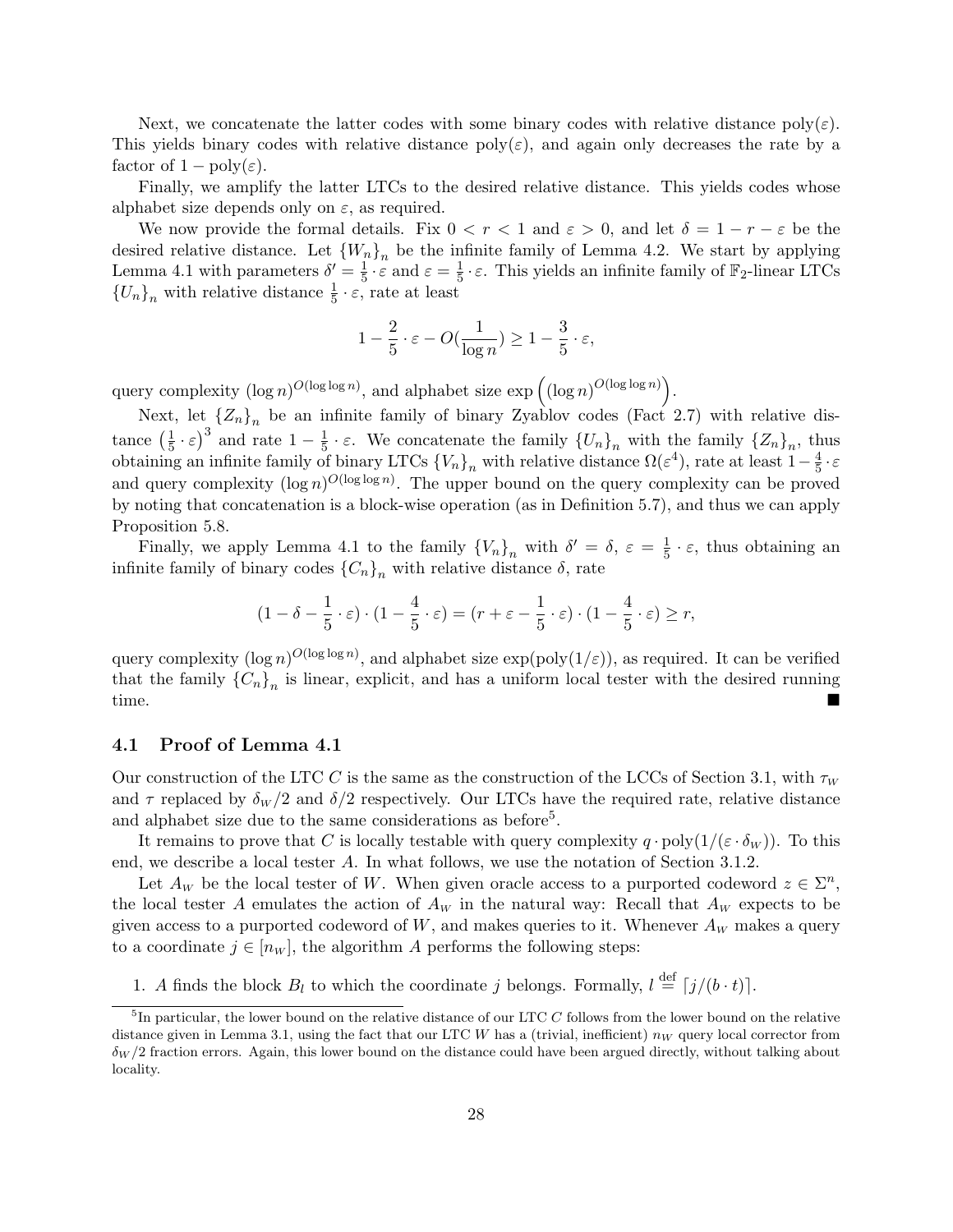- 2. A finds the neighbors of the vertex  $u_l$  in  $G_n$ . Let us denote those vertices by  $v_{j_1}, \ldots, v_{j_d}$ .
- 3. A queries the coordinates  $j_1, \ldots, j_d$ , thus obtaining the blocks  $S_{j_1}, \ldots, S_{j_d}$ .
- 4. A reconstructs the block  $B_l$  by reversing the permutation of  $G_n$  on  $S_{j_1}, \ldots, S_{j_d}$ .
- 5. If  $B_l$  is not a codeword of  $RS_{b,d}$ , the local tester A rejects.
- 6. Otherwise, A retrieves the value of the j-th coordinate of w from  $B_l$ , and feeds it to  $A_W$  as an answer to its query.

If  $A_W$  finishes running, then A accepts if and only if  $A_W$  accepts.

It is easy to see that the query complexity of A is  $d \cdot q$ . It is also not hard to see that if z is a legal codeword of  $C$ , then  $A$  accepts with probability 1. It remains to show that if  $z$  is not a codeword of C then A rejects with probability at least  $\frac{1}{4} \cdot \text{dist}(z, C)$ . To this end, it suffices to prove that A rejects with probability at least  $\frac{1}{\text{poly}(d)} \cdot \text{dist}(z, C)$  — as explained in Section 2.3, this rejection probability can be amplified to  $\frac{1}{4} \cdot \text{dist}(z, C)$  while increasing the query complexity by a factor of  $poly(d)$ , which is acceptable. We use the following definitions:

- 1. Let  $S_1^z, \ldots, S_n^z \in \mathbb{F}^d$  be the blocks that correspond to the symbols of z.
- 2. Let  $B_1^z, \ldots, B_n^z \in \mathbb{F}^d$  be the blocks that are obtained from  $S_1^z, \ldots, S_n^z$  by reversing the permutation.
- 3. Let  $w^z \in (\Lambda \cup \{? \})^{n_W}$  be the string that is obtained from the blocks  $B_1^z, \ldots, B_n^z$  as follows: for each block  $B_l^z$  that is a legal codeword of  $RS_{b,d}$ , we extract from  $B_l^z$  the corresponding coordinates of  $w^z$  in the natural way. For each block  $B_l^z$  that is not a legal codeword of  $RS_{b,d}$ , we set the corresponding coordinates of  $w^z$  to be "?".

We would like to lower bound the probability that A rejects z in terms of the probability that  $A_W$ rejects  $w^z$ . However, there is a small technical problem:  $A_W$  is defined as acting on strings in  $\Lambda^{nw}$ , and not on strings in  $(\Lambda \cup \{? \})^{n_W}$ . To deal with this technicality, we define an algorithm  $A'_W$  that, when given access to a string  $y \in (\Lambda \cup \{? \})^{n_W}$ , emulates  $A_W$  on y, but rejects whenever a query is answered with "?". We use the following proposition, whose proof we defer to the end of this section.

**Proposition 4.3.**  $A'_W$  rejects a string  $y \in (\Lambda \cup \{? \})^{nw}$  with probability at least  $\frac{1}{8} \cdot \text{dist}(y, W)$ .

Now, it is not hard to see that when A is invoked on z, it emulates the action of  $A'_W$  on  $w^z$ . To finish the proof, note that

$$
dist(z, C) \cdot n \leq poly(d) \cdot dist(w^z, W) \cdot n_W
$$

and therefore

$$
\textnormal{dist}(w^z,W) \ \ \geq \ \ \frac{n}{n_W} \cdot \frac{1}{\textnormal{poly}(d)} \cdot \textnormal{dist}(z,C) \geq \frac{1}{b \cdot t \cdot \textnormal{poly}(d)} \cdot \textnormal{dist}(z,C).
$$

It thus follows that A rejects z with probability at least

$$
\frac{1}{8} \cdot \text{dist}(w^z, W) \ge \frac{1}{\text{poly}(d)} \cdot \text{dist}(z, C),
$$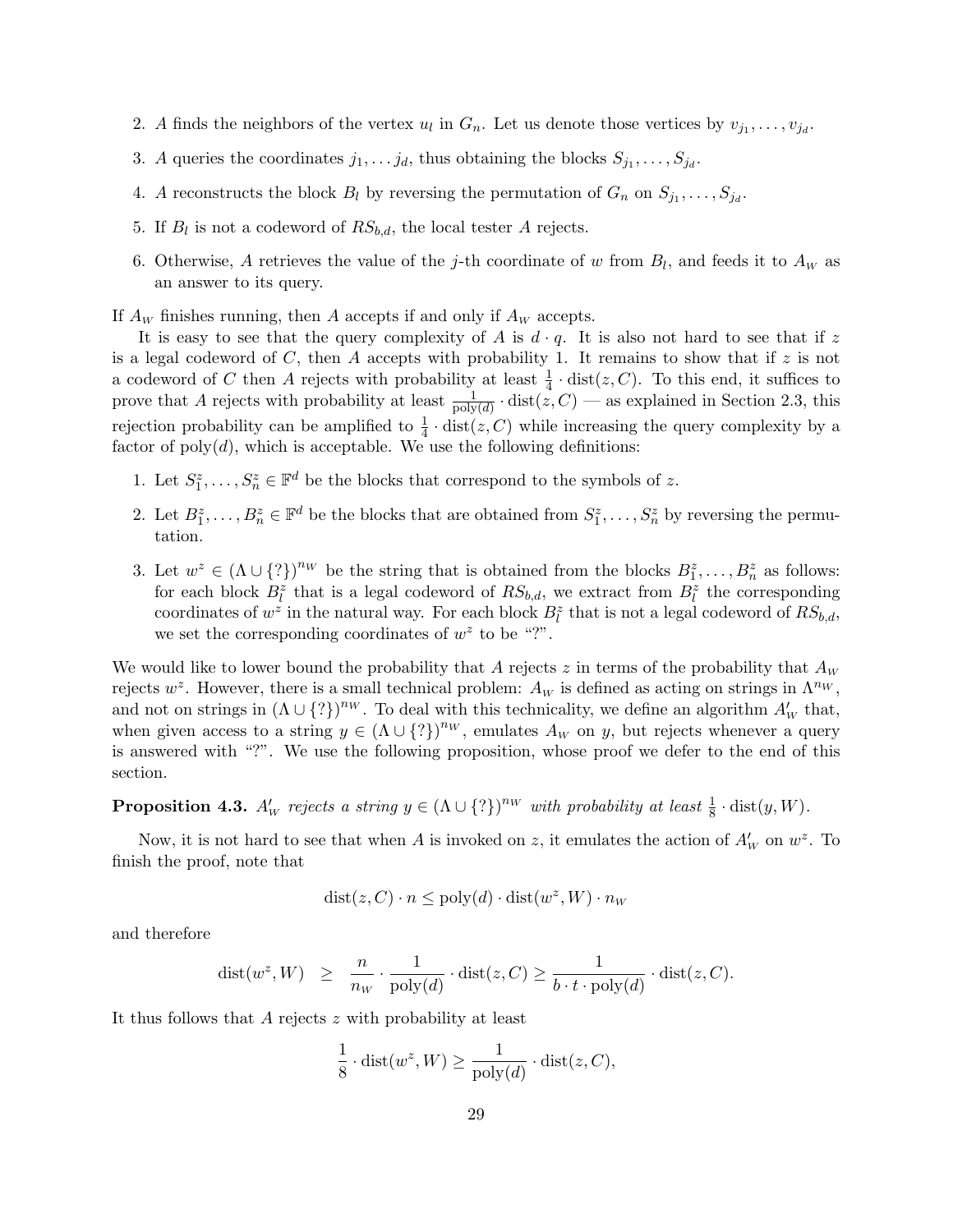as required.

It is not hard to see that the local tester  $A$  can be implemented efficiently with black box access to  $A_W$ , as required by the second item in the "furthermore" part of the lemma. We turn to proving Proposition 4.3.

**Proof of Proposition 4.3.** We may assume without loss of generality that  $A_W$  makes at least one query that is uniformly distributed over  $[n_W]$ : otherwise, we can change  $A_W$  such that it makes an additional uniformly distributed query and ignores the answer. This assumption means that  $A'_W$  makes at least one query that is uniformly distributed over  $[n_W]$ , and rejects if the answer is "?". Let

$$
E \stackrel{\text{def}}{=} \{i : y_i = ?\}
$$

be the set of erasures in  $y$ . We consider two cases:

- *E* is "large": Suppose that  $\frac{|E|}{n_W} \geq \frac{1}{2}$  $\frac{1}{2} \cdot \text{dist}(y, W)$ . In this case, the uniformly distributed query of  $A'_W$  hits a coordinate in E with probability at least  $\frac{1}{2} \cdot \text{dist}(y, W)$ . In such a case,  $A'_W$  rejects, and the proposition follows.
- *E* is "small": Suppose that  $\frac{|E|}{n_W} \leq \frac{1}{2}$  $\frac{1}{2}$  · dist $(y, W)$ . Let  $y_0 \in \Lambda^{nw}$  be an arbitrary string that agrees with  $y$  outside  $E$ . Clearly,

$$
dist(y, W) \leq dist(y_0, W) + \frac{|E|}{n_W},
$$

so dist $(y_0, W) \geq \frac{1}{2}$  $\frac{1}{2}$  dist(y, W). Let  $\mathcal E$  denote the event that  $A_W$  queries some coordinate in E. We have that

$$
\begin{aligned}\n\Pr\left[A'_W \text{ rejects } y\right] &= \Pr\left[\mathcal{E}\right] \cdot \Pr\left[A'_W \text{ rejects } y|\mathcal{E}\right] + \Pr\left[\neg \mathcal{E}\right] \cdot \Pr\left[A'_W \text{ rejects } y|\neg \mathcal{E}\right] \\
&= \Pr\left[\mathcal{E}\right] \cdot 1 + \Pr\left[\neg \mathcal{E}\right] \cdot \Pr\left[A_W \text{ rejects } y_0|\neg \mathcal{E}\right] \\
&\geq \Pr\left[\mathcal{E}\right] \cdot \Pr\left[A_W \text{ rejects } y_0|\mathcal{E}\right] + \Pr\left[\neg \mathcal{E}\right] \cdot \Pr\left[A_W \text{ rejects } y_0|\neg \mathcal{E}\right] \\
&= \Pr\left[A_W \text{ rejects } y_0\right] \\
&\geq \frac{1}{4} \cdot \text{dist}(y_0, W) \\
&\geq \frac{1}{8} \cdot \text{dist}(y, W),\n\end{aligned}
$$

as required.

This concludes the proof.

#### 4.2 LTCs that attain the Zyablov bound

In this section, we explain how to obtain our binary LTCs from the above LTCs, i.e., how to derive Theorem 1.2 from Theorem 1.4. As in the case of LCCs (Section 3.4), we construct our binary LTCs by concatenating the codes  ${C_n}_n$  of Theorem 1.4 with the Gilbert-Varshamov codes  ${GV_n}_n$ (Fact 2.5). Let us denote the resulting family of concatenated codes by  ${C_n'}_n$ . The analysis of the rate and relative distance of these codes is the same as in the case of LCCs.

It remains to show that these codes are locally testable. Let A be the tester of the codes  ${C_n}_n$ of Theorem 1.4, and let us denote by  $\Sigma$  the alphabet of those codes. We describe a tester A' for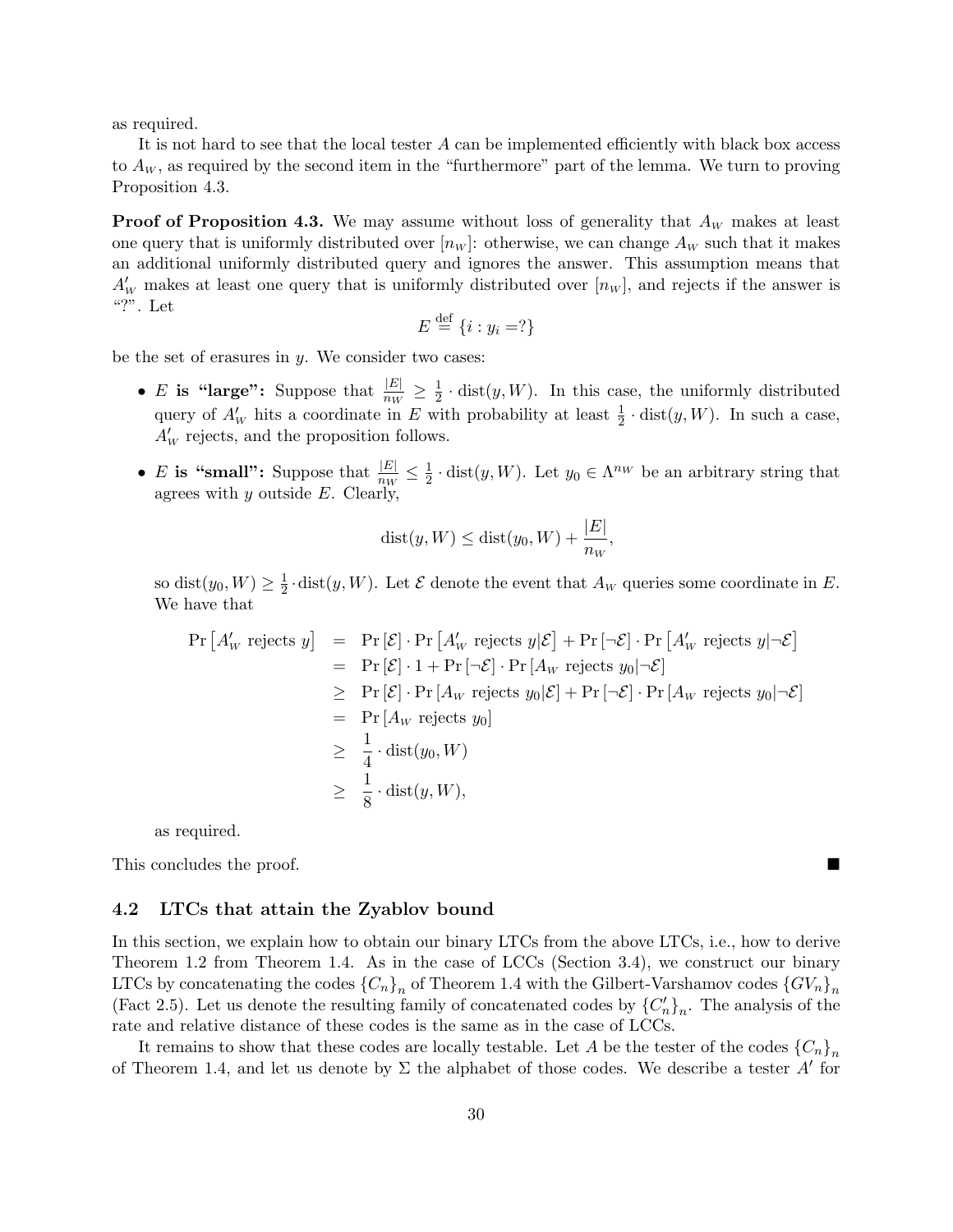the concatenated codes  ${C_n'}_n$ : The tester A' emulates the tester A. Whenever A makes a query, the tester  $A'$  reads the corresponding block and verifies that this block is a legal codeword of the Gilbert-Varshamov code. If it is a legal codeword,  $A'$  retrieves from it the corresponding symbol of  $\Sigma$  and feeds it as an answer to the query of A. Otherwise, A' rejects. If the emulation of A finishes, the tester  $A'$  accepts if  $A$  accepts and rejects otherwise.

The tester  $A'$  has query complexity that is at most a constant times the query complexity of  $A$ , since the inner codes have constant block length. It is also easy to see that  $A'$  satisfies the completeness property, i.e., it accepts codewords of  ${C_n'}_n$  with probability 1. It remains to prove that A' rejects a string  $z'$  with probability that is proportional to its distance from the corresponding code  $C'_{|z'|}$ . To this end, observe that A' can be viewed as emulating the running of A on the string z that is obtained by replacing blocks of  $z'$  that are legal codewords with the corresponding symbols in  $\Sigma$ , and replacing the other blocks with the symbol "?". The required bound on the rejection probability now follows from Proposition 4.3 using a similar argument to that of Section 4.1.

# 5 LTCs with quasi-polylogarithmic query complexity and subconstant distance

In this section we prove Lemma 4.2, restated below.

**Lemma** (4.2). There exists an explicit infinite family of binary linear codes  ${W_n}_n$  satisfying:

- 1. W<sub>n</sub> has block length n, rate at least  $1 \frac{1}{\log n}$  $\frac{1}{\log n}$ , and relative distance at least  $1/\text{polylog}(n)$ .
- 2.  $W_n$  is locally testable with query complexity  $(\log n)^{O(\log \log n)}$ .

Furthermore, the family  ${W_n}_n$  has a uniform local tester that runs in time  $(\log n)^{O(\log \log n)}$ .

In Sections 5.1 and 5.2 we describe the two basic operations on codes that are used for the proof of the above lemma: the tensor product and a special type of distance amplification that we denote as  $\Box$ -distance amplification. Then in Section 5.3 we describe the construction of the codes  ${W_n}_n$ .

#### 5.1 Tensor product

The tensor product of codes is an operation whose usefulness for constructions of LTCs has been discovered by [BS06], and was studied further in [Val05, CR05, DSW06, Mei09, BV09, BV15, Vid12, GM12, Mei12, Vid13, Vid15. For a linear code  $C_1 \subseteq \mathbb{F}^{n_1}$  and  $C_2 \subseteq \mathbb{F}^{n_2}$ , their tensor product code  $C_1 \otimes C_2 \subseteq \mathbb{F}^{n_1 \times n_2}$  consists of all the matrices M such that all the rows of M are codewords of  $C_2$ and all the columns are codewords of  $C_1$ . For a linear code C, let  $C^1 \stackrel{\text{def}}{=} C$  and  $C^m \stackrel{\text{def}}{=} C^{m-1} \otimes C$ . The following are some useful facts regarding the tensor product operation and its effect on the classical parameters of a code (see e.g. [Sud01, DSW06]).

**Fact 5.1** (Properties of tensor product). Let  $C_1 \subseteq \mathbb{F}^{n_1}$  and  $C_2 \subseteq \mathbb{F}^{n_2}$  be linear codes of rates  $r_1, r_2$ and relative distances  $\delta_1, \delta_2$  respectively. Then  $C_1 \otimes C_2 \subseteq \mathbb{F}^{n_1 \times n_2}$  is a linear code of rate  $r_1 \cdot r_2$ and relative distance  $\delta_1 \cdot \delta_2$ . Furthermore, if  $G_1, G_2$  are generating matrices of  $C_1, C_2$  respectively, then the tensor product  $G_1 \otimes G_2$  is a generating matrix of  $C_1 \otimes C_2$  (see Section 2 for the definition of  $G_1 \otimes G_2$ ).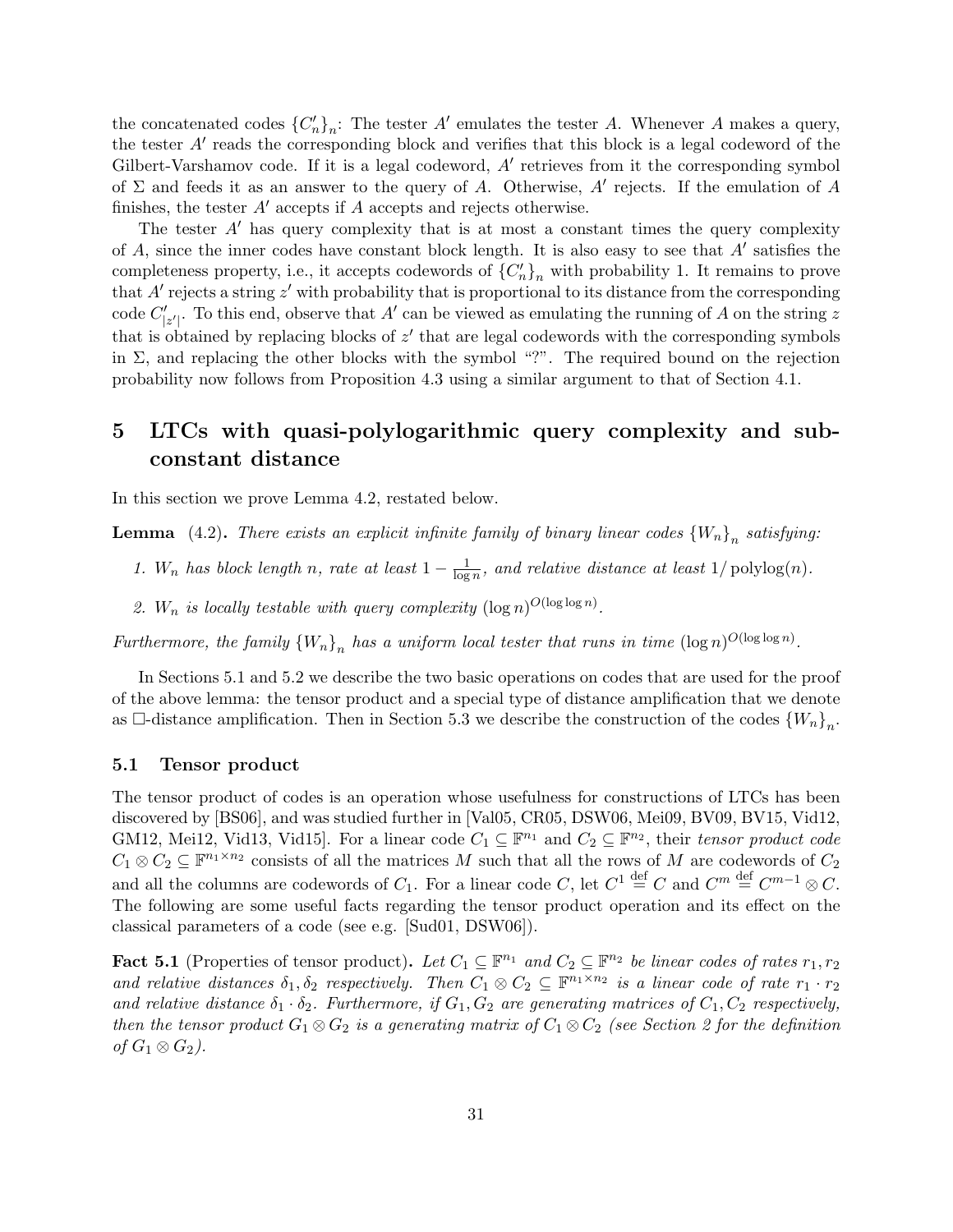In our construction, we would like to apply the tensor product operation to LTCs. In order for the argument to work, we need the tensor product to preserve the local testability of the codes. To this end, we define a property of codes called "property  $\Box$ ", and observe that the tensor product operation preserves the local testability of codes that have that property. Then, throughout our construction of the codes  ${W_n}_n$ , we will make sure that the codes we work with have the property  $\square$ .

**Definition 5.2** (Property  $\square$ ). We say that a code C has property  $\square$  if and only if there exists a code D such that  $C = D^2$ .

Let  $C \in \mathbb{F}^n$  be a linear code, and consider the code  $C^4$ . The codewords of  $C^4$  are of length  $n^4$ , and it is useful to identify their coordinates set with the 4-dimensional hypercube  $[n]^4$ . We say that a set  $P \subseteq [n]^4$  is an *axis-parallel plane* of the hypercube  $[n]^4$  if there exist  $\alpha, \beta \in [n]$  and  $k_1 \neq k_2 \in [4]$  such that

$$
P = \left\{ (i_1, i_2, i_3, i_4) \in [n]^4 : i_{k_1} = \alpha, i_{k_2} = \beta \right\}.
$$

The following fact gives an alternative characterization of  $C<sup>4</sup>$ , and follows from our definition of tensor product codes.

**Fact 5.3.** Let  $C \in \mathbb{F}^n$  be a linear code, and let  $z \in \mathbb{F}^{n^4}$ . Then,  $z \in C^4$  if and only if  $z|_P \in C^2$  for every axis-parallel plane P.

It turns out that the characterization in Fact 5.3 is robust, in the sense that if, for the average axis-parallel plane P, it holds that  $z|_P$  is close to  $C^2$ , then z is close to  $C^4$ . Conversely, if z is far from  $C^4$ , then  $z|_P$  is far from  $C^2$  on average. This was proved by [BS06, Vid15] for the purpose of constructing locally-testable codes using tensor products. In particular, we use the following result.

**Theorem 5.4** ([Vid15, Theorem 4.4]). Let  $C \subseteq \mathbb{F}^n$  be a code with relative distance  $\delta$ . Let  $z \in \mathbb{F}^{n^4}$ be a string, and let  $P \subseteq [n]^4$  be a random axis-parallel plane. Then,

$$
\mathbb{E}\left[\text{dist}(z|_P, C^2)\right] \ge \frac{1}{300} \cdot \delta^{12} \cdot \text{dist}(z, C^4).
$$

We use the latter theorem for showing that the tensor product operation maintains the local testability of codes:

Corollary 5.5 (Local testability of tensor product). Let C be a code of relative distance  $\delta$  that is locally testable with query complexity q and running time  $T$ . Suppose furthermore that  $C$  has the property  $\Box$ , i.e., that there exists a code D such that  $C = D^2$ . Then  $C^2$  is locally testable with query complexity  $1200 \cdot q/\delta^6$  and running time  $(O(T) + \text{poly}\log(n))/\delta^6$ .

**Proof.** Suppose that C is a code over  $\mathbb F$  of block length n, and let  $n' \stackrel{\text{def}}{=} \sqrt{n}$ . Observe that  $D \subseteq \mathbb F^{n'}$ is a code of relative distance  $\delta' \stackrel{\text{def}}{=} \sqrt{\frac{\delta}{\delta}}$  $\overline{\delta}$ , and that  $C^2 = D^4$ . Let A be the local tester of C. We describe a local tester  $A'$  for  $C^2$ .

When given a received word  $z \in \mathbb{F}^{n^2} = \mathbb{F}^{(n')^4}$ , the tester A' chooses a random axis-parallel plane  $P \subseteq [n']^4$ , runs the local tester A to verify that  $z|_P \in C = D^2$ , and accepts if and only if A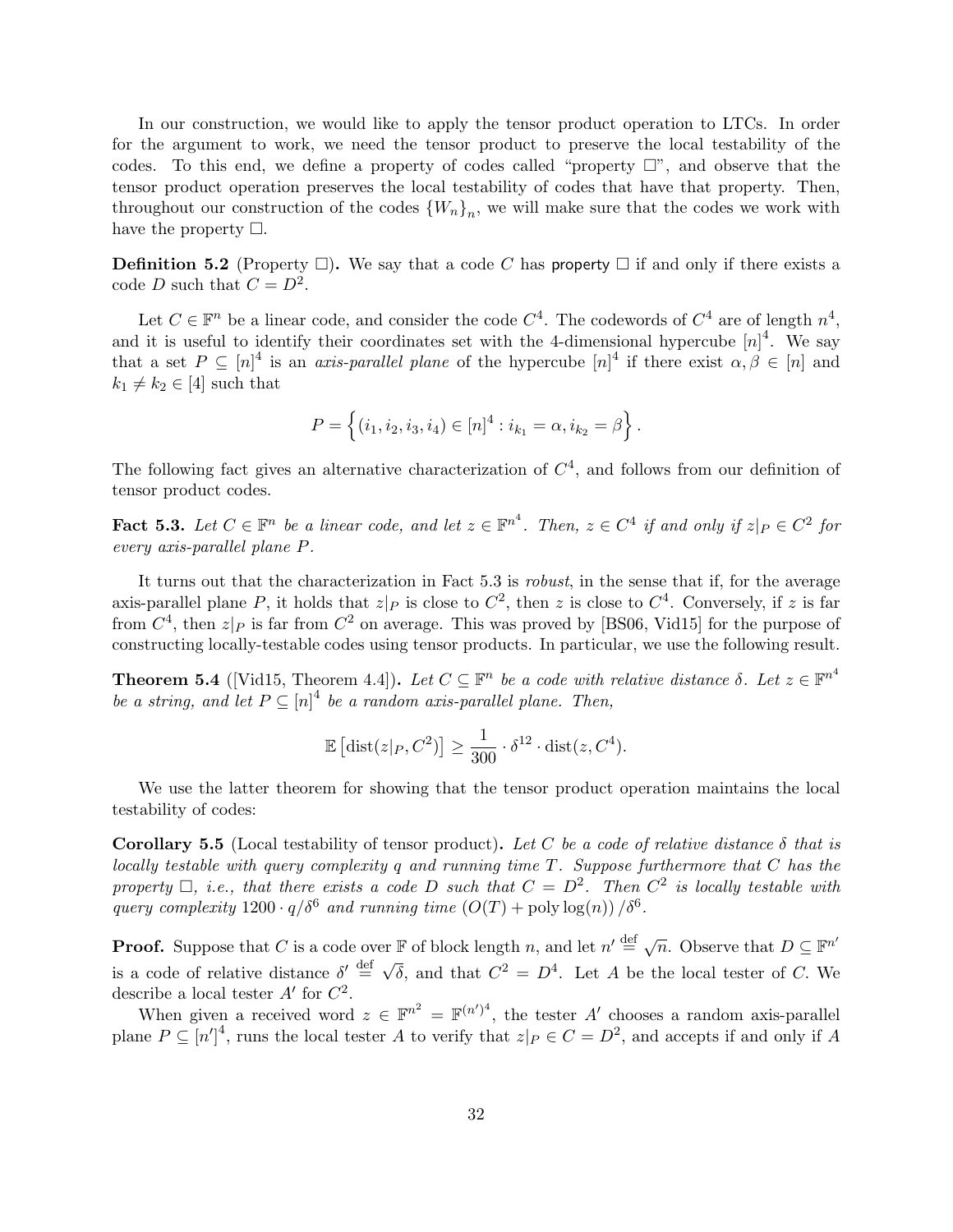accepts. Clearly, A' uses q queries, runs in time  $O(T) + \text{poly}\log(n)$ , and accepts codewords of  $C^2$ with probability 1. We show that A' rejects a string  $z \in \mathbb{F}^{n^2}$  with probability at least

$$
\frac{1}{1200} \cdot \delta^6 \cdot \text{dist}(z, C^2).
$$

This will imply the required result, since the latter rejection probability can be amplified to  $\frac{1}{4}$ .  $dist(z, C<sup>4</sup>)$  by increasing the query complexity and running time by a factor of 1200/ $\delta^6$  (see the discussion in Section 2.3).

Let  $z \in \mathbb{F}^{n^2} = \mathbb{F}^{(n')^4}$  be a string. Then, for every axis-parallel plane  $P \subseteq [n]^4$ , the local tester A rejects  $z|_P$  with probability at least  $\frac{1}{4} \cdot \text{dist}(z|_P, C^2)$ . By Theorem 5.4, it follows that A' rejects z with probability at least

$$
\mathbb{E}_{P}\left[\frac{1}{4} \cdot \text{dist}\left(z|_{P}, D^{2}\right)\right] = \frac{1}{4} \cdot \mathbb{E}_{P}\left[\text{dist}\left(z|_{P}, D^{2}\right)\right]
$$

$$
\geq \frac{1}{4} \cdot \frac{1}{300} \cdot (\delta')^{12} \cdot \text{dist}(z, D^{4})
$$

$$
= \frac{1}{1200} \cdot \delta^{6} \cdot \text{dist}(z, C^{2}),
$$

as required.

#### $5.2$   $\Box$ -distance amplification

The second operation we use is based on the AEL distance amplification method [AEL95, AL96], but is designed to improve the relative distance of an LTC C while preserving the property  $\Box$ . This is done roughly as follows: Let C be an LTC that has the property  $\Box$ , i.e., there exists some code D such that  $C = D^2$ . We would like to improve the relative distance of C. To this end, we apply the AEL distance-amplification technique to D, thus obtaining a code D', and set  $C' = (D')^2$  to be the new code. Clearly,  $C'$  has the property  $\Box$ , and it is not hard to show that this operation improves the relative distance. The main challenge in this section will be to show that  $C'$  is still locally testable.

There is also another issue that needs to be handled: the AEL distance-amplification technique increases the alphabet size of the code. Thus, if  $D$  was a binary linear code, the code  $D'$  would have alphabet  $\Sigma = \{0,1\}^p$  for some  $p \in \mathbb{N}$ . In particular, D' would not be a linear code, but only an  $\mathbb{F}_2$ -linear code. This is problematic, both because we need to maintain the linearity of our codes (as otherwise the tensor product operation would not be defined), and because we do not want the alphabet size of our codes to increase throughout the iterations. In order to resolve this issue, after applying the AEL amplification, we concatenate the resulting code with a binary inner code to reduce the alphabet size back to 2.

The following lemma states the  $\Box$ -distance amplification. We only state the amplification for binary linear codes and for sufficiently small distances, which is sufficient for our purposes.

**Lemma 5.6** (Properties of  $\Box$ -distance amplification). There exists a universal constant  $\delta_0 > 0$ such that the following holds. Let  $C \subseteq \{0,1\}^n$  be a binary linear code with relative distance  $\delta$  and rate r that is locally testable with query complexity q. Suppose further that there exists a code D such that  $C = D^2$ . Then, for every sufficiently small  $\delta'$  such that  $\delta_0 > \delta' > \delta$ , there exists a binary linear code C' with relative distance  $\delta'$  that is locally testable with query complexity  $q \cdot \text{poly}(1/\delta)$ such that: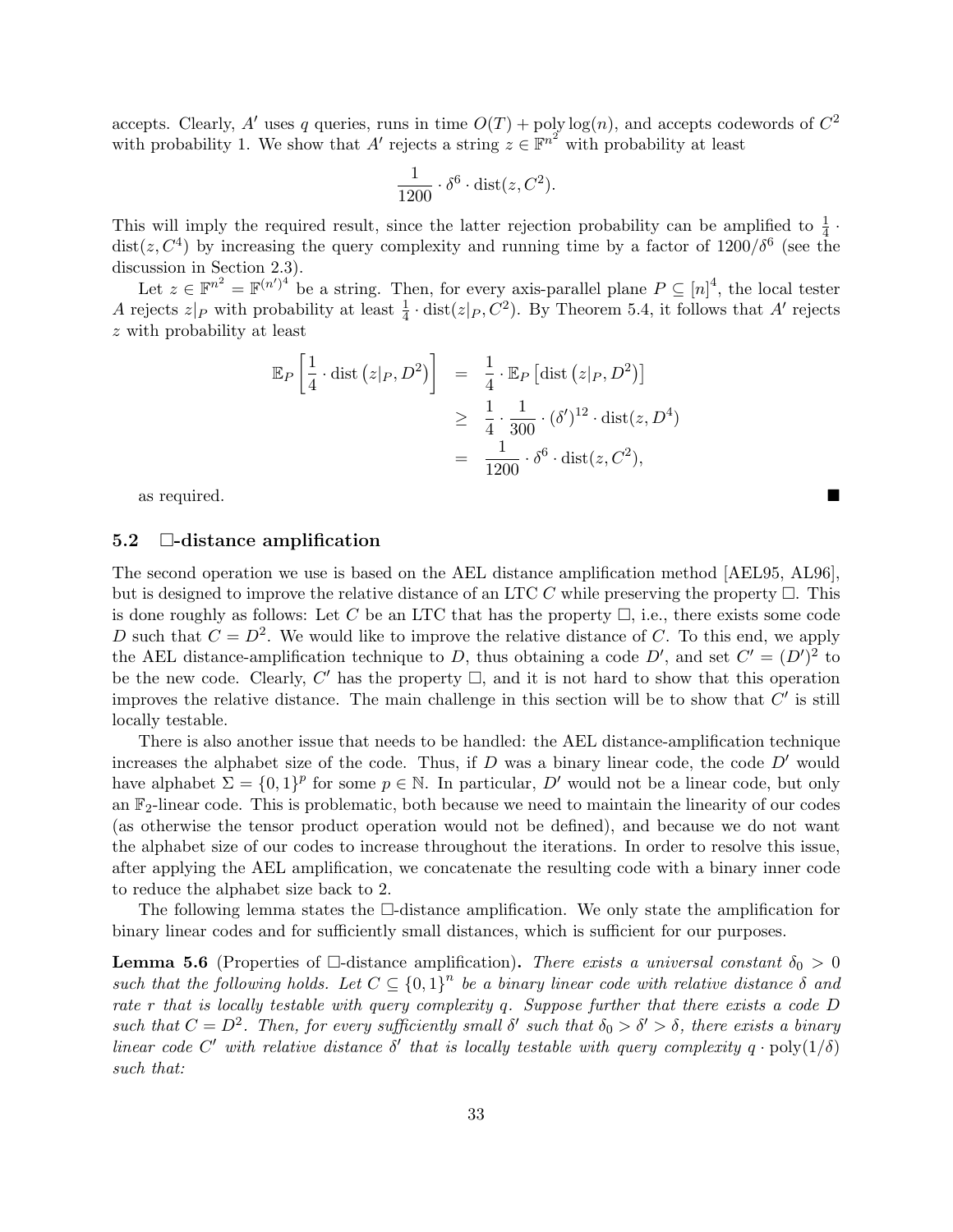- $|C'| = |C|$ .
- C' has rate at least  $(1-6 \cdot \sqrt[12]{\delta'} ) \cdot r$ .
- There exists a code D' such that  $C' = (D')^2$ .

Furthermore,

- There is a polynomial time algorithm that computes a bijection from every code C to the corresponding code C', given r,  $\delta$ ,  $\delta'$ , and the generating matrix of D.
- There is an oracle algorithm that computes the local tester of the corresponding code  $C'$  when given black box access to the local tester of C, and given also r,  $\delta$ ,  $\delta'$ , and the block length of C. The resulting local tester of C' runs in time  $\text{poly}(\log n/\delta) \cdot T_C$  where  $T_C$  is the running time of the local tester of C.

We now construct the code  $C'$  and show that it has the required rate and relative distance. In the rest of the section we will show that  $C'$  is locally testable with the required query complexity and running time.

As explained above, the basic idea of the construction is to first apply the AEL distanceamplification to  $D$ , and then concatenate the resulting code with a binary inner code to reduce the alphabet size back to 2. We choose  $\delta_0$  to be sufficiently small such that Fact 2.7 holds (the special case of the Zyablov bound). The code  $C'$  is constructed as follows:

- Recall that the code D has rate  $\sqrt{r}$  and relative distance  $\sqrt{\delta}$ . We apply the AEL distance-Recall that the code D has rate  $\sqrt{r}$  and relative distance  $\sqrt{v}$ . We apply the AEL distance-<br>amplification (Lemma 4.1) to the code D, choosing both the parameters  $\delta'$  and  $\varepsilon$  to be  $\sqrt[4]{\delta'}$ . amplification (Lemma 4.1) to the code D, choosing both the parameters  $\delta$  and  $\varepsilon$  to be  $\sqrt{\delta'}$ .<br>This results in an  $\mathbb{F}_2$ -linear code  $\tilde{D}$  with relative distance  $\sqrt[4]{\delta'}$  and rate  $(1 - 2 \cdot \sqrt[4]{\delta'}) \cdot \sqrt{r}$  ove the alphabet  $\Sigma = \{0,1\}^p$  (for some  $p = \text{poly}(1/\delta)$ ).
- We choose our inner code to be the binary linear code Z obtained from the special case of the Zyablov bound (Fact 2.7)<sup>6</sup> with relative distance  $\delta_Z \stackrel{\text{def}}{=} \sqrt[4]{\delta'}$  and relative distance at least  $r_Z \stackrel{\text{def}}{=} 1 - \sqrt[12]{\delta'}$ . We now concatenate  $\tilde{D}$  with the code Z, thus obtaining a binary linear code  $r_Z = 1 - \sqrt{\sigma}$ . We now concatenate D with the coc<br>D' relative distance  $\sqrt[4]{\delta'} \cdot \delta_Z = \sqrt{\delta'}$  and rate at least

$$
(1-2\cdot\sqrt[4]{\delta'})\cdot\sqrt{r}\cdot r_Z=(1-2\cdot\sqrt[4]{\delta'})\cdot\sqrt{r}\cdot(1-\sqrt[12]{\delta'})\geq(1-3\cdot\sqrt[12]{\delta'})\cdot\sqrt{r}.
$$

• Finally, we set  $C' \stackrel{\text{def}}{=} (D')^2$ . It is not hard to see that  $C'$  is a linear code over F with relative distance  $\delta'$  and rate

$$
\left[ (1 - 3 \cdot \sqrt[12]{\delta'}) \cdot \sqrt{r} \right]^2 = \left( 1 - 3 \cdot \sqrt[12]{\delta'} \right)^2 \cdot r \ge (1 - 6 \cdot \sqrt[12]{\delta'}) \cdot r.
$$

Thus,  $C'$  has the required parameters. It remains to analyze the query complexity and running time of the local tester of  $C'$ . The basic idea of the proof is as follows: we observe that  $C'$  can be obtained from C by applying "local operations", and show that such local operations preserve the local testability. The rest of this section is organized as follows: in Section 5.2.1, we set up a framework for working with local operations. Then, in Section 5.2.2, we show that  $C'$  is locally testable by showing that it can be obtained from  $C$  using local operations, thus completing the proof of Lemma 5.6.

 $6$ The code meeting the the special case of the Zyablov bound was chosen just for concreteness of parameters. Any explicit family of binary linear codes with distance  $\delta$  and rate  $1 - \text{poly}(\delta)$  (for arbitrary  $\delta$ ) would have sufficed for this construction.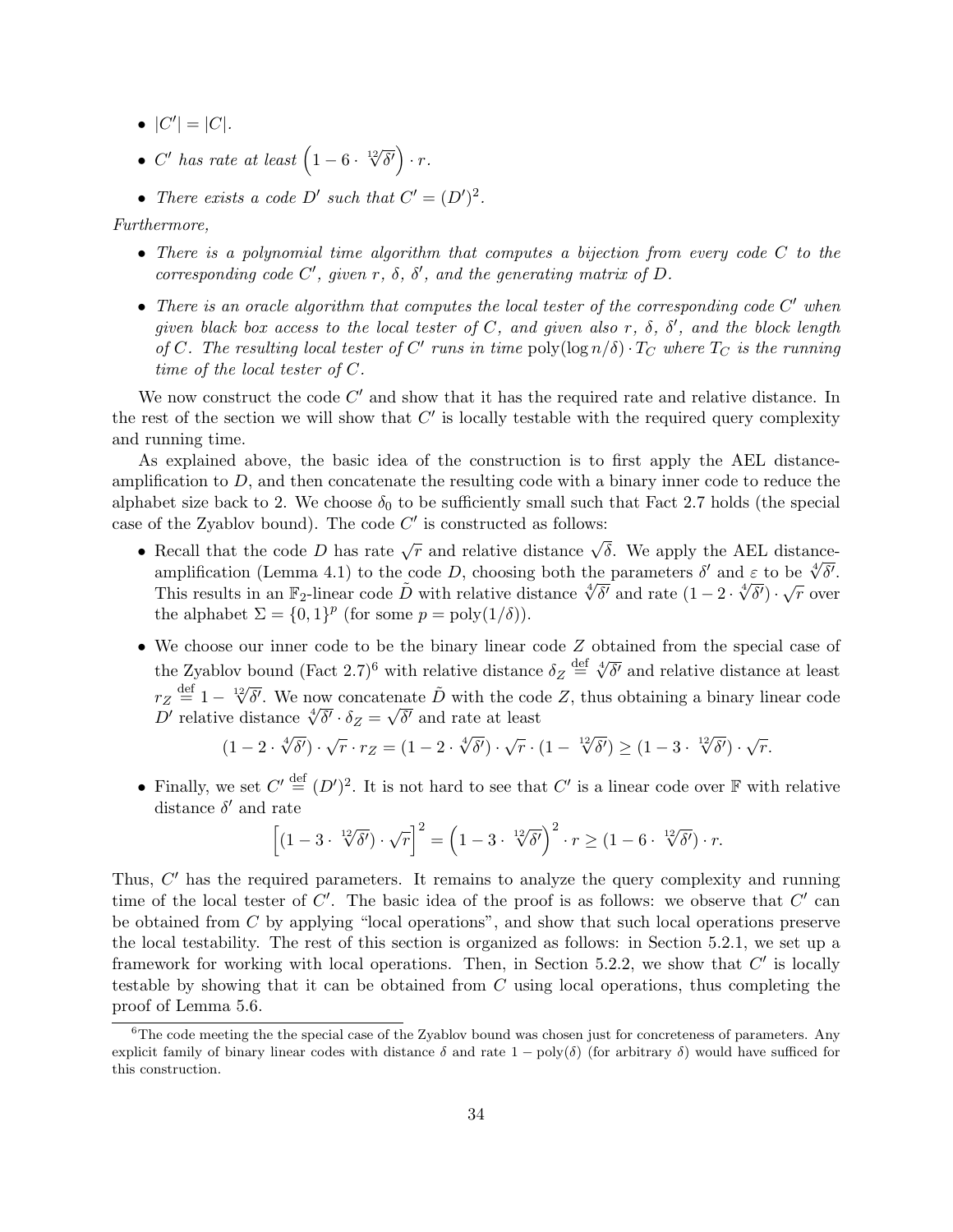#### 5.2.1 Local operations

Block-wise operations. The first type of local operations that we use is block-wise operations, defined as follows.

**Definition 5.7** (Block-wise operations). Let  $\phi : \Sigma^p \to \Sigma^m$  be one-to-one, and let  $w \in \Sigma^n$  such that p divides n. We say that  $w' \in \Sigma^{n'}$  is obtained by applying  $\phi$  to w block-wise if it holds that

$$
w' = \phi(w_1 \dots w_p) \phi(w_{p+1} \dots, w_{2p}) \dots \phi(w_{n-p+1} \dots, w_n).
$$

Observe that applying  $\phi$  to w block-wise is a one-to-one function. For a set  $W \subseteq \Sigma^n$ , we say that a set  $W' \subseteq \Sigma^{n'}$  is *obtained by applying*  $\phi$  to W *block-wise* if W' is the result of applying  $\phi$  block-wise to all the elements  $w \in W$ .

We say that  $\phi$  is *invertible in time T* if there is an algorithm that takes as an input a string  $u \in \Sigma^m$ , runs in time T, and computes its pre-image  $\phi^{-1}(u)$  (or rejects if it does not exist). We refer to the latter algorithm as the *inverter* of  $\phi$ .

The following proposition shows that block-wise operations preserve local testability.

**Proposition 5.8** (Local testability of block-wise operations). Let  $L \subseteq \Sigma^n$  be a code that is locally testable with query complexity q, and let  $\phi : \Sigma^p \to \Sigma^m$  be one-to-one. Then, the code  $L' \subseteq \Sigma^{n'}$  that is obtained by applying  $\phi$  to L block-wise is locally testable with query complexity  $O(m^2 \cdot q)$ .

Furthermore, if  $\phi$  is invertible in time T, then there is an oracle algorithm that computes the local tester of the corresponding code  $L'$  when given black box access to the local tester of  $L$  and to the inverter of  $\phi$ . The resulting local tester of L' runs in time  $O(m \cdot T \cdot T_L)$  where  $T_L$  is the running time of the local tester of L.

**Proof.** Let A be the local tester of L. We describe a local tester  $A'$  for  $L'$ . When given oracle access to a purported codeword  $z' \in \Sigma^{n'}$ , the local tester A' acts as follows. First, A' partitions  $z'$  to blocks of length m, chooses a uniformly distributed block, checks that this block is an image of  $\phi$ , and rejects otherwise.

Next, A' emulates A. Whenever A makes a query to a coordinate  $i \in [n]$ , the tester A' acts as follows: A' reads the block of z' to which i belongs, i.e., the block whose index is  $[i/p]$ . If this block is not an image of  $\phi$ , the tester A' rejects. If the block is an image of  $\phi$ , the tester A' inverts it, retrieves the value of the  $i$ -th coordinate from the pre-image, and feeds it to  $A$  as an answer to the query. Finally, when A finishes running,  $A'$  accepts if A accepts and rejects otherwise.

It is easy to see that the query complexity of A' is  $(q + 1) \cdot m$ , that it has the required running time, and satisfies the completeness property. We show that  $A'$  rejects  $z'$  with probability at least  $\frac{1}{8\cdot m} \cdot \text{dist}(z', L') - \text{this can be amplified to dist}(z', L')/4$  at the cost of increasing the query complexity and running time by a factor of  $O(m)$ , which will give us the required result (see the discussion in Section 2.3).

Let y' be the string that is obtained by replacing each block of  $z'$  with the closest image of  $\phi$ . Suppose first that  $dist(y', z') \geq dist(z', L')/2$ . In this case, at least  $dist(z', L')/2$  fraction of the blocks of  $z'$  are not images of  $\phi$ , and hence A' rejects in the first step with probability at least  $dist(z', L')/2$ .

Consider now the case where that  $dist(y', z') < dist(z', L')/2$ . In this case, the triangle inequality implies that  $dist(y', L') \geq dist(z', L')/2$ . Let y be the string obtained by inverting  $\phi$  on all the blocks of y'. It is not hard to see that when  $A'$  emulates a query i of the tester A, it either answers it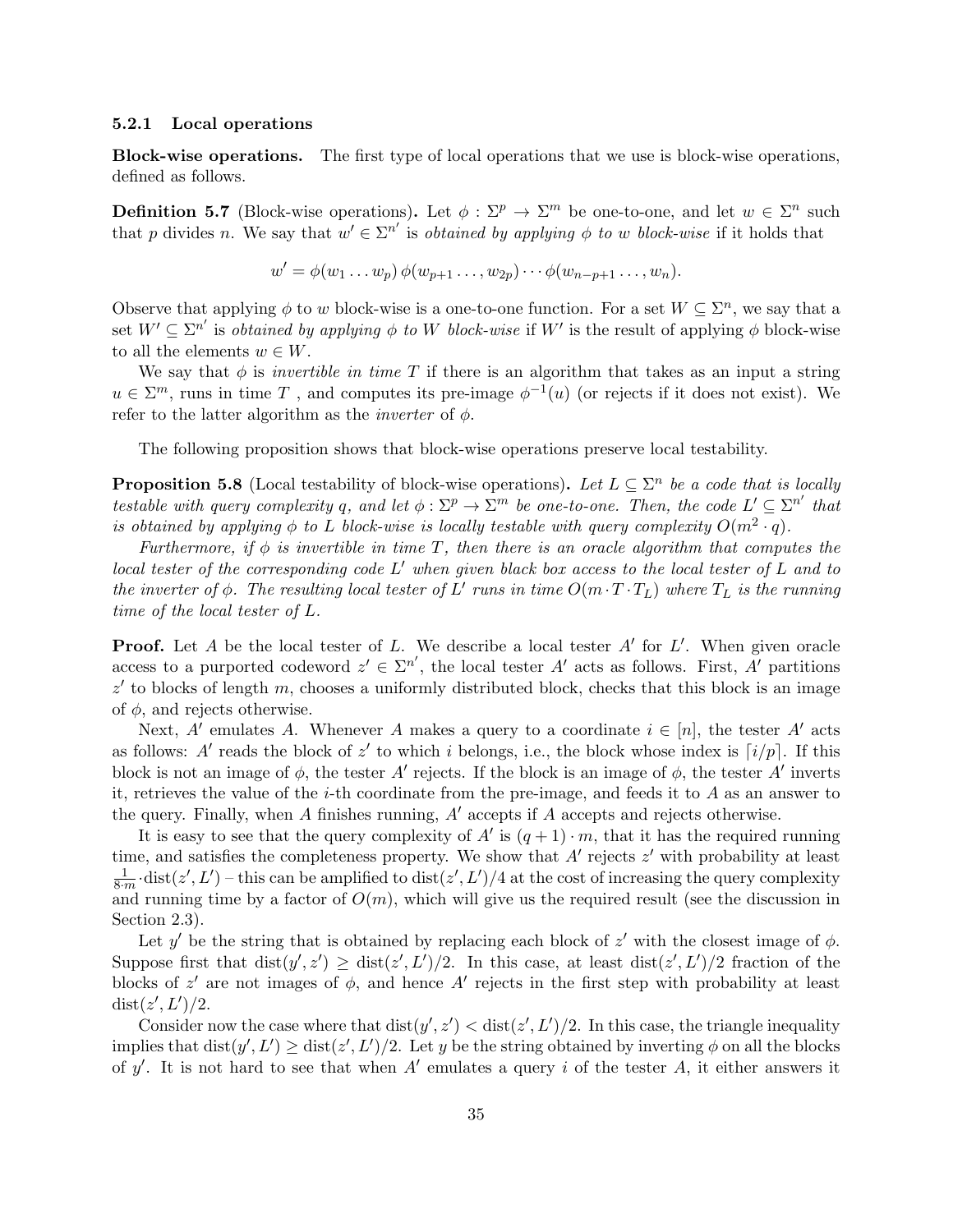with  $y_i$  or rejects. Hence, the rejection probability of  $A'$  on  $z'$  is at least the rejection probability of A on y, which is at least  $dist(y, L)/4$ . Now, observe that

$$
dist(y', L') \cdot n' \le m \cdot dist(y, L) \cdot n,
$$

and therefore

$$
dist(y, L) \ge \frac{n'}{n} \cdot \frac{dist(y', L')}{m} \ge \frac{dist(z', L')}{2 \cdot m}.
$$

It thus follows that A' rejects z' with probability at least  $\frac{1}{8\cdot m} \cdot \text{dist}(z', L')$ , as required.

Permutations. The second type of local operations that we use is permuting the coordinates of a code:

**Definition 5.9** (Permutations). Let  $\sigma : [n] \to [n]$  be a permutation, and let  $w \in \Sigma^n$ . We say that  $w' \in \Sigma^n$  is obtained by applying  $\sigma$  to w if it holds that  $w'_i = w_{\sigma(i)}$  for every  $i \in [n]$ . For a set  $W \subseteq \Sigma^n$ , we say that a set  $W' \subseteq \Sigma^n$  is *obtained by applying*  $\sigma$  to W if W' is the result of applying  $\sigma$  to all the elements  $w \in W$ .

We say that  $\sigma$  is *invertible in time T* if there is an algorithm that takes as an input a coordinate  $j \in [n]$ , runs in time T, and computes its pre-image  $\sigma^{-1}(j)$ . We refer to the latter algorithm as the *inverter of*  $\sigma$ *.* 

It is easy to see that applying a permutation preserves local testability. The following proposition states this fact along with the effect of the permutation on the running time of the tester.

**Proposition 5.10** (Local testability of permutations). Let  $L \subseteq \Sigma^n$  be a code that is locally testable with query complexity q, and let  $\sigma : [n] \to [n]$  be a permutation. Then, the code L' that is obtained by applying  $\sigma$  to L is locally testable with query complexity q.

Furthermore, if  $\sigma$  is invertible in time T, then there is an oracle algorithm that computes the  $local$  tester of the corresponding code  $L'$  when given black box access to the local tester of  $L$  and to the inverter of  $\sigma$ . The resulting local tester of L' runs in time  $O(T \cdot T_L)$  where  $T_L$  is the running time of the local tester of L.

Local operations and tensor products. The following propositions describe the interaction between the above local operations and tensor products of codes. This will be useful for analyzing the local testability properties of the  $\Box$ -distance amplification procedure, which applies local operations to a tensor product code.

**Proposition 5.11.** Let  $\mathbb{F}$  be a finite field, and let  $\phi : \mathbb{F}^p \to \mathbb{F}^m$  be a linear one-to-one function. Let  $L \subseteq \mathbb{F}^n$  be a linear code, and let  $L' \subseteq \mathbb{F}^{n'}$  be the code that is obtained by applying  $\phi$  to L block-wise. Then, there exist a linear one-to-one function  $\phi': \mathbb{F}^{p^2} \to \mathbb{F}^{m^2}$  and permutations  $\sigma_1, \sigma_2$ such that  $(L')^2$  is obtained by applying to  $L^2$  the permutation  $\sigma_1$ , then  $\phi'$  block-wise, and then the permutation  $\sigma_2$ .

Furthermore,  $\sigma_1$  and  $\sigma_2$  are invertible in time polylog n'. The functions  $\phi$  and  $\phi'$  are invertible in time  $\text{poly}(m)$  since they are linear.

**Proof.** Let G be a generating matrix of L, and let A be an  $m \times p$  matrix such that  $\phi(x) = A \cdot x$ for every  $x \in \mathbb{F}^p$ . Let  $I_{n/p}$  be the  $(n/p) \times (n/p)$  identity matrix. It is not hard to see that applying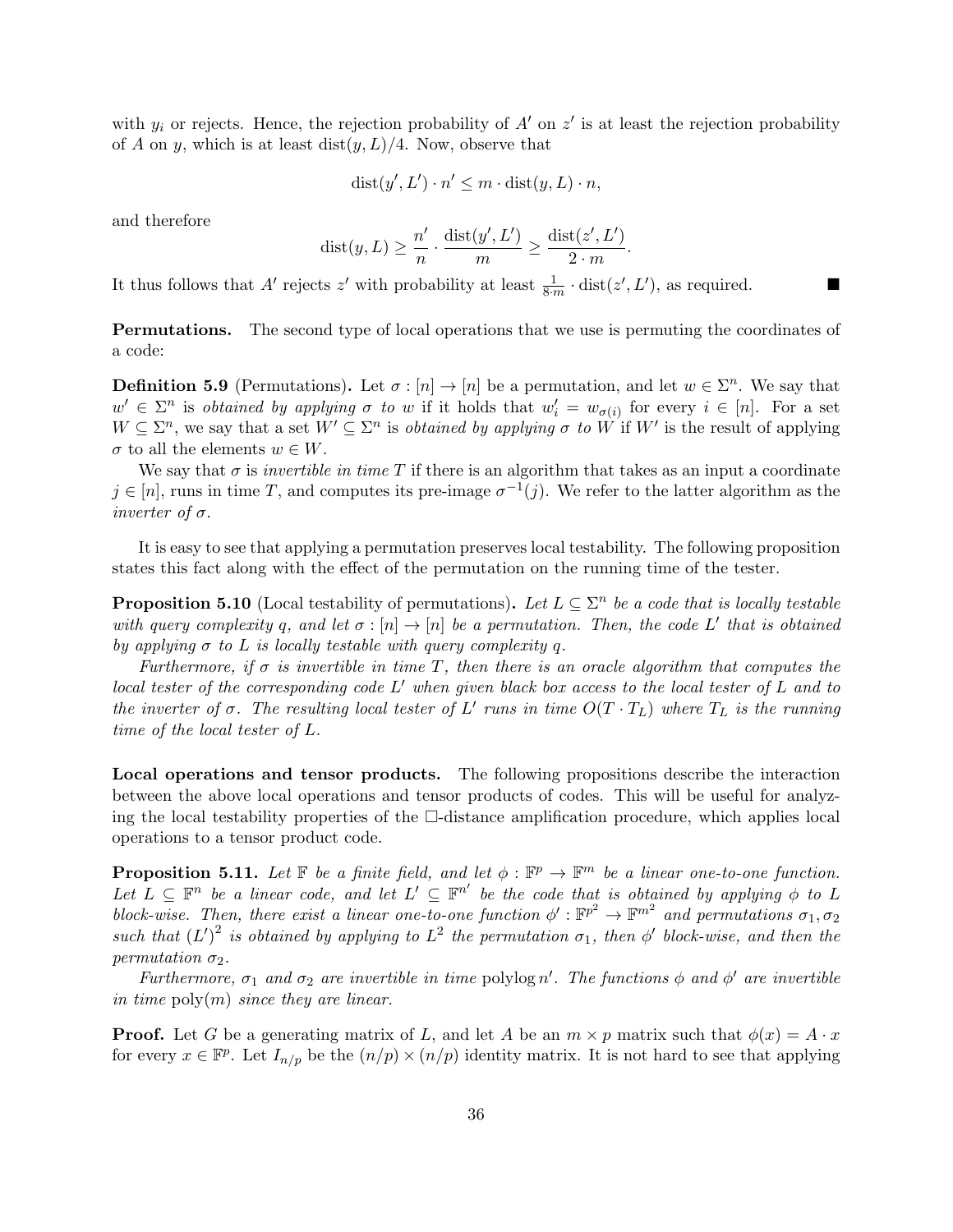$\phi$  block-wise to a vector  $w \in \mathbb{F}^n$  is equivalent to multiplying w by  $I_{n/p} \otimes A$ . Hence, a generating matrix of  $L'$  is

$$
(I_{n/p}\otimes A)\cdot G.
$$

By Fact 5.1, the matrix  $G \otimes G$  is a generating matrix of  $L^2$ , and a generating matrix of  $(L')^2$  is

$$
((I_{n/p} \otimes A) \cdot G) \otimes ((I_{n/p} \otimes A) \cdot G).
$$

By Fact 2.2, the latter matrix is equal to the matrix

$$
(I_{n/p}\otimes A\otimes I_{n/p}\otimes A)\cdot (G\otimes G).
$$

In other words, codewords of  $(L')^2$  are obtained by multiplying codewords of  $L^2$  by the matrix

$$
I_{n/p} \otimes A \otimes I_{n/p} \otimes A.
$$

Now, it is not hard to see<sup>7</sup> that by permuting the rows and columns of the latter matrix we can get the matrix

$$
I_{n/p} \otimes I_{n/p} \otimes A \otimes A = I_{n^2/p^2} \otimes A \otimes A,
$$

which is the matrix that applies the operation  $A \otimes A$  block-wise. In other words, there exist permutation matrices  $P_1$ ,  $P_2$  such that

$$
I_{n/p} \otimes A \otimes I_{n/p} \otimes A = P_2 \cdot (I_{n^2/p^2} \otimes A \otimes A) \cdot P_1,
$$

and therefore a generating matrix of  $(L')^2$  is

$$
P_2 \cdot (I_{n^2/p^2} \otimes A \otimes A) \cdot P_1 \cdot (G \otimes G).
$$

Let  $\sigma_1$  and  $\sigma_2$  be the permutations that correspond to the matrices  $P_1$  and  $P_2$ . The latter expression means that  $(L')^2$  is obtained by applying to  $L^2$  the permutation  $\sigma_1$ , then  $A \otimes A$  block-wise, then the permutation  $\sigma_2$ , as required. It is not hard to see that the permutations  $\sigma_1$  and  $\sigma_2$  are invertible in time poly  $log(n)$ .

**Proposition 5.12.** Let  $\mathbb F$  be a finite field, and let  $\sigma : [n] \to [n]$  be a permutation. Let  $L \subseteq \mathbb F^n$  be a linear code, and let  $L' \subseteq \mathbb{F}^n$  be the code that is obtained by applying  $\sigma$  to L. Then, there exists a permutation  $\sigma'$  such that  $(L')^2$  is obtained by applying  $\sigma'$  to  $L^2$ .

Furthermore, if  $\sigma$  is invertible in time T then  $\sigma'$  is invertible in time  $O(T)$ .

The proof of Proposition 5.12 is similar to that of Proposition 5.11 but simpler, and is therefore omitted.

 $M_{(i_1,i_2,i_3,i_4),(j_1,j_2,j_3,j_4)} = (I_{n/p})_{i_1,j_1} \cdot A_{i_2,j_2} \cdot (I_{n/p})_{i_3,j_3} \cdot A_{i_4,j_4} = (I_{n/p})_{i_1,j_1} \cdot (I_{n/p})_{i_3,j_3} \cdot A_{i_2,j_2} \cdot A_{i_4,j_4} = N_{(i_1,i_3,i_2,i_4),(j_1,j_3,j_2,j_4)}$ 

Hence,  $N$  can be obtained from  $M$  by permuting the rows and the columns, as required.

<sup>&</sup>lt;sup>7</sup>To see it, let use denote  $M \stackrel{\text{def}}{=} I_{n/p} \otimes A \otimes I_{n/p} \otimes A$  and  $N \stackrel{\text{def}}{=} I_{n/p} \otimes I_{n/p} \otimes A \otimes A$ . Since those matrices are tensor products, we can label the rows and the columns with quadruples of indices  $(i_1, i_2, i_3, i_4)$  and  $(j_1, j_2, j_3, j_4)$ . Now, by the definition of the tensor product of matrices, it holds that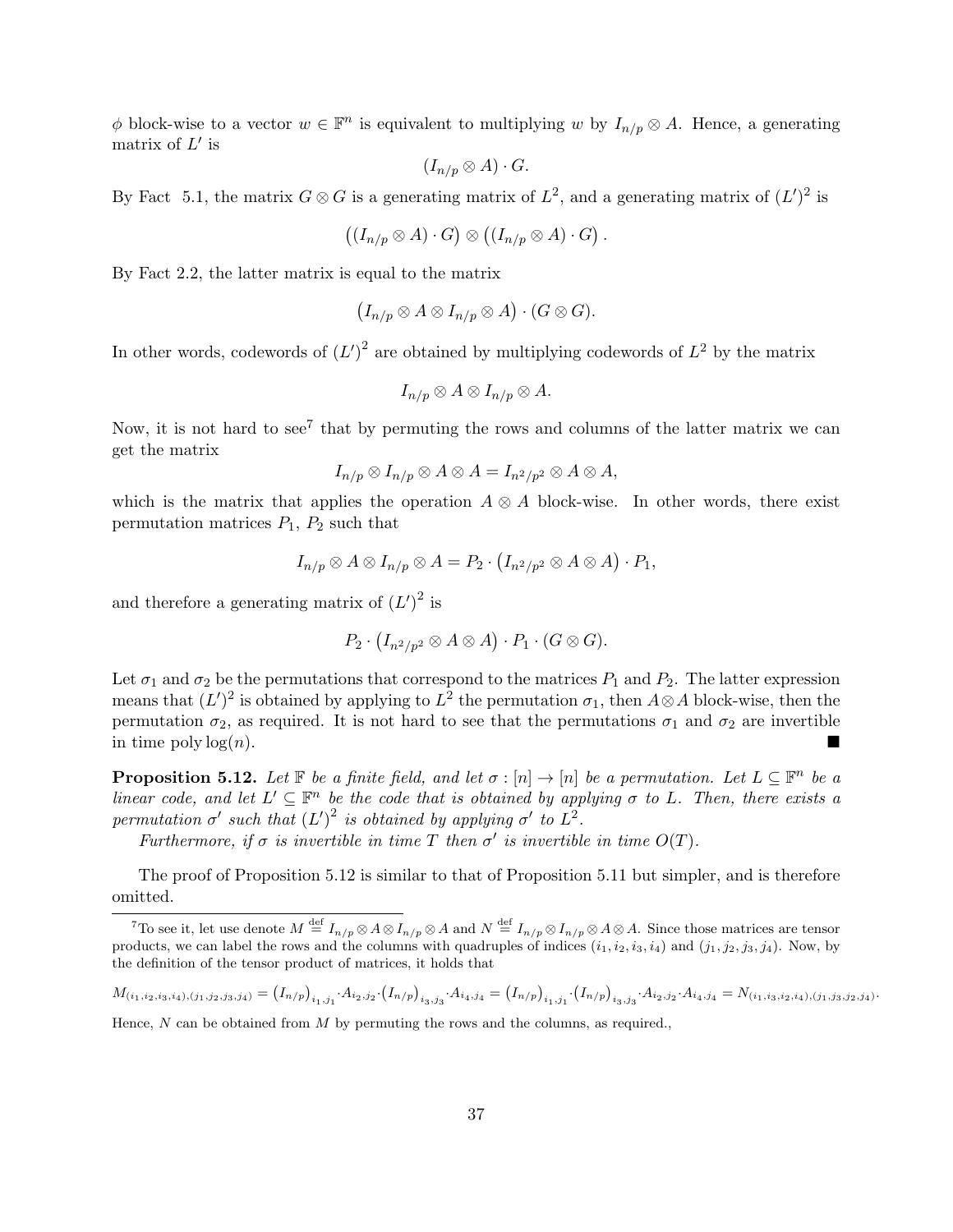## 5.2.2 The local testability of  $C'$

In this section, we show that the code  $C'$  is locally testable, thus completing the proof of Lemma 5.6. This is done in three steps: first, we observe that  $D'$  is obtained from  $D$  by applying a sequence of block-wise operations and permutations. We then use Propositions 5.11 and 5.12 to show that the same holds for  $C'$  and  $C$ . Finally, we use the local testability of  $C$  and Propositions 5.8 and 5.10 to conclude that  $C'$  is locally testable.

**Obtaining**  $D'$  from  $D$ . Recall that  $D'$  is obtained from  $D$  by applying the distance amplification of Lemma 4.1 to D to obtain a code  $\ddot{D}$ , and then concatenating the resulting code  $\ddot{D}$  with an inner code  $Z \subseteq \{0,1\}^m$ .

The construction of D from D in Lemma 4.1 provides an  $\mathbb{F}_2$ -linear bijection from the code D to the code D. We give a brief review this bijection, in order to argue that it is local. Let n denote the block length of D. Given a codeword  $d \in D$ , the bijection maps it to a codeword  $\tilde{d} \in \tilde{D}$  as follows:

- 1. Choose a Reed-Solomon code of block length  $s \stackrel{\text{def}}{=} \text{poly}(1/(\varepsilon \cdot \delta))$ , rate  $1 \varepsilon$ , dimension b, and alphabet  $\{0,1\}^r$  for  $r \stackrel{\text{def}}{=} \log s$ .
- 2. The codeword d is partitioned to  $n' \stackrel{\text{def}}{=} \frac{n}{b \cdot r}$  blocks of length  $b \cdot r$ .
- 3. Each block is viewed as a string of length b over the alphabet  $\{0,1\}^r$ , and is encoded with the Reed-Solomon code.
- 4. Together, the encoded blocks form a string w of length  $n' \cdot s$  over the alphabet  $\{0,1\}^r$ . The coordinates of  $w$  are now permuted according to some fixed permutation, which is determined by the edges of a strongly-explicit expander. Let us denote the obtained string  $w'$ .
- 5. Finally, the string  $w'$  is partitioned to  $n'$  blocks of length s. Let us denote those blocks by  $S_1, \ldots, S_{n'}$ . We view each block  $S_j$  as a single symbol over the alphabet  $\Sigma = \{0,1\}^{r \cdot s}$ , and define d to be the resulting string over  $\Sigma$ .

It is easy to see that the code  $D'$  is obtained from  $D$  by applying the same bijection, and then encoding the blocks  $S_1, \ldots, S_{n'}$  with the inner code Z rather than viewing them as symbols. Now, observe that this corresponds to obtaining  $D'$  from  $D$  by applying a block-wise operation (the encoding with Reed-Solomon), a permutation, and then another block-wise operation (the encoding with  $Z$ ).

**Obtaining** C' from C. Let  $D_1$  be the code obtained from D after applying the first block-wise operation, and let  $D_2$  be the code obtained from  $D_1$  by applying the permutation. Observe that  $D'$  is obtained by applying a block-wise operation to  $D_2$ .

Let  $C_1 = (D_1)^2$  and  $C_2 = (D_2)^2$ . By Propositions 5.11 and 5.12, the following claims hold:

- 1.  $C_1$  is obtained by applying to  $C = D^2$  a permutation, a block-wise operation, and then another permutation. Specifically, the block-wise operation has block length  $(s \cdot r)^2 \leq \text{poly}(1/\cdot \delta)$ .
- 2.  $C_2$  is obtained by applying a permutation to  $C_1$ .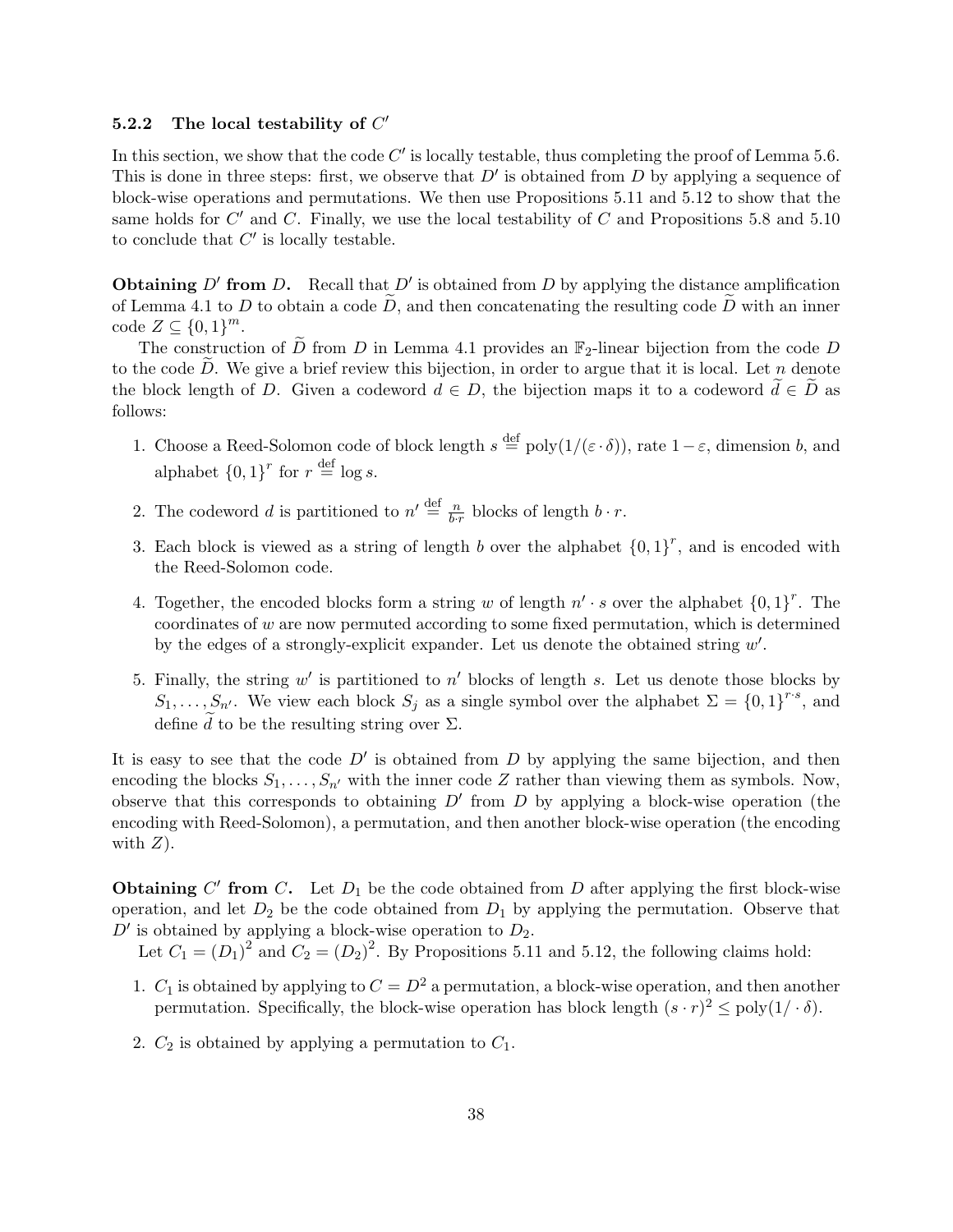3.  $C' = (D')^2$  is obtained by applying to  $C_2$  a permutation, a block-wise operation, and then another permutation. Specifically, the block-wise operation has block length  $m^2$  (where m is the block length of  $Z$ ).

The local testability of  $C'$ . We conclude that  $C'$  is obtained from  $C$  by applying permutations and two block-wise operations. The blocks of the block-wise operations are of length poly $(m/(\varepsilon\cdot\delta))$ (where m is the block length of  $Z$ ). By Propositions 5.8 and 5.10, it follows that  $C'$  is locally testable with query complexity  $q \cdot \text{poly}(m/\delta) = q \cdot \text{poly}(1/\delta)$ .

We turn to analyze the running time of the local tester. Observe that the block-wise operations are invertible in time  $poly(m/\delta)$ : the reason is that those operations are linear, and generating matrices of the Reed-Solomon code and the Zyablov code Z can be constructed in time poly(s)  $\leq$  $poly(1/\delta)$  and  $poly(m)$  respectively.

Next, observe that the permutations are invertible in time poly $(m \cdot \log n/\delta)$ : For the permutations that obtain  $C_1$  from  $C$  and  $C'$  from  $C_2$ , this follows from Proposition 5.11. For the permutation that obtains  $C_2$  from  $C_1$ , this follows from Proposition 5.12, and from the fact that the above bijection determines the permutation according to a strongly-explicit expander.

Propositions 5.8 and 5.10 imply in turn that the local tester of  $C'$  runs in time

$$
poly(m \cdot \log n/\delta) \cdot T_C = poly(\log n/\delta) \cdot T_C
$$

as required.

#### 5.3 Proof of Lemma 4.2

We construct the code  $W_n$  as follows: We start with a code of block length poly  $log(n)$ , rate  $1-\frac{1}{\text{poly }k}$  $\frac{1}{\text{poly}\log(n)}$ , and relative distance  $\frac{1}{\text{poly}\log(n)}$ . This code is trivially locally testable using poly  $\log(n)$ queries – one can simply read the entire codeword. Then, we iteratively increase the block length of the code using the tensor product operation, while using the  $\Box$ -distance amplification to maintain the relative distance. The query complexity increases by a factor of poly  $log(n)$  in each iteration, and the rate is roughy squared (actually, it is squared and then multiplied by  $1-\frac{1}{\text{poly }k}$  $\frac{1}{\text{poly}\log(n)}$ . Hence, after about log log *n* iterations, we end up with a code of block length *n*, rate  $1-\frac{1}{\text{poly }k}$  $\frac{1}{\text{poly}\log(n)}$ , relative distance  $\frac{1}{\text{poly}\log(n)}$ , and query complexity  $(\log n)^{O(\log \log n)}$  as required. Details follow.

**The construction.** In what follows, we assume that the block length  $n$  is sufficiently large to make all the inequalities hold – otherwise,  $n$  is smaller than some large constant, so we can choose  $W_n$  to be any code, and it will be locally testable with a constant number of queries.

Let  $n \in \mathbb{N}$ . The code  $W \stackrel{\text{def}}{=} W_n$  is constructed as follows. We construct a sequence of binary linear codes  $B_0, B_1, \ldots$  and set  $W = B_t$  for sufficiently large t to be determined later on. All the codes in the sequence will have relative distance at least  $\delta \stackrel{\text{def}}{=} \frac{1}{4\pi\epsilon_0}$  $\frac{1}{(\log n)^{36}}$ . We choose  $B_0$  to be the Zyablov code<sup>8</sup> of Fact 2.7 with relative distance  $\delta$  and rate at least  $1 - \sqrt[3]{\delta}$ , and choose its block length to be minimal such that a code with those parameters exists – this block length can be poly  $\log(n)$ . For every  $i \geq 1$ , we choose  $B_i$  to be the result of applying the  $\Box$ -distance amplification (Lemma 5.6) to  $(B_{i-1})^2$  to amplify the relative distance from  $\delta^2$  to  $\delta$ .

<sup>8</sup>As before, the choice of Zyablov code is not crucial, and is chosen for concreteness of parameters.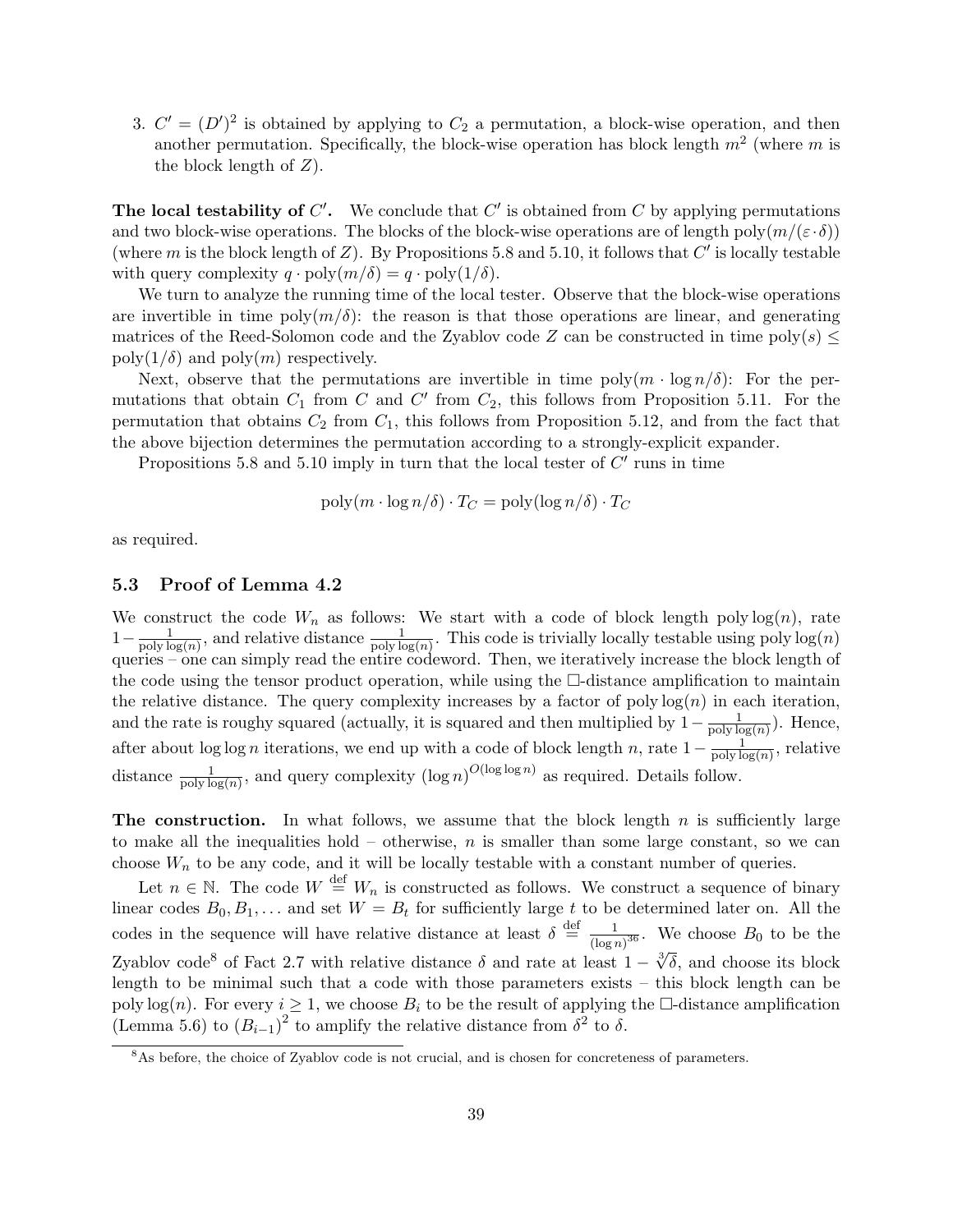Let us denote by  $n_0$  the block length of  $B_0$ . Clearly, the block length of  $B_i$  is  $(n_0)^{2^i}$ . We therefore set  $W$  to be  $B_t$  for

$$
t \stackrel{\text{def}}{=} \log_2 \log_{n_0} n \le \log \log n,
$$

so the block length of W is n. It is also clear that all the codes  $B_i$  have relative distance at least  $\delta$ , so in particular W has relative distance has at least  $\delta = \frac{1}{\text{poly }k}$  $\frac{1}{\text{poly log}(n)}$ , as required. It can also be seen that the family  ${W_n}_n$  is explicit and linear. It remains to analyze the rate and the query complexity of  $W$ , and the running time of the tester.

**The rate.** In order to lower bound the rate of  $W$ , we prove the following claim, which gives a lower bound on the rate of each  $B_i$ .

**Claim 5.13.** The rate of  $B_i$  is at least  $(1 - \frac{6}{\log^3 n})^{3^i}$ .

**Proof.** We prove the claim by induction. For  $i = 0$ , the required claim holds by the definition of  $B_0$ . Suppose  $i \geq 1$ . Recall that the code  $B_i$  was obtained by applying Lemma 5.6 to  $(B_{i-1})^2$ to amplify the relative distance to  $\delta$ . By the induction assumption, the rate of  $B_{i-1}$  is at least  $r_{i-1} \stackrel{\text{def}}{=} (1 - \frac{6}{\log^3 n})^{3^{i-1}}$ . Thus, the rate of  $(B_{i-1})^2$  is at least  $(r_{i-1})^2$ , and by Lemma 5.6, the rate of  $B_i$  is at least

$$
(1 - 6 \cdot \sqrt[12]{\delta}) \cdot r_{i-1}^2 = (1 - \frac{6}{\log^3 n}) \cdot (1 - \frac{6}{\log^3 n})^{3^{i-1} \cdot 2}
$$

$$
= (1 - \frac{6}{\log^3 n})^{3^{i-1} \cdot 2 + 1}
$$

$$
\geq (1 - \frac{6}{\log^3 n})^{3^i},
$$

as required.

The last claim implies in particular that the rate of W is at least

$$
(1 - \frac{6}{\log^3 n})^{3^t} \ge 1 - \frac{6}{\log^3 n} \cdot 3^t
$$
  
\n
$$
\ge 1 - \frac{6}{\log^3 n} \cdot 3^{\log \log n}
$$
  
\n
$$
\ge 1 - \frac{6}{\log^3 n} \cdot \log^2 n
$$
  
\n
$$
\ge 1 - \frac{6}{\log n},
$$

as required.

**The query complexity.** We turn to analyze the query complexity of  $W$ . The running time of the tester can be analyzed similarly. We prove the following claim, which gives an upper bound on the query complexity of each  $B_i$ .

**Claim 5.14.** There exists constants  $c_0, c_1 \in \mathbb{N}$  such that the query complexity of  $B_i$  is at most  $(\log n)^{c_1 \cdot i + c_0}.$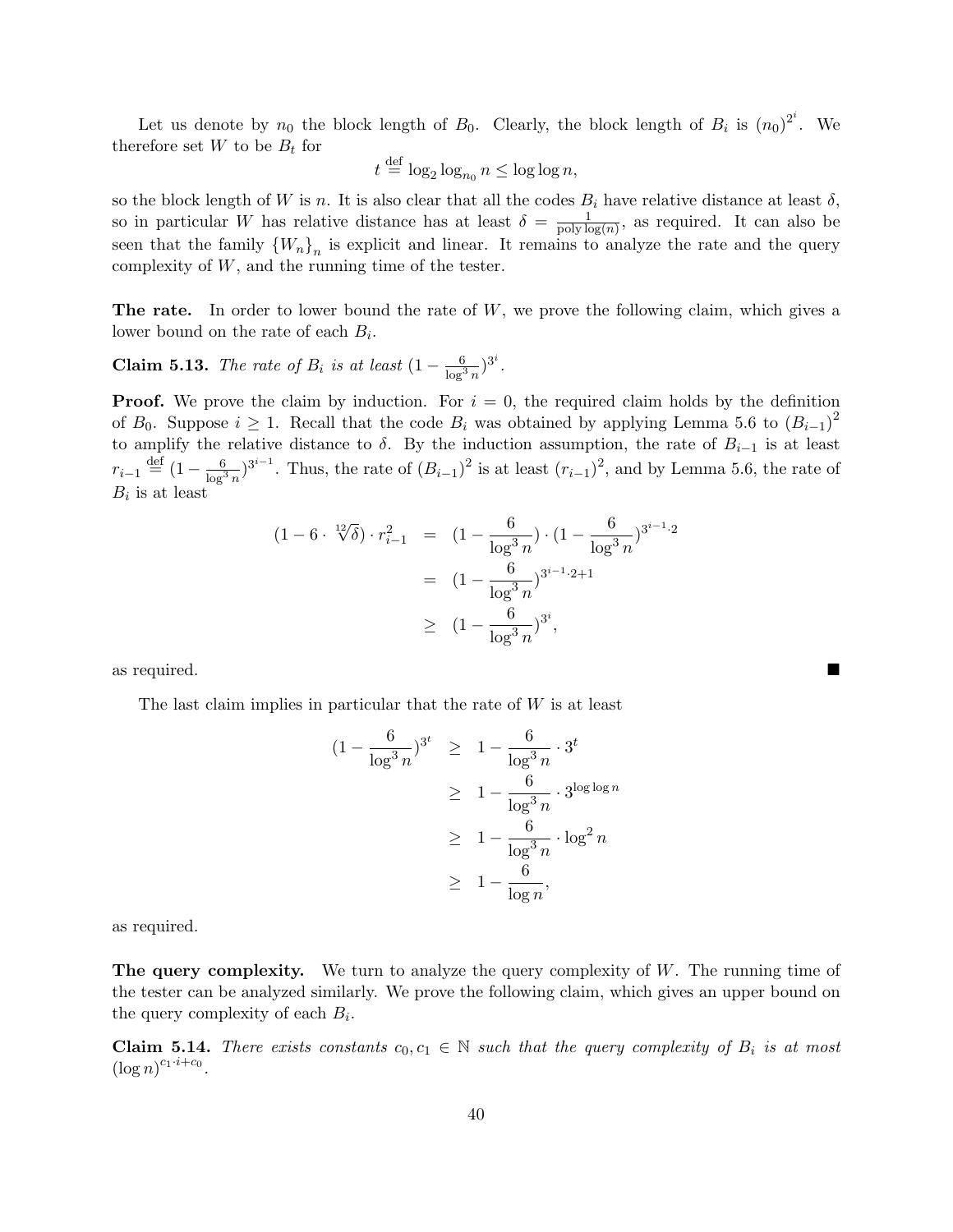**Proof.** We prove the claim by induction. Recall that  $n_0$  is that block length of  $B_0$ . We choose  $c_0$ to be such that  $n_0 \leq \log^{c_0} n$ , so the base case of the induction holds. We turn to prove the claim for  $i \geq 1$ .

Recall that the code  $B_i$  is obtained by applying Lemma 5.6 to  $(B_{i-1})^2$ . By the induction assumption, the query complexity of  $B_{i-1}$  is at most  $q_{i-1} = (\log n)^{c_1 \cdot (i-1) + c_0}$ . By Corollary 5.5, the query complexity of  $(B_{i-1})^2$  is at most

$$
q'_{i-1} \stackrel{\text{def}}{=} 1200 \cdot q_{i-1}/\delta^6 \le q_{i-1}/\delta^7.
$$

By Lemma 5.6, there exists some constant  $c'$  such that the query complexity of  $B_i$  is at most

$$
q'_{i-1}/\delta^{c'} \leq q_{i-1}/\delta^{c'+7}
$$
  
\n
$$
\leq q_{i-1} \cdot (\log n)^{24 \cdot (c'+7)}
$$
  
\n
$$
\leq (\log n)^{c_1 \cdot (i-1) + c_0 + 24 \cdot (c'+7)}.
$$

Now, by setting  $c_1 \stackrel{\text{def}}{=} 24 \cdot (c' + 7)$ , we get that the query complexity of  $B_i$  is at most  $(\log n)^{c_1 \cdot i + c_0}$ , as required.

The last claim implies in particular that the query complexity of  $W$  is at most

$$
(\log n)^{c_1 \cdot t + c_0} \le (\log n)^{c_1 \cdot \log \log n + c_0} = (\log n)^{O(\log \log n)},
$$

as required.

Acknowledgement. We would like to thank Irit Dinur, Tali Kaufman and Avi Wigderson for useful discussions and ideas. We would also like to thank Oded Goldreich, Irit Dinur, Madhu Sudan and anonymous referees for helpful comments on a preliminary version of this work.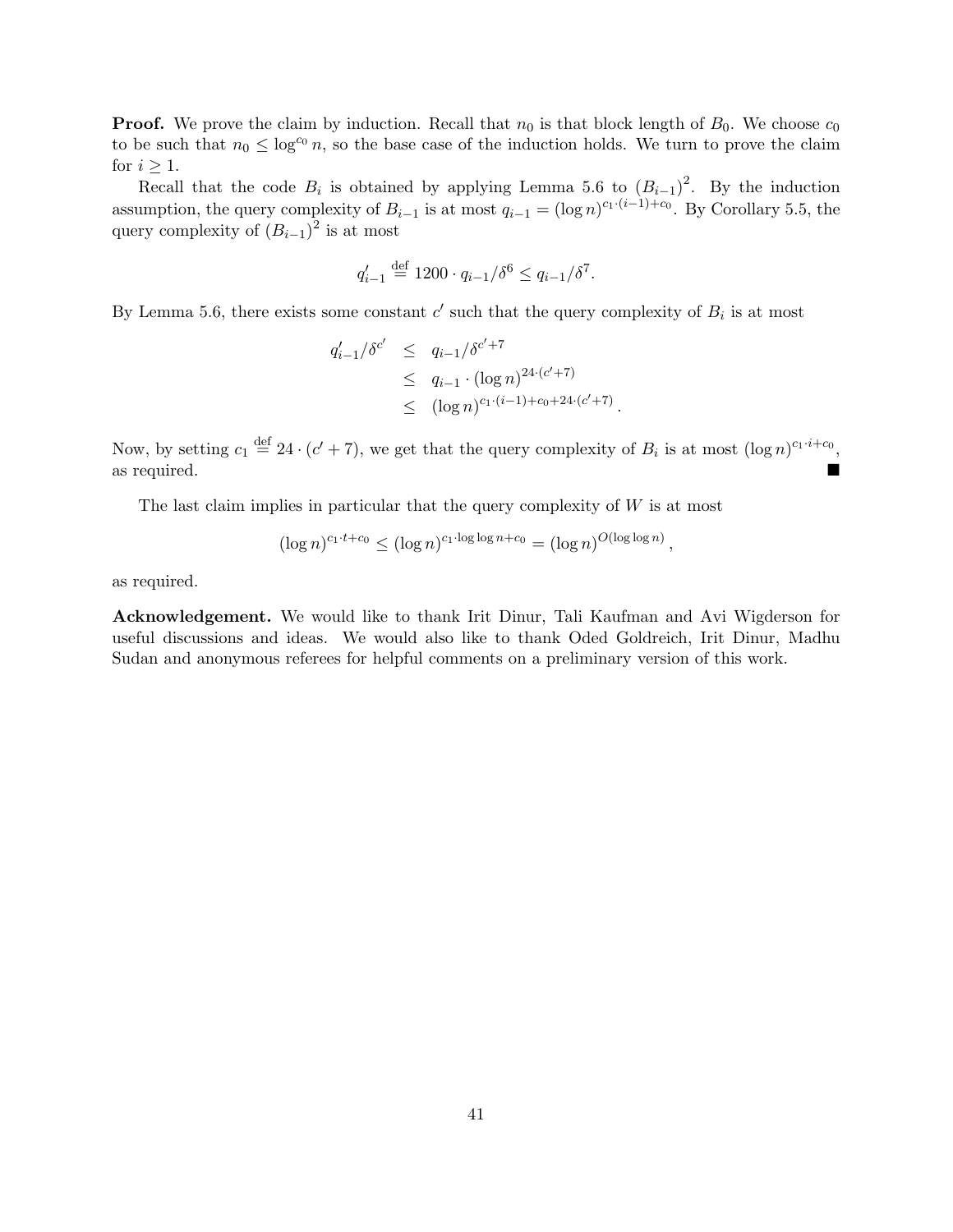# References

- [ABN+92] Noga Alon, Jehoshua Bruck, Joseph Naor, Moni Naor, and Ron M. Roth. Construction of asymptotically good low rate error-correcting codes through pseudo-random graphs. IEEE Transactions on Information Theory, 38:509–516, 1992.
- [AC88] Noga Alon and Fan R. K. Chung. Explicit construction of linear sized tolerant networks. Discrete Mathematics, 72(1-3):15–19, 1988.
- [AEL95] Noga Alon, Jeff Edmonds, and Michael Luby. Linear time erasure codes with nearly optimal recovery. In proceedings of the 36th Annual IEEE Symposium on Foundations of Computer Science (FOCS), pages 512–519. IEEE Computer Society, 1995.
- [AL96] Noga Alon and Michael Luby. A linear time erasure-resilient code with nearly optimal recovery. IEEE Transactions on Information Theory, 42(6):1732–1736, 1996.
- [ALM+98] Sanjeev Arora, Carsten Lund, Rajeev Motwani, Madhu Sudan, and Mario Szegedy. Proof verification and intractability of approximation problems. Journal of ACM, 45(3):501–555, 1998.
- [AM85] N. Alon and V. D. Milman.  $\lambda_1$ , Isoperimetric inequalities for graphs, and superconcentrators. Journal of Combinatorial Theory, Series B, 38(1):73–88, 1985.
- [AS98] Sanjeev Arora and Shmuel Safra. Probabilistic checkable proofs: A new characterization of NP. Journal of ACM, 45(1):70–122, 1998.
- [BFLS91] László Babai, Lance Fortnow, Leonid A. Levin, and Mario Szegedy. Checking computations in polylogarithmic time. In Proceedings of the 23rd Annual ACM Symposium on Theory of Computing (STOC), pages 21–31. ACM Press, 1991.
- [BFNW93] László Babai, Lance Fortnow, Noam Nisan, and Avi Wigderson. BPP has subexponential time simulations unless EXPTIME has publishable proofs. Computational Complexity, 3(4):307–318, 1993.
- [BK95] Manuel Blum and Sampath Kannan. Designing programs that check their work. Journal of ACM, 42(1):269–291, 1995.
- [BLR93] Manuel Blum, Michael Luby, and Ronitt Rubinfeld. Self-testing/correcting with applications to numerical problems. J. Comput. Syst. Sci., 47(3):549–595, 1993.
- [BS06] Eli Ben-Sasson and Madhu Sudan. Robust locally testable codes and products of codes. Random Struct. Algorithms, 28(4):387–402, 2006.
- [BS08] Eli Ben-Sasson and Madhu Sudan. Short PCPs with polylog query complexity. SIAM J. Comput., 38(2):551–607, 2008.
- [BV09] Eli Ben-Sasson and Michael Viderman. Tensor products of weakly smooth codes are robust. Theory of Computing,  $5(1):239-255$ , 2009.
- [BV12] Eli Ben-Sasson and Michael Viderman. Towards lower bounds on locally testable codes via density arguments. Computational Complexity, 21(2):267–309, 2012.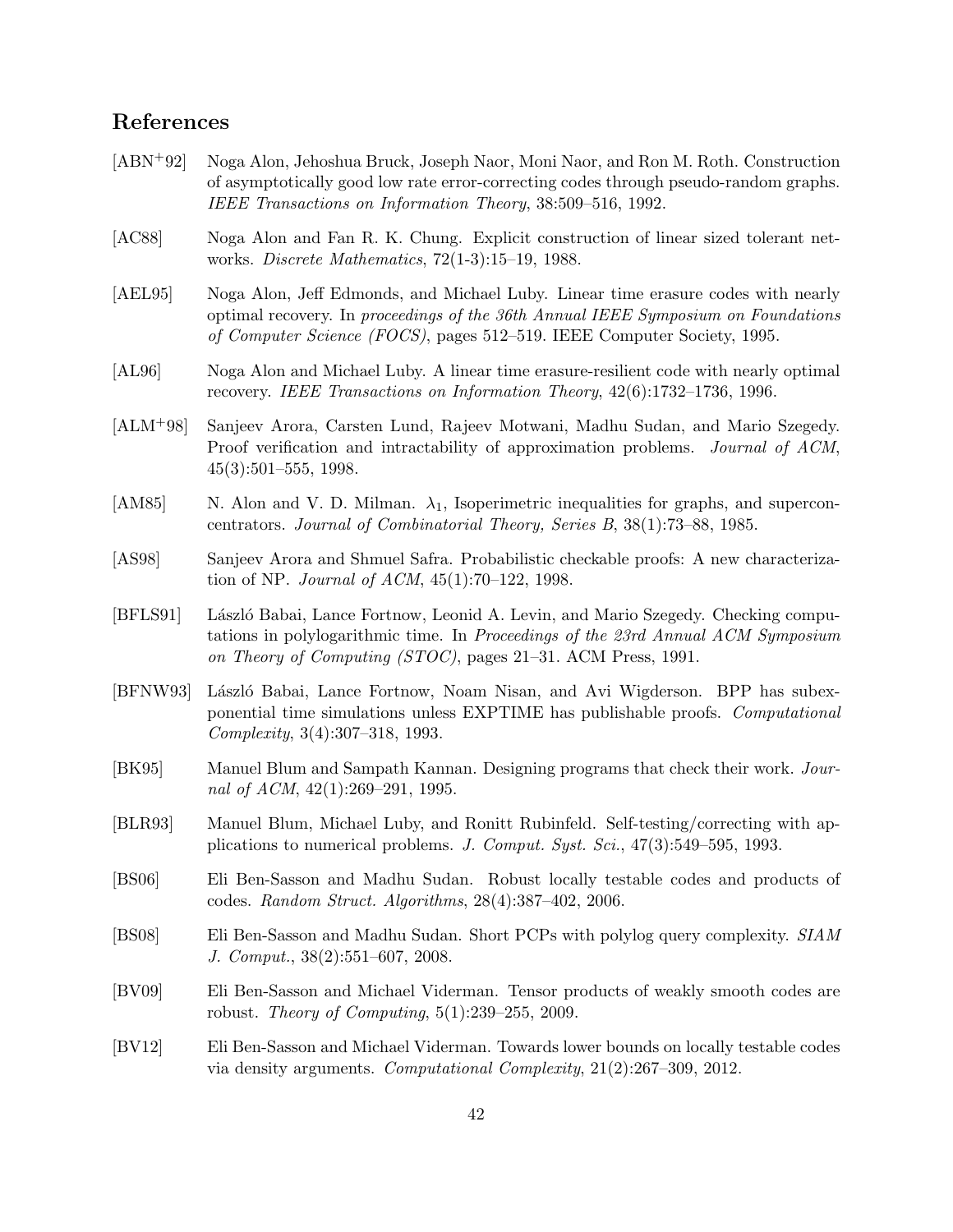| [BV15]          | Eli Ben-Sasson and Michael Viderman. Composition of semi-LTCs by two-wise tensor<br>products. Computational Complexity, 24(3):601-643, 2015.                                                                                                                                 |
|-----------------|------------------------------------------------------------------------------------------------------------------------------------------------------------------------------------------------------------------------------------------------------------------------------|
| [CKGS98]        | Benny Chor, Eyal Kushilevitz, Oded Goldreich, and Madhu Sudan. Private informa-<br>tion retrieval. J. $ACM$ , $45(6):965-981$ , 1998.                                                                                                                                        |
| [CR05]          | Don Coppersmith and Atri Rudra. On the robust testability of tensor products of<br>codes. Electronic Colloquium on Computational Complexity (ECCC), (104), 2005.                                                                                                             |
| [Din07]         | Irit Dinur. The PCP theorem by gap amplification. Journal of ACM, $54(3):241-250$ ,<br>2007.                                                                                                                                                                                 |
| [DK11]          | Irit Dinur and Tali Kaufman. Dense locally testable codes cannot have constant rate<br>and distance. In proceedings of the 14th International Workshop on Randomization<br>and Computation (RANDOM), pages 507-518. Springer, 2011.                                          |
| $[{\rm Dod84}]$ | Jozef Dodziuk. Difference equations, Isoperimetric inequality and transience of certain<br>random walks. Transactions of the American Mathematical Society, 284(2):787-794,<br>1984.                                                                                         |
| [DSW06]         | Irit Dinur, Madhu Sudan, and Avi Wigderson. Robust local testability of tensor<br>products of LDPC codes. In proceedings of the 9th International Workshop on Ran-<br>domization and Computation (RANDOM), pages 304-315. Springer, 2006.                                    |
| [Efr12]         | Klim Efremenko. 3-query locally decodable codes of subexponential length. SIAM J.<br>$Comput., 41(6):1694-1703, 2012.$                                                                                                                                                       |
| [For 66]        | David Forney. Generalized minimum distance decoding. IEEE Transactions on Infor-<br>mation Theory, $12(2):125-131$ , 1966.                                                                                                                                                   |
| [FS95]          | Katalin Friedl and Madhu Sudan. Some improvements to total degree tests. In proceed-<br>ings of the 3rd Israel Symposium on the Theory of Computing and Systems (ISTCS),<br>pages 190–198. IEEE Computer Society, 1995.                                                      |
| [GG81]          | Ofer Gabber and Zvi Galil. Explicit constructions of linear-sized superconcentrators.<br>J. Comput. Syst. Sci., 22(3):407-420, 1981.                                                                                                                                         |
| [GI02]          | Venkatesan Guruswami and Piotr Indyk. Near-optimal linear-time codes for unique<br>decoding and new list-decodable codes over smaller alphabets. In <i>Proceedings of the</i><br>34th Annual ACM Symposium on Theory of Computing (STOC), pages 812-821. ACM<br>Press, 2002. |
| [GI05]          | Venkatesan Guruswami and Piotr Indyk. Linear-time encodable/decodable codes with<br>IEEE Transactions on Information Theory, 51(10):3393-3400,<br>near-optimal rate.<br>2005.                                                                                                |
| [Gil52]         | Edgar N. Gilbert. A comparision of signalling alphabets. Bell System Technical Jour-<br>nal, 31:504-522, 1952.                                                                                                                                                               |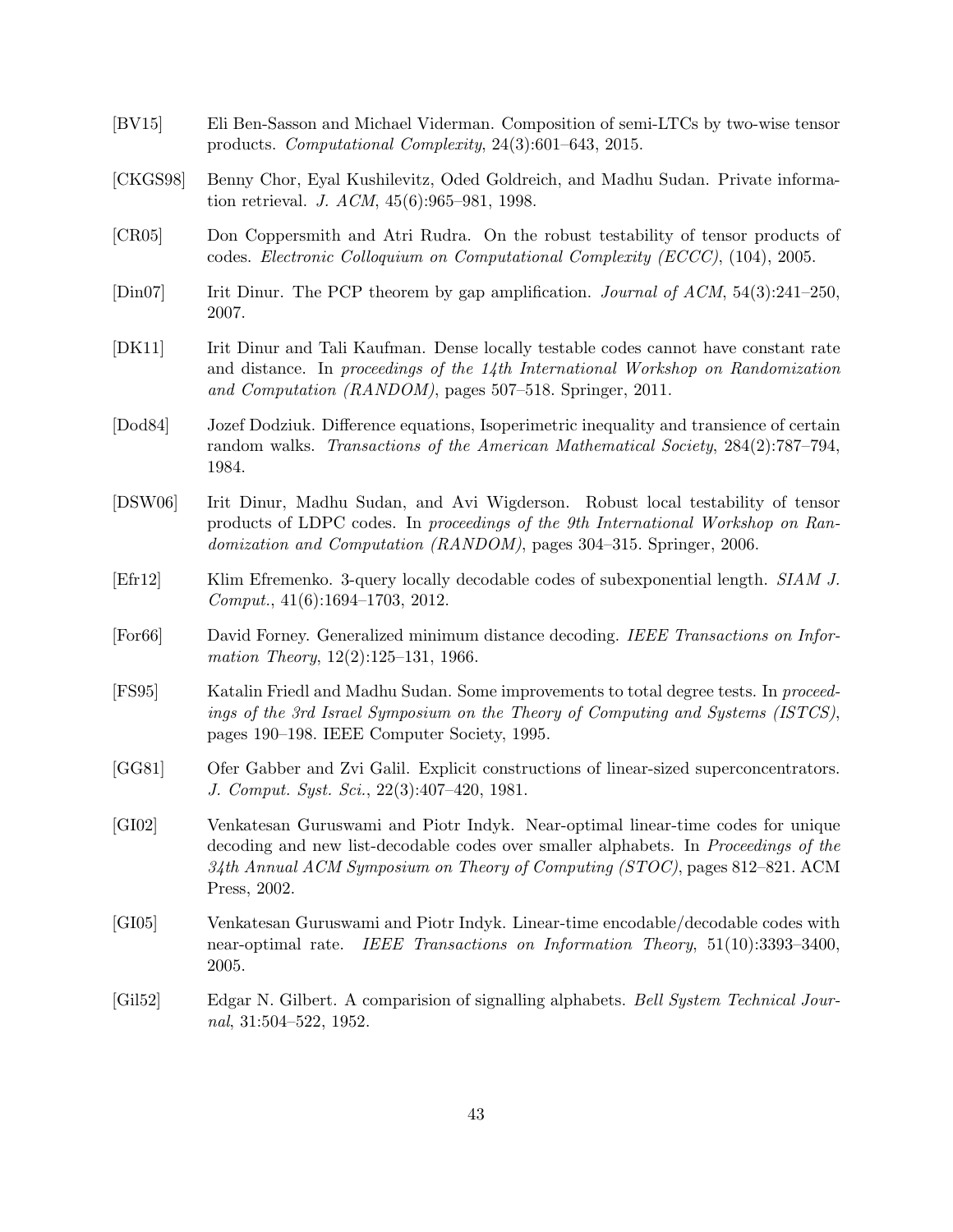- [GKS13] Alan Guo, Swastik Kopparty, and Madhu Sudan. New affine-invariant codes from lifting. In proceedings of the Innovations in Theoretical Computer Science Conference (ITCS), pages 529–540. ACM Press, 2013.
- [GM12] Oded Goldreich and Or Meir. The tensor product of two good codes is not necessarily locally testable. Inf. Proces. Lett., 112(8-9):351–355, 2012.
- [Gol11] Oded Goldreich. Bravely, moderately: a common theme in four recent works. In Studies in Complexity and Cryptography. Miscellanea on the Interplay between Randomness and Computation, pages 373–389. Springer, 2011.
- [GR08] Venkatesan Guruswami and Atri Rudra. Explicit codes achieving list decoding capacity: Error-correction with optimal redundancy. IEEE Transactions on Information Theory, 54(1):135–150, 2008.
- [GS06] Oded Goldreich and Madhu Sudan. Locally testable codes and PCPs of almost linear length. Journal of ACM, 53(4):558–655, 2006.
- [Ham50] Richard W. Hamming. Error detecting and error correcting codes. Bell System technical journal, 29(2):147–160, 1950.
- [HLW06] Shlomo Hoory, Nati Linial, and Avi Wigderson. Expander graphs and their applications. Bulletin of AMS, 43(4):439–561, 2006.
- [HOW15] Brett Hemenway, Rafail Ostrovsky, and Mary Wootters. Local correctability of expander codes. Inf. Comput, 243:178–190, 2015.
- [HW15] Brett Hemenway and Mary Wootters. Linear-time list recovery of high-rate expander codes. In Proceedings of the 42nd International Colloquium on Automata, Languages, and Programming (ICALP), pages 701–712. Springer, 2015.
- [KMRS15a] Swastik Kopparty, Or Meir, Noga Ron-Zewi, and Shubhangi Saraf. High-rate locallycorrectable and locally-testable codes with sub-polynomial query complexity. Electronic Colloquium on Computational Complexity (ECCC), 2015.
- [KMRS15b] Swastik Kopparty, Or Meir, Noga Ron-Zewi, and Shubhangi Saraf. High-rate locallytestable codes with quasi-polylogarithmic query complexity. Electronic Colloquium on Computational Complexity (ECCC), 2015.
- [Kop12] S. Kopparty. List-decoding multiplicity codes. In Electronic Colloquium on Computational Complexity (ECCC), TR12-044, 2012.
- [Kop14] Swastik Kopparty. Some remarks on multiplicity codes. In Proceedings of the AMS Special Session on Discrete Geometry and Algebraic Combinatorics, Contemporary Mathematics, 2014.
- [KSY14] Swastik Kopparty, Shubhangi Saraf, and Sergey Yekhanin. High-rate codes with sublinear-time decoding. J.  $ACM$ ,  $61(5):28$ ,  $2014$ .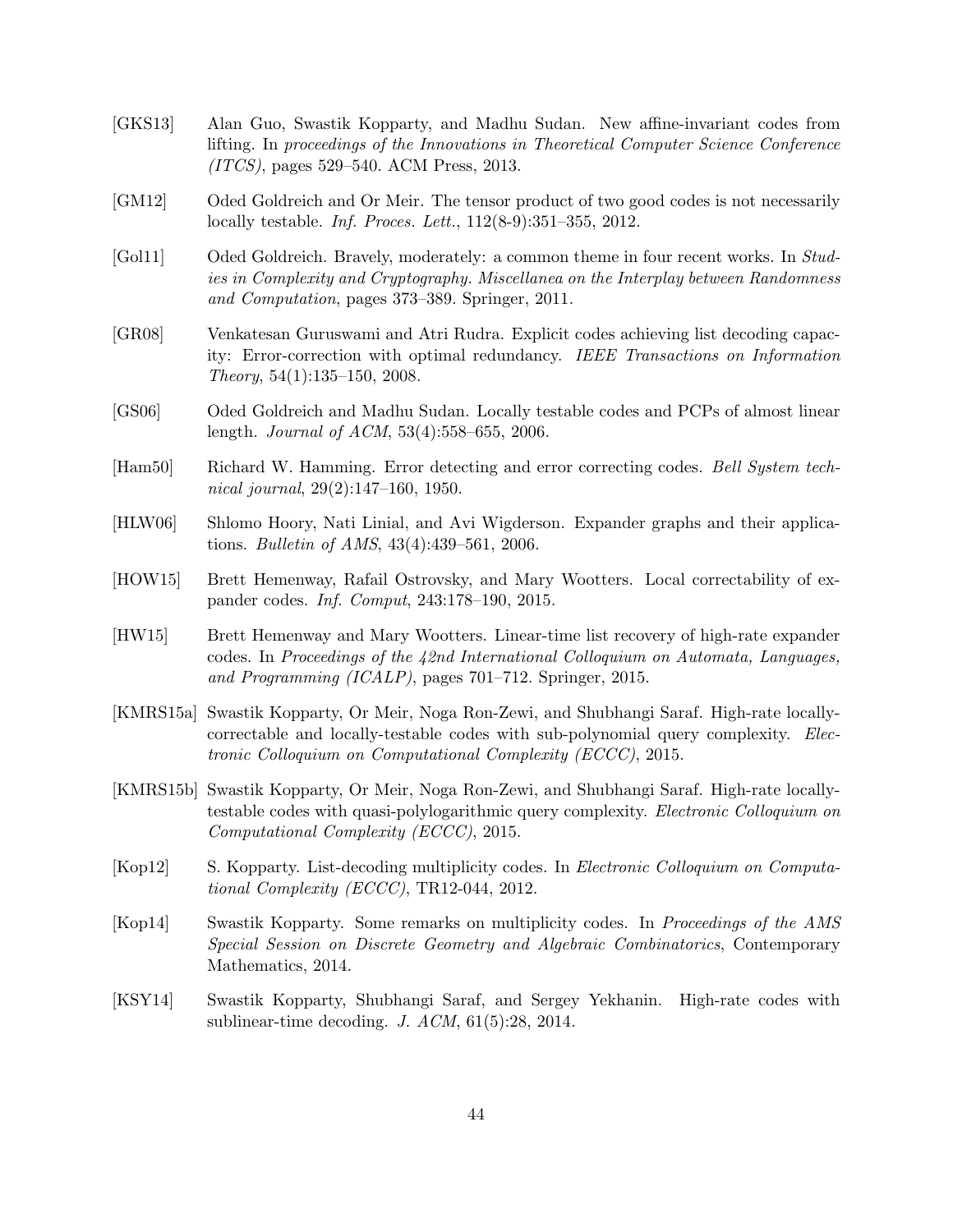| [KT00]                  | Jonathan Katz and Luca Trevisan. On the efficiency of local decoding procedures for<br>error-correcting codes. In Proceedings of the 32nd Annual ACM Symposium on Theory<br>of Computing (STOC), pages $80-86$ . ACM Press, 2000. |
|-------------------------|-----------------------------------------------------------------------------------------------------------------------------------------------------------------------------------------------------------------------------------|
| [KY09]                  | Kiran S. Kedlaya and Sergey Yekhanin. Locally decodable codes from nice subsets of<br>finite fields and prime factors of Mersenne numbers. $SIAM J. Comput.$ , $38(5):1952-$<br>1969, 2009.                                       |
| [Lip90]                 | Richard J. Lipton. Efficient checking of computations. In proceedings of the 7th Annual<br>ACM Symposium on Theoretical Aspects of Computer Science (STACS), volume 415<br>of $lncs$ , pages 207-215. Springer, 1990.             |
| [Mei09]                 | Or Meir. Combinatorial construction of locally testable codes. SIAM J. Comput.,<br>$39(2):491-544, 2009.$                                                                                                                         |
| [Mei12]                 | Or Meir. On the rectangle method in proofs of robustness of tensor products. Inf.<br>Process. Lett., 112(6):257-260, 2012.                                                                                                        |
| [Mei14]                 | Or Meir. Locally correctable and testable codes approaching the Singleton bound.<br>Electronic Colloquium on Computational Complexity (ECCC), 21:107, 2014.                                                                       |
| [Rag07]                 | Prasad Raghavendra. A note on Yekhanin's locally decodable codes. Electronic Col-<br>loquium on Computational Complexity (ECCC), $14(016)$ , 2007.                                                                                |
| [Rei08]                 | Omer Reingold. Undirected connectivity in log-space. J. ACM, 55(4), 2008.                                                                                                                                                         |
| [RS60]                  | Irving S. Reed and Gustave Solomon. Polynomial codes over certain finite fields. SIAM<br>Journal of the Society for Industrial and Applied Mathematics, 8(2):300-304, 1960.                                                       |
| [RS96]                  | Ronitt Rubinfeld and Madhu Sudan. Robust characterization of polynomials with<br>applications to program testing. SIAM Journal of Computing, $25(2):252-271$ , 1996.                                                              |
| $[\mathrm{RVW}02]$      | Omer Reingold, Salil Vadhan, and Avi Wigderson. Entropy waves, the zig-zag graph<br>product, and new constant-degree expanders. Annals of Mathematics, 155(1):157–187,<br>2002.                                                   |
| [Sha48]                 | Claude E. Shannon. A mathematical theory of communication. ACM SIGMOBILE<br>Mobile Computing and Communications Review, 5(1):3-55, 2001. Originally appeared<br>in <i>Bell System Tech. J.</i> 27:379-423, 623-656, 1948.         |
| $\lceil \sin 64 \rceil$ | Richard C. Singleton. Maximum distance q -nary codes. IEEE Transactions on In-<br>formation Theory, $10(2):116-118$ , 1964.                                                                                                       |
| [STV01]                 | Madhu Sudan, Luca Trevisan, and Salil P. Vadhan. Pseudorandom generators without<br>the xor lemma. J. Comput. Syst. Sci., $62(2):236-266$ , 2001.                                                                                 |
| [Sud01]                 | Madhu Sudan. Algorithmic introduction to coding theory (lecture notes), 2001.                                                                                                                                                     |
| [The 03]                | Luca Trevisan. List-decoding using the XOR lemma. In <i>proceedings of the 44th Annual</i><br>IEEE Symposium on Foundations of Computer Science (FOCS), pages 126–135. IEEE<br>Computer Society, 2003.                            |